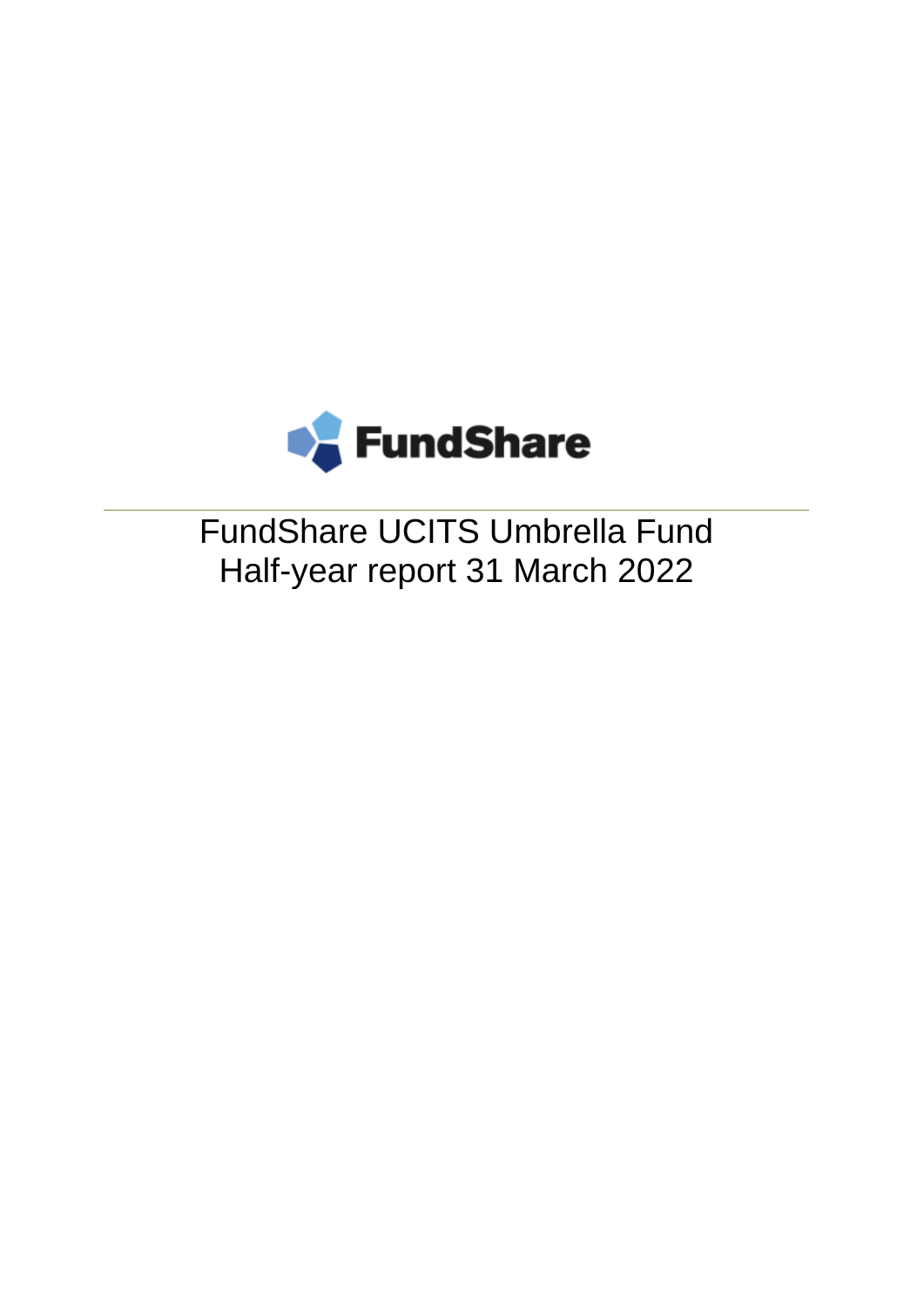

## **Contents**

| Aggregated Income Statement FundShare UCITS Umbrella Fund for the period 1 October 2021 - 31 March |  |
|----------------------------------------------------------------------------------------------------|--|
|                                                                                                    |  |
|                                                                                                    |  |
|                                                                                                    |  |
|                                                                                                    |  |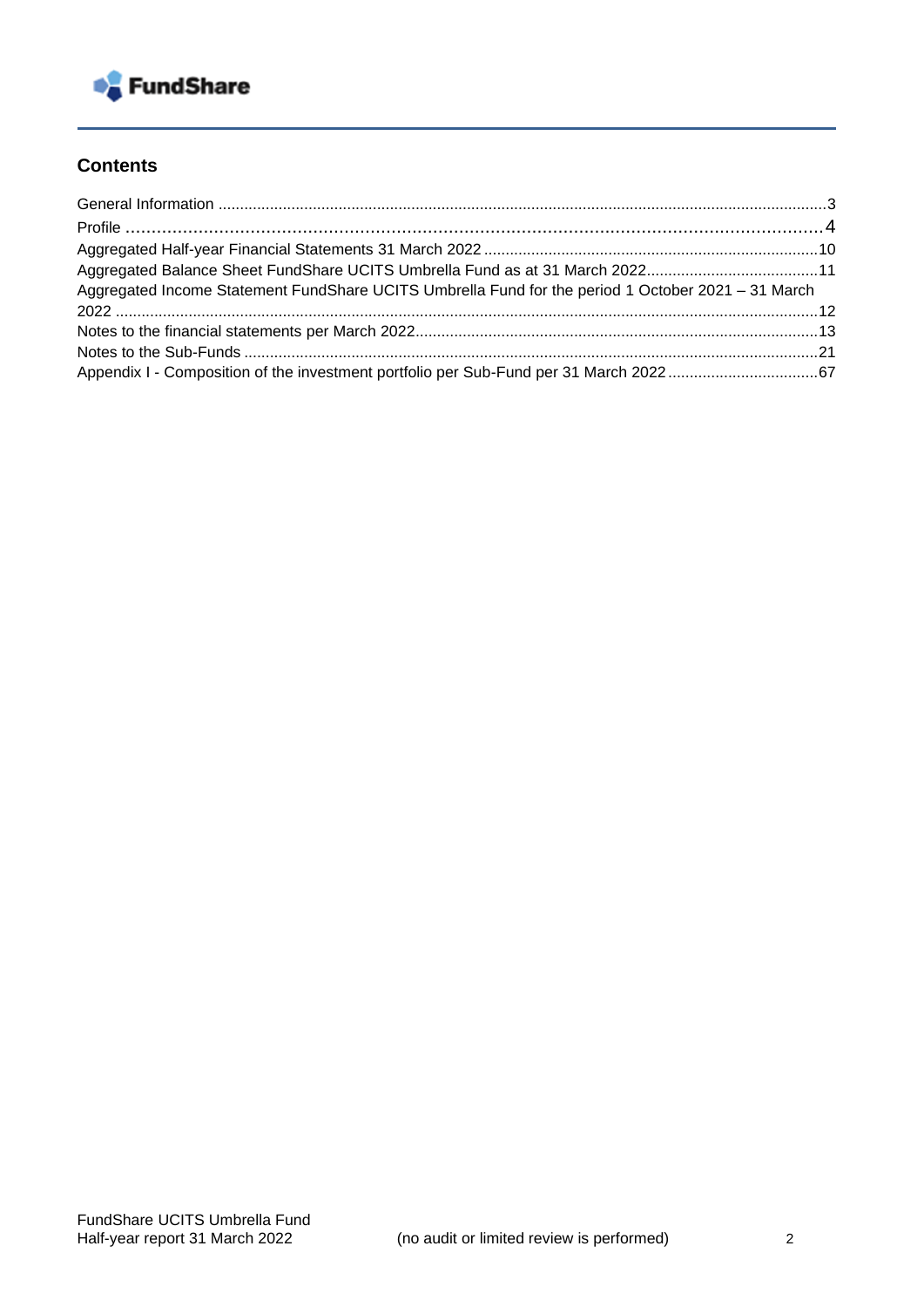

# **General Information**

FundShare UCITS Umbrella Fund (the "Fund"), an umbrella fund founded in The Netherlands, was initially registered with the Dutch Authority for Financial Markets (AFM) on 17 June 2014 and consists of multiple registered sub-funds.

#### **Manager**

FundShare Fund Management B.V. Duivendrechtsekade 82 1096 AJ Amsterdam T: +31(0) 20 247 72 77 F: +31(0) 20 247 72 99 E: [www.fundshare.nl](https://fundshare.nl/)

#### **Custodian & broker**

flatexDEGIRO Bank Dutch Branch Rembrandt Tower 9th floor Amstelplein 1 1096 HA Amsterdam T: +31(0) 20 535 34 80 F: +31(0) 20 535 34 99

CACEIS Bank S.A., Netherlands Branch De Entree 500 1101 EE Amsterdam Nederland T: +31(0) 20 557 59 11

#### **Operating company**

- Stroeve Beheerd Beleggen Groei
- Stroeve Beheerd Beleggen Behoud

Stroeve & Lemberger Nesland 1-v 1382 MZ Weesp T: +31 (0)294 492 592 F: +31 (0)294 492 593 E: [info@stroevelemberger.nl](mailto:info@stroevelemberger.nl)

#### **Depositary**

CACEIS Bank S.A., Netherlands **Branch** De Entree 500 1101 EE Amsterdam **Nederland** tel: +31 (0)20 557 59 11

#### **Auditor**

Mazars Accountants N.V. Delflandlaan 1 1007 JG Amsterdam

#### **Legal Owner**

Stichting Legal Owner FundShare UCITS Umbrella Fund Duivendrechtsekade 82 1096 AJ Amsterdam T: +31(0) 20 247 72 77 F: +31(0) 20 247 72 99

#### **Administrator**

FundShare Administrator Activities B.V. (merged with the Manager on 10 December 2021) Duivendrechtsekade 82 1096 AJ Amsterdam T: +31(0) 20 247 72 77 F: +31(0) 20 247 72 99

#### **Operating company**

Kantoor Oosterbeek Stationsweg 6

6861 EG Oosterbeek T: +31(0) 26 339 02 90 E: [info@sequoiabeheer.nl](mailto:info@sequoiabeheer.nl)

Sequoia Familie Aandelen **Fund** 

Sequoia Vermogensbeheer N.V.

**Operating company** 

- **Blauwtulp Global Equity** Fund
- **Blauwtulp Global** BondSelect Fund
- Beleggers Belangen Dividend Fund

Auréus Groep B.V. Nedinscoplein 7 5912 AP Venlo T: + 31(0)77 351 78 58 E: info@aureus.eu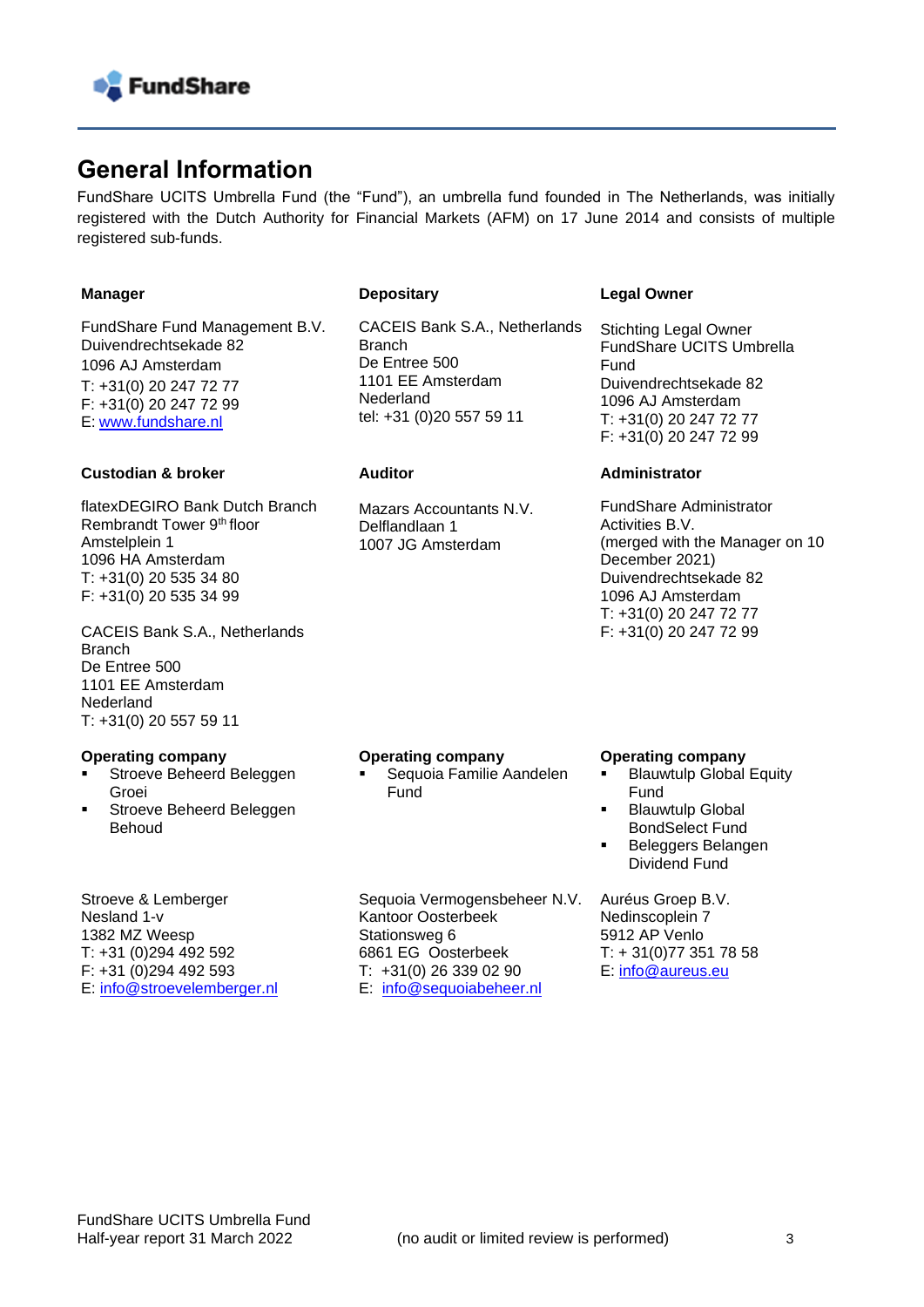

# **Profile**

#### **Key Investor Information Document ("Essentiële Beleggersinformatie") and Prospectus**

For this Fund a Key Investor Information Document (KIID) applies containing important Sub-Fund information with respect to its costs and risks. The KIID and the Prospectus are available on [www.fundshare.nl.](https://management.fundshare.nl/index.php)

### **UCITS Fund**

The Fund qualifies as an Undertaking for Collective Investment in Transferable Securities ("UCITS"). This means inter alia that Units or Participations may be offered within Member States in accordance with the Directive and that its investment policy is subject to certain Investment Restrictions aimed to protect the investors. As of the date of this Prospectus, the Fund is registered for marketing to the public in The Netherlands for all the Sub-Funds.

#### Qualifying Money Market Funds (QMMFs)

The Sub-Funds, which are described as Cash Funds, are qualifying as Money Market Funds ("QMMFS"). In the course of 2018, the Manager has chosen to adopt the QMMF regime as guideline for the investment policy and restrictions for its Cash Funds. On April 4, 2019 the Financial Supervisor has authorised expansion of the license under article 2.69b which authorises the Manager to manage MMFR regulated funds. The definitions for QMMF can be found under the MiFID and MiFID II and ESMA guidelines.

#### **Contractual arrangement**

The Fund is a contractual arrangement created under the laws of The Netherlands. As such the Fund itself is not a legal or natural person. The Fund is divided into sub-funds (the "Sub-Funds"). Each Sub-Fund is the aggregate of the assets less the accrued payables, liabilities and obligations as managed by the Manager and held by the Legal Owner in its own name and capacity in relation to such Sub-Fund, governed by the prospectus of the Fund ("Prospectus"). The Fund as governed by the Prospectus, encompasses the rules and conditions governing the Fund and its Sub-Funds. FundShare Fund Management B.V (the "Manager") acts as the manager of the Fund. The Fund's business address is that of the office of the Manager. Investors can subscribe to acquire units in the Sub-Funds (the "Units or Participations (or Units)"). Each Unit sees to a proportionate share in the Net Asset Value (NAV) of the applicable Sub-Fund. Under Dutch law, a contractual fund may be considered a contract sui generis (*overeenkomst van eigen aard*).

#### **Tax transparency**

The Fund and each Sub-Fund are structured as transparent for Dutch tax purposes. The Fund and each Sub-Fund are from Dutch tax perspective, a so-called "closed fund for joint account" (besloten fonds voor gemene rekening). This means that the Fund is fiscally transparent and is therefore not subject to Dutch corporate income tax or dividend withholding tax. For fiscal purposes, the assets and liabilities, as well as the revenue and the costs of the Fund, are directly allocated to the Participants pro rata to their number of Units or Participations (or Units), subject to and in accordance with the Prospectus.Therefore, for tax purposes, each participant is considered to participate directly in the investments of the respective Sub-Fund. Tax transparency is amongst others achieved if the Units or Participations (or Units) may only be issued and redeemed by the Fund itself. This means that Units or Participations (or Units) can only be redeemed or transferred through the Manager (or on its behalf the Administrator) and the transfer or the creation of derived rights in relation to Units or Participations (or Units) is restricted.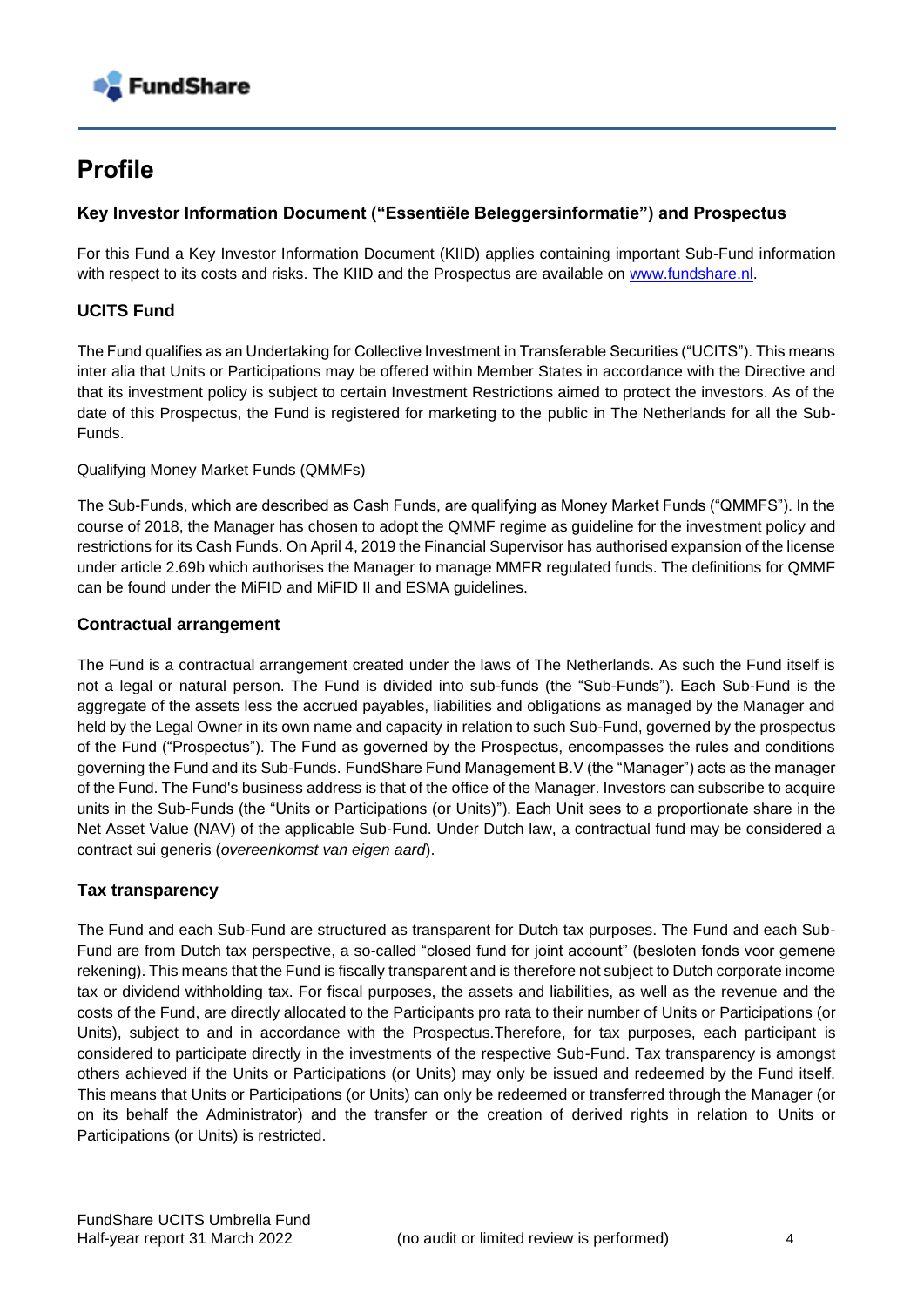

#### **Umbrella structure**

The Fund is an open-ended contractual umbrella fund consisting of one or several Sub-Funds. It offers prospective investors the opportunity to participate in one or more Sub-Funds. The Units issued by the Fund each relate to a specific Sub-Fund. Each Sub-Fund is separately administered and represents the aggregate of the assets minus the accrued debts, liabilities and obligations as managed by the Manager, held by the Legal Owner in its own name and capacity in relation to such Sub-Fund and governed by the Prospectus. Each Participation (or Unit) sees to a proportional share in the NAV of the applicable Sub-Fund. A single portfolio of Investments is maintained per Sub-Fund and is invested in accordance with the investment objectives and investment policy applicable to that Sub-Fund. The investment objective, policy, as well as the risk profile and other specific features of each Sub-Fund are set forth in the respective Supplement. Each Sub-Fund has a separate administration, to ensure, among others, that all proceeds and costs attributable to a Sub-Fund can be accounted for and allocated to that Sub-Fund. An increase or decrease of the value of the portfolio allocated to a Sub-Fund is exclusively for the benefit or expense of the Participants in such Sub-Fund. The following subjects are covered in the supplement to the Prospectus regarding a Sub-Fund:

- **Investment Objective:**
- **■** Investment Policy and Techniques;
- **Investment Restrictions;**
- Investment Risks;
- Operating Company;
- Fees and Expenses; and
- Fund Characteristics.

#### **The Sub-Funds**

As of the date of this report, the following Sub-Funds have issued Units:

- EUR Cash Fund\*;
- USD Cash Fund\*;
- SEK Cash Fund\*:
- NOK Cash Fund\*:
- DKK Cash Fund\*:
- GBP Cash Fund\*;
- CHF Cash Fund\*;
- Stroeve Beheerd Beleggen Groei Fund;
- Stroeve Beheerd Beleggen Behoud Fund;
- Sequoia Familie Aandelen Fonds;
- **Blauwtulp Global BondSelect Fund\*:**
- Sequoia Obligatie Fonds;
- Sequoia Wereld Aandelen Fonds;
- Fundamental Value Fund\*; and
- **E** Beleggers Belangen Dividend Fund.

\*EUR Cash Fund, USD Cash Fund, SEK Cash Fund, NOK Cash Fund, DKK Cash Fund, GBP Cash Fund, CHF Cash Fund, Blauwtulp Global BondSelect Fund and Fundamental Value Fund are included in these financial statements but don't have outstanding units at the balance sheet date as these were liquidated during the current reporting period.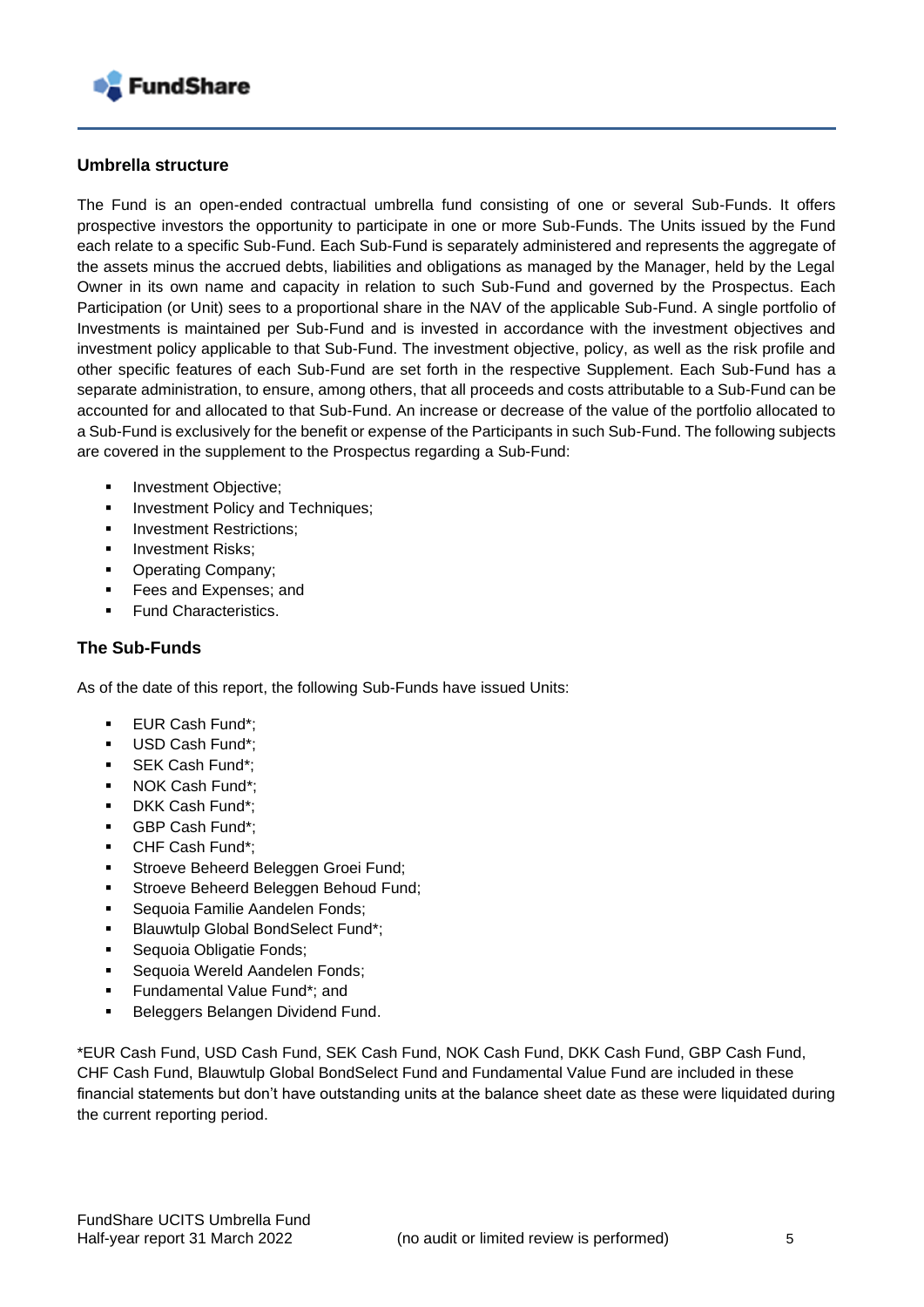

#### **Segregated liability and principle of limited recourse (***beperkt verhaalsrecht***)**

In accordance with article 1:13 and 4:45 ('rangorderegeling') Wft, the assets of a Sub-Fund will first be used to satisfy claims arising from the Management and Custody of that Sub-Fund and then from the Units or Participations (or Units) (or Units) in that Sub-Fund, before any other claim may be satisfied. In addition, the Manager requires each service provider or counterparty, which provides services or enters into Investment transactions or positions in relation to a Sub-Fund, to agree that recourse to fund assets will only be possible for claims in relation to that particular Sub-Fund. Although the portfolio assets are administrated separately, all Investments of the several Sub-Funds are held by the Legal Owner. In order to protect the assets of the one Sub-Fund against losses incurred in another Sub-Fund, the laws of The Netherlands provide for a segregation of liability between the assets of the different Sub-Funds.

#### **Manager**

The Manager (FundShare Fund Management B.V.) was established on 9 August 2006 and has its registered office in Amsterdam. The Manager is registered with the Chamber of Commerce and Industry in Amsterdam under number 34252934.

#### **Financial Supervision**

#### **Wft license – AIFMD license**

The Manager is licensed by The Dutch Authority for Financial Markets (AFM) and subject to financial supervision1 in The Netherlands to act as a manager (beheerder) of both AIFMD and UCITS investment entities and accordingly has been granted the relevant licenses under the Wft. The AFM and DNB are the joint supervisory authorities (Financial Supervisors) pursuant to the Wft. The supervision by the AFM primarily relates to conduct of business supervision whereas the supervision of DNB focuses on prudential aspects (capital requirements). A license under the Wft provides certain safeguards to investors, as licenses are only granted if requirements with respect to expertise and integrity, capital adequacy, the conduct of business and information provisions are satisfied. The Manager is furthermore subject to periodic reporting and compliance requirements with guidance and directions of the AFM and DNB.

#### **UCITS license**

The Financial Supervisors have licensed the Manager on 3 November 2006 pursuant to article 2:67 Wft (management of AIFs) and as per 17 June 2014 pursuant to of article 2:69c Wft (management of UCITS).

#### **MMFR extension of UCITS license**

As per 31 March 2019, the AFM has permitted the Manager to manage Money Market Funds (geldmarktfondsen) in relation to the Money Market Funds Regulation ("MMFR"). The MMFR is the new European Union (EU) regulatory framework aimed at ensuring the stability and integrity of MMFs which are established, managed or marketed in the EU.

<sup>&</sup>lt;sup>1</sup> Including prudential supervision by the Dutch Central Bank (DNB).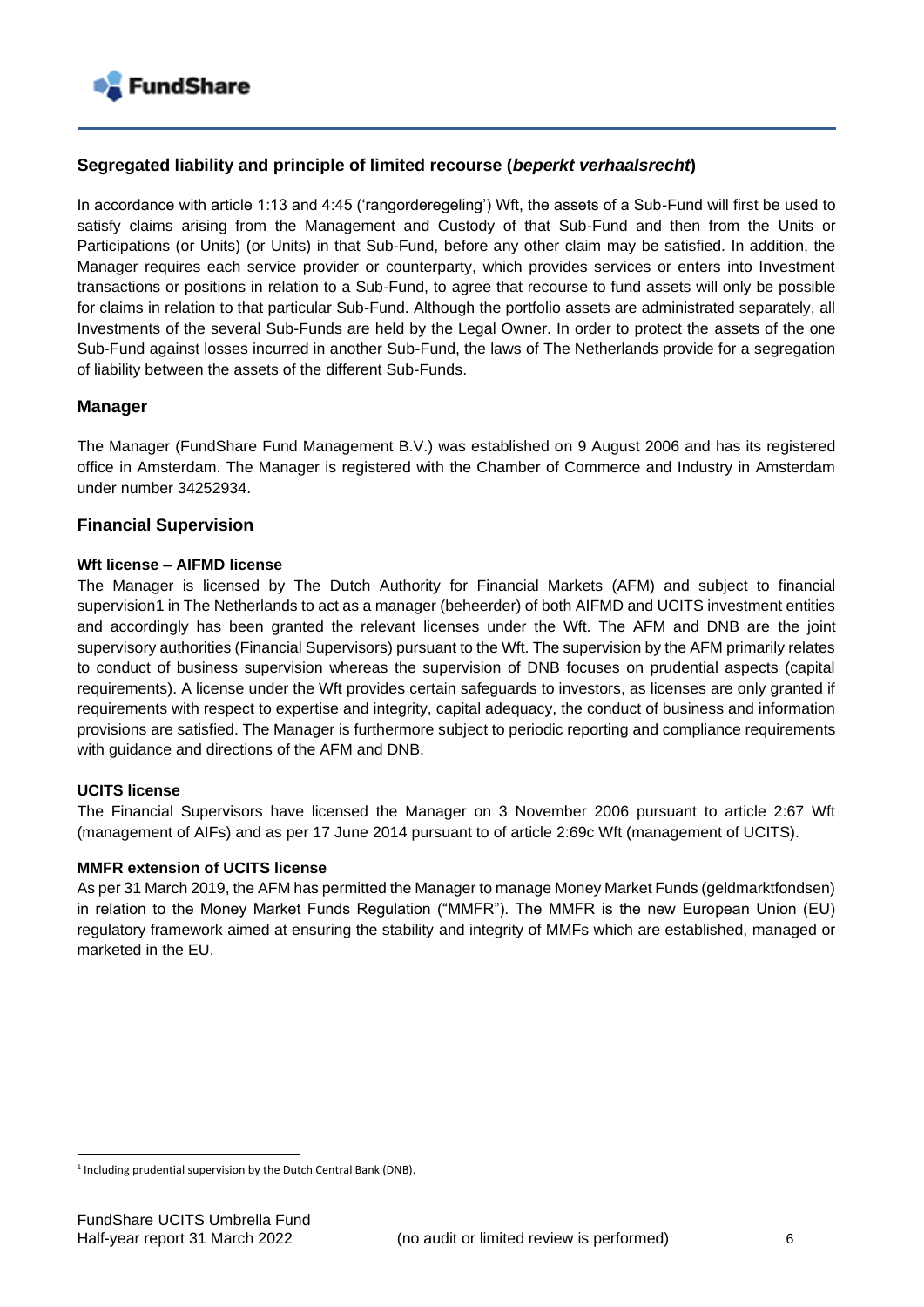

#### **Depositary**

#### **Tasks and duties**

Pursuant to the Wft, the custody of the assets of the Fund is entrusted to a depositary, CACEIS Bank S.A., Netherlands Branch (the "Depositary"). This concept of custody should not be understood as the 'safekeeping' of the assets only, but also as 'supervision' of these assets. The Depositary must, at all times, have knowledge of how the assets of the Fund are invested and where and how these assets are available. These tasks of an UCITS-depositary are divided into three categories: cash flow monitoring, safekeeping duties and various oversight duties. The Depositary is not the legal owner of the assets of the Fund ('Legal Owner'). This role is fulfilled by a separate entity, Stichting Legal Owner FundShare UCITS Umbrella Fund as the Legal Owner.

#### **Contractual claim against the Legal Owner**

A Participation (or Unit) gives the Participant a contractual claim against the Legal Owner for payment of an amount equal to the NAV of a pro rata share in the (Sub-) Fund subject to the Prospectus. As such, Participants have no proprietary rights with respect to the assets of the (Sub-) Fund but an economic (beneficial) interest in the assets and liabilities of the (Sub-) Fund. The Legal Owner holds the investments of the Fund in its own name in an account with the Custodian under a client agreement with the Custodian.

#### **Investment risks**

The Fund is exposed to a number of investment risks due to the nature of its activities. The financial instrument risks as part of overall investment risks are stated in the disclosure notes to the aggregated financial statements of the Fund.

#### ▪ *Portfolio Concentration Risk*

Although the strategy of certain Sub-Funds (investing in a limited number of equity or debt securities/issuers) has the potential to generate attractive returns over time, it may increase the volatility of such Sub-Fund's investment performance as compared to funds that invest in a larger number of securities. If the securities in which such portfolios invest perform poorly, the Sub-Fund could incur greater losses than if it had invested in a larger number of securities. Due to the daily pre-trade and post-trade compliance monitoring of UCITS risk limit system and prompt resolution of breaches, the Fund's exposure to this risk is deemed limited.

#### **Operational Risk**

Operational risk may be incurred across business activities and support control functions (e.g. information technology and trade processing). The business is highly dependent on its ability to execute, on a daily basis, a large number of orders in different financial instruments across numerous global markets and to reconcile callbacked orders by the exchange against street side broker positions to ensure integrity, completeness and accuracy of the trading database. The human failure can occur in all processes where humans are involved. Settlement processes are performed by employees. Entering transactions and reconciling positions are done manually. Operational risk can also manifest due to non-ethical behaviour like fraud, market abusing trades or market manipulation.

#### ▪ *Conflict-of-interest risks*

The Manager, the Administrator, Custodian, might encounter a conflict of interest with the Fund when performing their duties. If this happens an effort will be made to find a solution for the Fund as soon as possible without damage resulting from such conflict. The Manager and/or the directors can be involved directly or indirectly in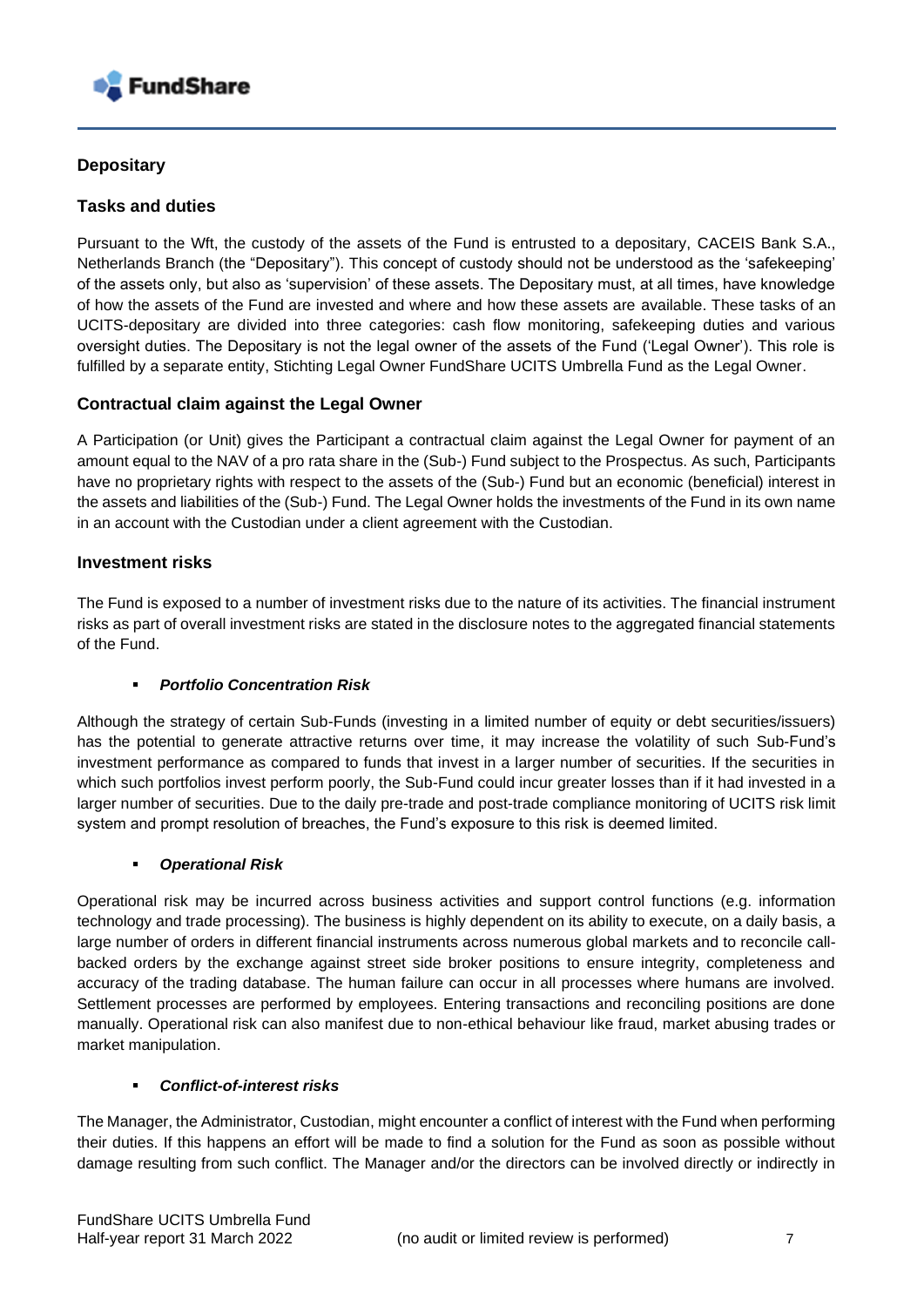

investing in, managing or providing advice to other funds (investment or otherwise) that trade assets also traded by the Fund. Neither the Manager nor the directors will have a duty to allocate any investment opportunities to the Fund in their entirety but, if the situation arises, they will divide such opportunities between the Fund and their other clients equally.

#### **Liquidity Risk**

Liquidity risk means the risk that a position in the portfolio cannot be sold, liquidated or closed at limited cost in an adequately short time frame. In some circumstances, investments may be relatively illiquid making it difficult to acquire or dispose of them at the prices quoted on the various exchanges. Accordingly, the Fund's ability to respond to market movements may be impaired and the Fund may experience adverse price movements upon liquidation of its investments. If trading on an exchange is suspended, the Fund may not be able to execute trades or sell positions at prices that the Fund believes are desirable. The Fund's exposure to this risk is deemed limited since most of the Sub-Funds are Qualified Money Market Funds (QMMFs) and thus bound by strict liquidity rules.

#### ▪ *Sustainability risk*

Sustainability risks are Environmental, Social or Governance (ESG) events or conditions that, if occurring, could cause an actual or a potential material negative impact on the value of the investment. Examples are climaterelated and environmental risks, poor governance practices and/ or significant social issues. To identify and assess the sustainability risk that each fund is exposed to, the Manager uses an internal ESG score for each Sub-Fund and on a total Fund level. This internal score is based on the ESG scores per investment of the Fund (if available) of widely used data vendors. The Manager expects that companies (share or bond issuers) with high ESG scores will generally have a lower exposure to sustainability risk. As such, on a Fund-level, the Manager expects that the exposure to sustainability risks is higher for funds with a low overall ESG-score compared to funds with a high overall ESG-score. Exposure to sustainability risks is managed in the same way (using the overall risk management framework) as exposure to other investment risks. In practice, that means that if exposure to sustainability risks exceeds the risk limits as defined in the risk management policy, actions can be taken to mitigate the sustainability risk exposure. To that end, investments with a very poor ESG-score can be considered to be excluded for the portfolio (in order to avoid material adverse impact on the value of the portfolio). The investments with the lowest internal ESG-score (1) will be analysed by Portfolio Management in an ESG report. In the Risk & Compliance Committee (RCC) the ESG report will be discussed and can be decided an investment or Sub-Fund has too high sustainability risk and needs to divest the investment(s) with ESGscore 1. The Manager considers that the sustainability risk of the Sub-Funds which belong to the grey Product category could be higher, because the Manager believes that if an investment is not screened on ESG-criteria, there is a higher chance of financial losses due to ESG-factors or circumstances.

#### ▪ *Regulatory Risk*

The regulatory environment for investment funds and for Managers is constantly evolving and changes therein may adversely affect the Fund's ability to pursue its investment strategies. In addition, the regulatory or tax environment for derivative and related instruments is evolving and may be subject to modification by government or judicial action which may adversely affect the value of the investments held by the Fund. The effect of any future regulatory or tax change on the Fund is impossible to predict. The Manager has low appetite towards regulatory risk and therefore aims to mitigate any such risk exposure in an effective and timely manner.

#### **Political, Government Risk**

The risk that rules and regulations issued by government or regulators will affect the business and actions performed by the Fund. Economic and political instability could lead to changes or reversal of legal, fiscal and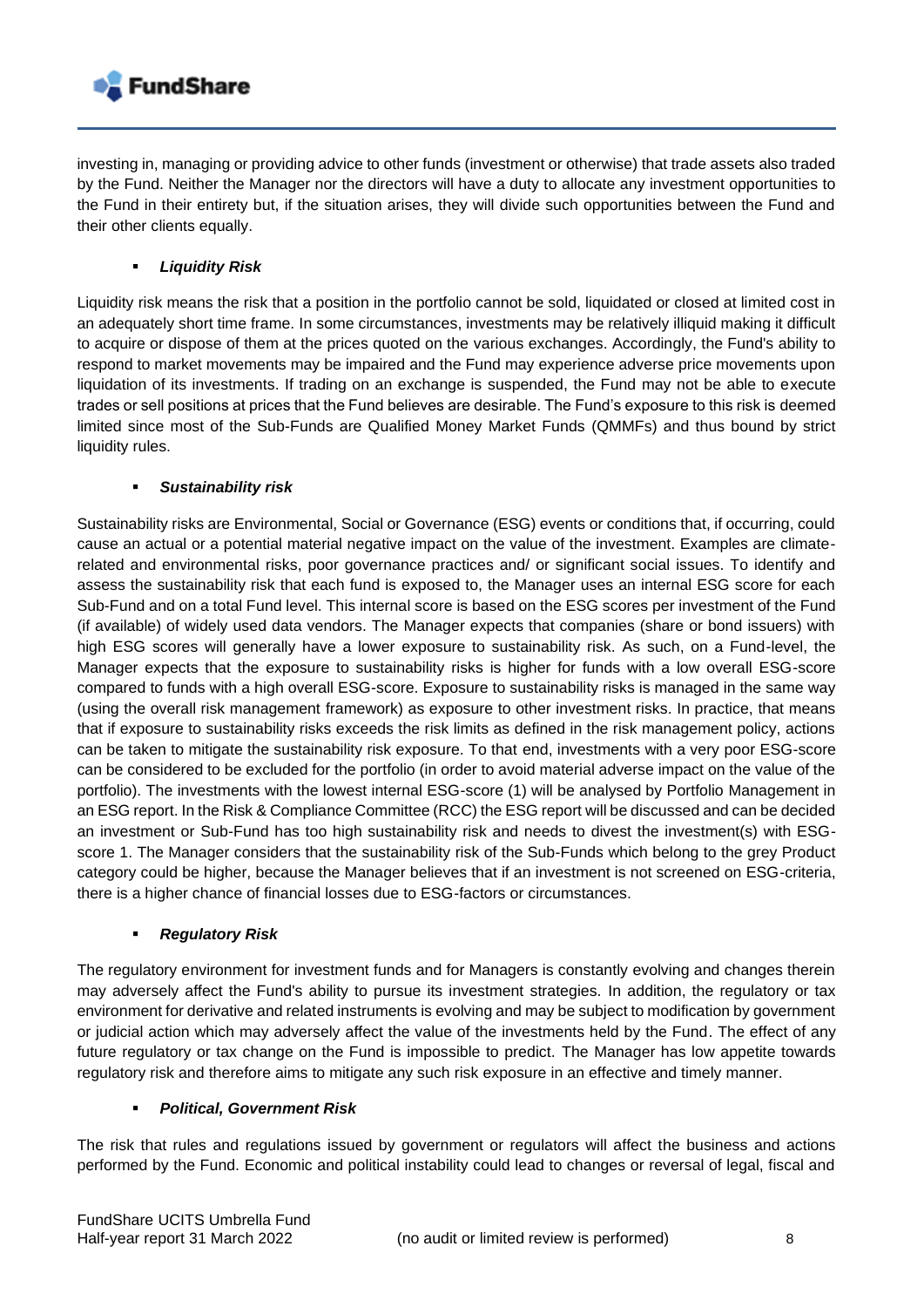

market regulations. Assets could be compulsorily re-acquired without adequate compensation. It can happen that trading on certain market will be limited or suspended. Administrative risks may result in the imposition of restrictions on the free movement of capital. A country's external debt position could lead to sudden imposition of taxes or exchange controls.

#### ▪ *Sector / Industry Risk*

The Fund diversifies investments and does not concentrate investments within specific branch or sector. Overinvesting in one particular sector or industry may result in too big concentration. Recession in the sector will impact on assets valuation from that sector decreasing their values significantly.

#### ▪ *Geographic / Region Risk*

The Fund invests worldwide. In emerging and less developed markets, in which the Fund may invest, the legal, judicial and regulatory infrastructure is still developing and therefore there is a certain degree of legal uncertainty. Overinvesting in one particular region or country may result in too big concentration. Economic crisis or political disturbance may impact valuation of assets from that region, possibly decreasing their values significantly.

#### **Risk of limited redemption opportunity**

The Units or Participations (or Units) are not listed on any stock exchange. Units or Participations (or Units) in a Sub-Fund may only be transferred to the Manager or on its behalf the Administrator. A Sub-Fund is obliged to repurchase Units or Participations (or Units) on each Trading Day except when the NAV determination is suspended and consequently issue and redemption of Units or Participations (or Units) will be postponed.

#### ▪ *Investment fund risk, fees, expenses, constituents*

Some Sub-Funds hold investment funds in their portfolio. These Sub-Funds face risk connected with holding investment funds:

- Increase in fees, an investment fund will increase fees for management and/or administration and/or performance. As a result, return on investment will decrease.
- Change of redemption rules, an investment fund will change frequency and/or conditions of redemption. As a result, the fund will need more time in order to liquidate the position.
- Change of constituents, an investment fund will change holdings and/or weight of holding within the investment fund. As a result, the investment fund will not be suitable for the portfolio anymore due to restrictions or investment policy.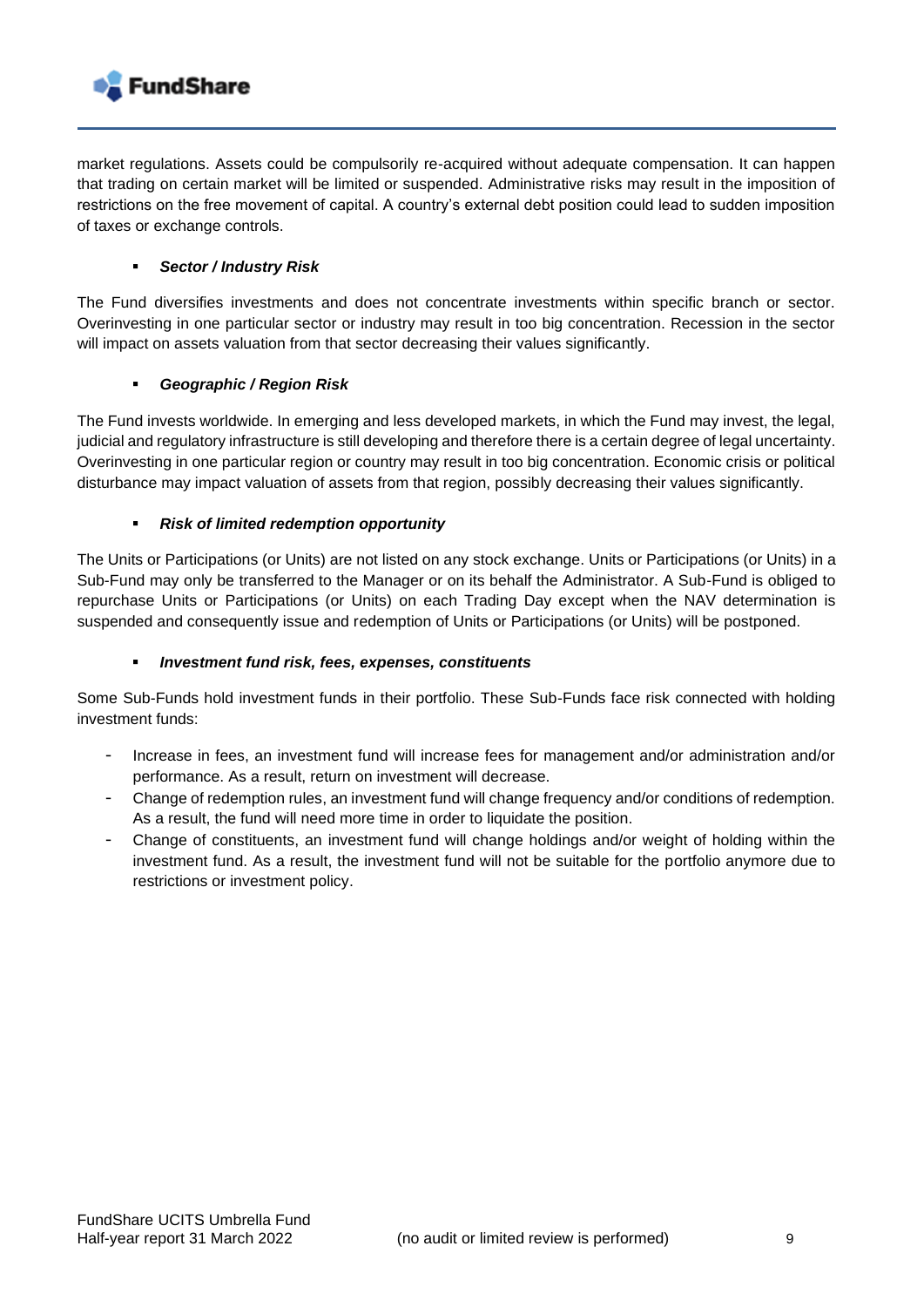

<span id="page-9-0"></span>**Aggregated Half-year Financial Statements 31 March 2022**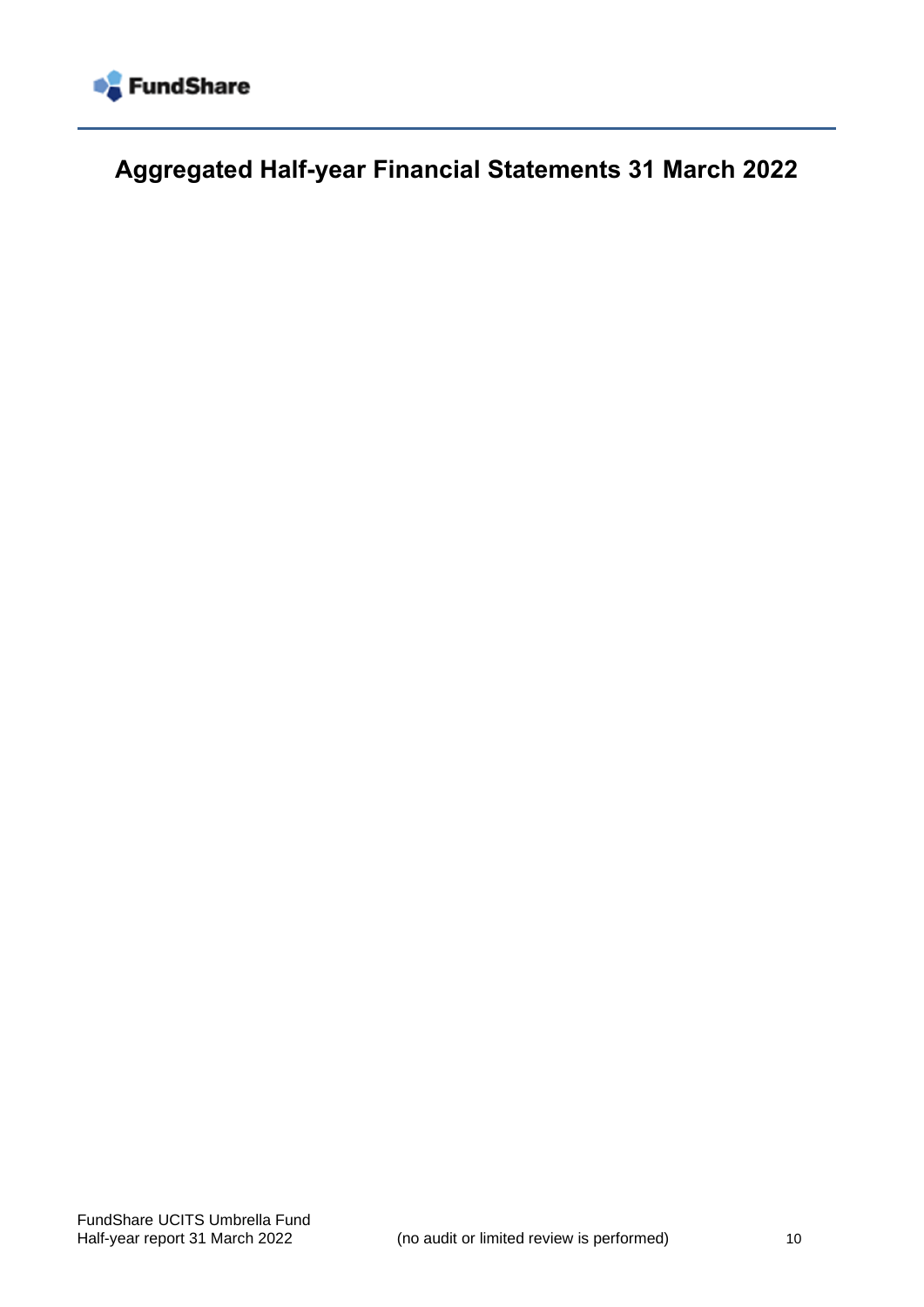

### <span id="page-10-0"></span>**Aggregated balance sheet FundShare UCITS Umbrella Fund as at 31 March 2022**

(Amounts in EUR, before appropriation of result)

| <b>Balance Sheet (in EUR)</b>                                   | <b>HY 2022</b> | 2021        |
|-----------------------------------------------------------------|----------------|-------------|
|                                                                 |                |             |
| <b>Investments</b>                                              |                |             |
| <b>Equity securities</b>                                        | 64, 186, 132   | 71,462,295  |
| Debt securities (bonds)                                         | 1,584,741      | 45,920,651  |
| Investment funds (equity)                                       | 4,788,181      | 3,729,945   |
| Investment funds (bonds)                                        | 4,610,909      | 759,313     |
|                                                                 | 75,169,963     | 121,872,204 |
| <b>Receivables</b>                                              |                |             |
| Other receivables and accrued income                            | 34,951         | 208,325     |
|                                                                 | 34,951         | 208,325     |
| Other assets                                                    |                |             |
| Cash and cash equivalents                                       | 0              | 18,221,110  |
|                                                                 | $\bf{0}$       | 18,221,110  |
| <b>Current liabilities</b>                                      |                |             |
| Other payables                                                  | 80,661         | 131,331     |
|                                                                 | 80,661         | 131,331     |
| Total of receivables, other assets minus<br>current liabilities | $-45,710$      | 18,298,104  |
| Total assets minus current liabilities                          | 75,124,253     | 140,170,308 |
| <b>Fund capital</b>                                             |                |             |
| Paid in unit capital                                            | 64,352,721     | 124,988,030 |
| Other reserves                                                  | 12,314,552     | 3,384,366   |
| Unappropriated result for the period                            | $-1,543,020$   | 11,797,912  |
| Total fund capital                                              | 75,124,253     | 140,170,308 |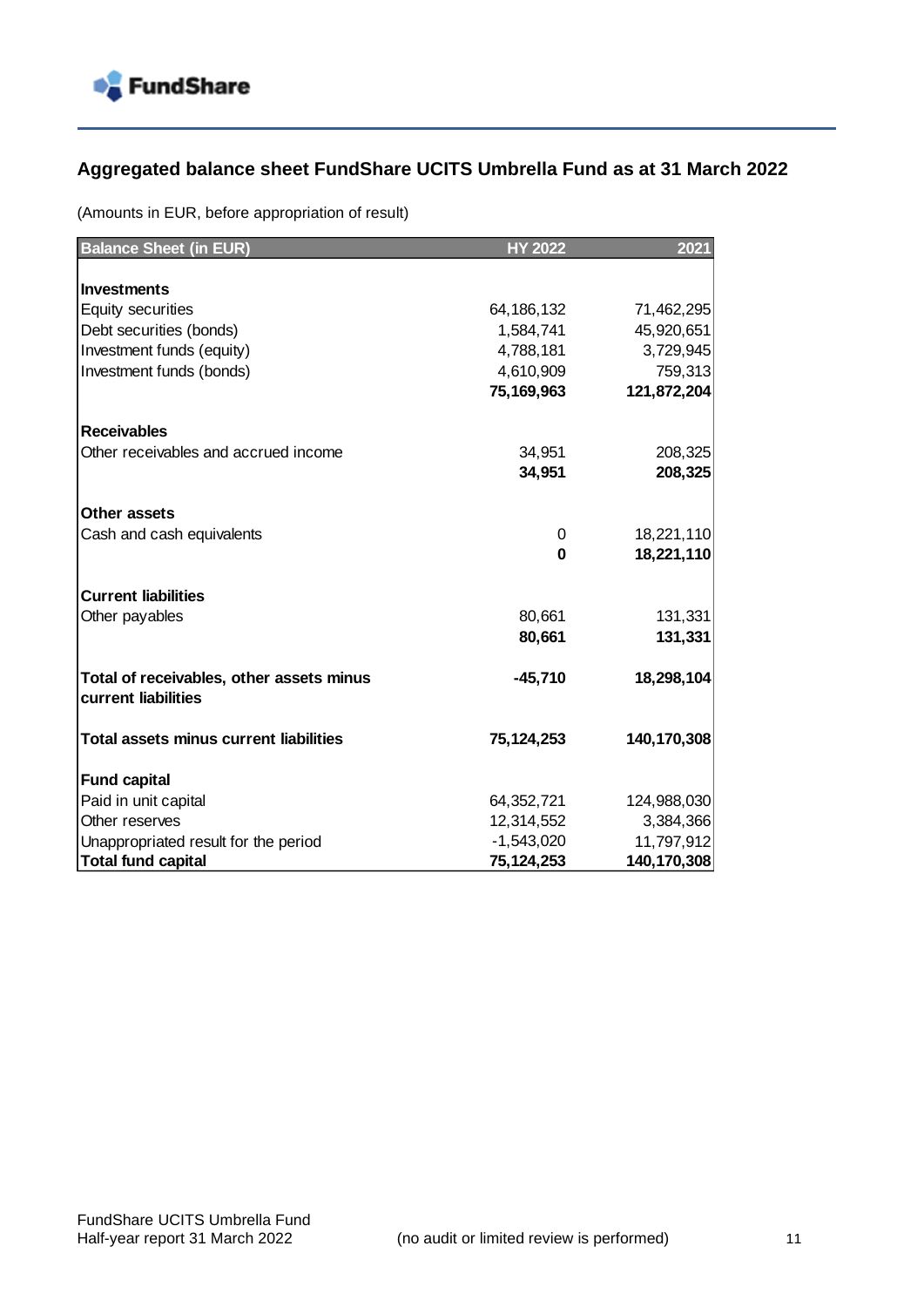

### <span id="page-11-0"></span>**Aggregated Income Statement FundShare UCITS Umbrella Fund for the period 1 October 2021 – 31 March 2022**

Reporting period 1 October 2021 up to and including 31 March 2022. Comparative figures relate to the period 1 October 2020 up to and including 31 March 2021.

| <b>Income Statement (in EUR)</b>                  | <b>HY 2022</b>           | <b>HY 2021</b>     |
|---------------------------------------------------|--------------------------|--------------------|
|                                                   |                          |                    |
| Direct income from investments                    |                          |                    |
| <b>Dividends</b>                                  | 287,680                  | 218,059            |
| Coupon interest                                   | 71,126                   | 356,258            |
|                                                   | 358,806                  | 574,317            |
| Indirect income from investments and other assets |                          |                    |
| Realised results on equity securities             | -242,486                 | 3,846,272          |
| Unrealised results on equity securities           | $-4,279,873$ $4,458,594$ |                    |
| Realised results on investment funds              | 175,412                  | $-9,138$           |
| Unrealised results on investment funds            | 2,154,365                | 536,029            |
| Realised result on debt securities                |                          | $-98,958 -404,172$ |
| Unrealised result on debt securities              | -18,769                  | $-208,101$         |
| Currency results cash and cash equivalents        | 957,180                  | $-14,594$          |
|                                                   | $-1,353,129$             | 8,204,890          |
| <b>Total investment result</b>                    | -994,323                 | 8,779,207          |
|                                                   |                          |                    |
| <b>Expenses</b>                                   |                          |                    |
| Management fees                                   | 446,202                  | 578,683            |
| Operating expenses                                | 102,495                  | 195,098            |
| <b>Total expenses</b>                             | 548,697                  | 773,781            |
| <b>Result for the period</b>                      | -1,543,020               | 8,005,426          |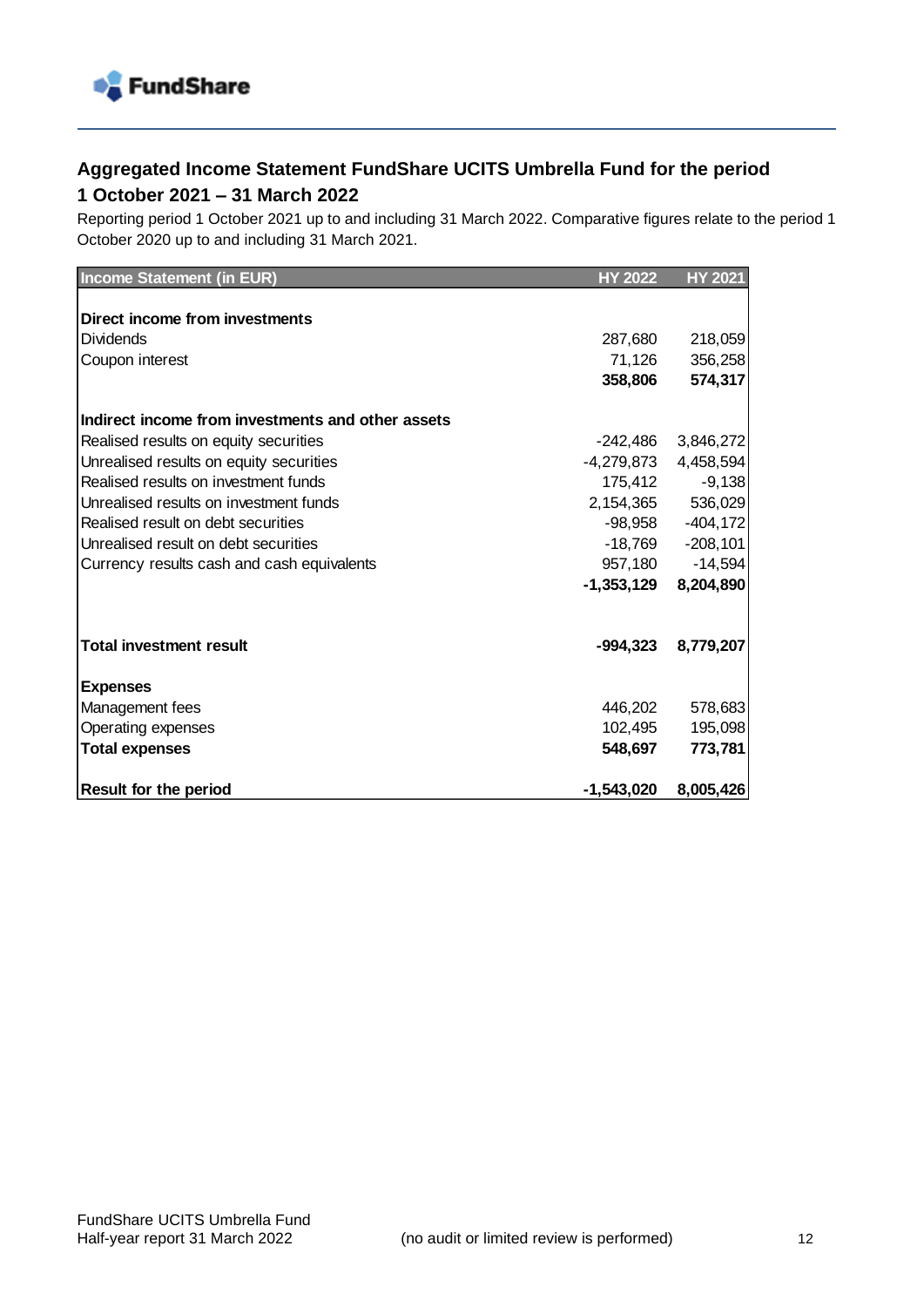

#### <span id="page-12-0"></span>**Notes to the aggregated financial statements**

#### **1 General**

#### **1.1 General information**

The Fund is an investment fund (*beleggingsfonds*) as referred to in Article 1:1 of the Wft. The Fund is not a legal entity, but the aggregate of the assets less an amount equal to all accrued payables and other liabilities of the Fund, in which monies or other assets are called or received for the purpose of collective investment by the Participants, as governed by the Terms and Conditions and the Prospectus. The Fund was registered with the supervisory authorities (AFM) on 17 June 2015. The Fund shall continue to exist for an indefinite period of time. The Fund's office address is that of the Manager.

#### **1.2 Activities**

The Fund comprises various Sub-Funds each relating to a separate investment portfolio of securities, cash and cash equivalents and/or derivatives. The Manager of the Fund may add additional Sub-Funds and/or create Unit classes in the future. As of the date of this report, the following Sub-Funds have issued Participations (or Units) or Units:

- EUR Cash Fund\*:
- USD Cash Fund\*:
- SEK Cash Fund\*:
- NOK Cash Fund\*:
- DKK Cash Fund\*:
- GBP Cash Fund\*:
- CHF Cash Fund\*:
- Stroeve Beheerd Beleggen Groei Fund;
- Stroeve Beheerd Beleggen Behoud Fund;
- Sequoia Familie Aandelen Fonds;
- Blauwtulp Global BondSelect Fund\*;
- Sequoia Obligatie Fonds;
- Sequoia Wereld Aandelen Fonds:
- Fundamental Value Fund\*; and
- Beleggers Belangen Dividend Fund.

\*EUR Cash Fund, USD Cash Fund, SEK Cash Fund, NOK Cash Fund, DKK Cash Fund, GBP Cash Fund, CHF Cash Fund, Blauwtulp Global BondSelect Fund and Fundamental Value Fund are included in these financial statements but don't have outstanding units at the balance sheet date as these were liquidated during the current reporting period.

#### **1.3 Net Asset Value**

The Net Asset Value (and the Net Asset Value per Participation or Unit) of a Sub-Fund is expressed in its functional currency and is determined at the close of business day by the Manager as stated in the relevant supplement to the prospectus.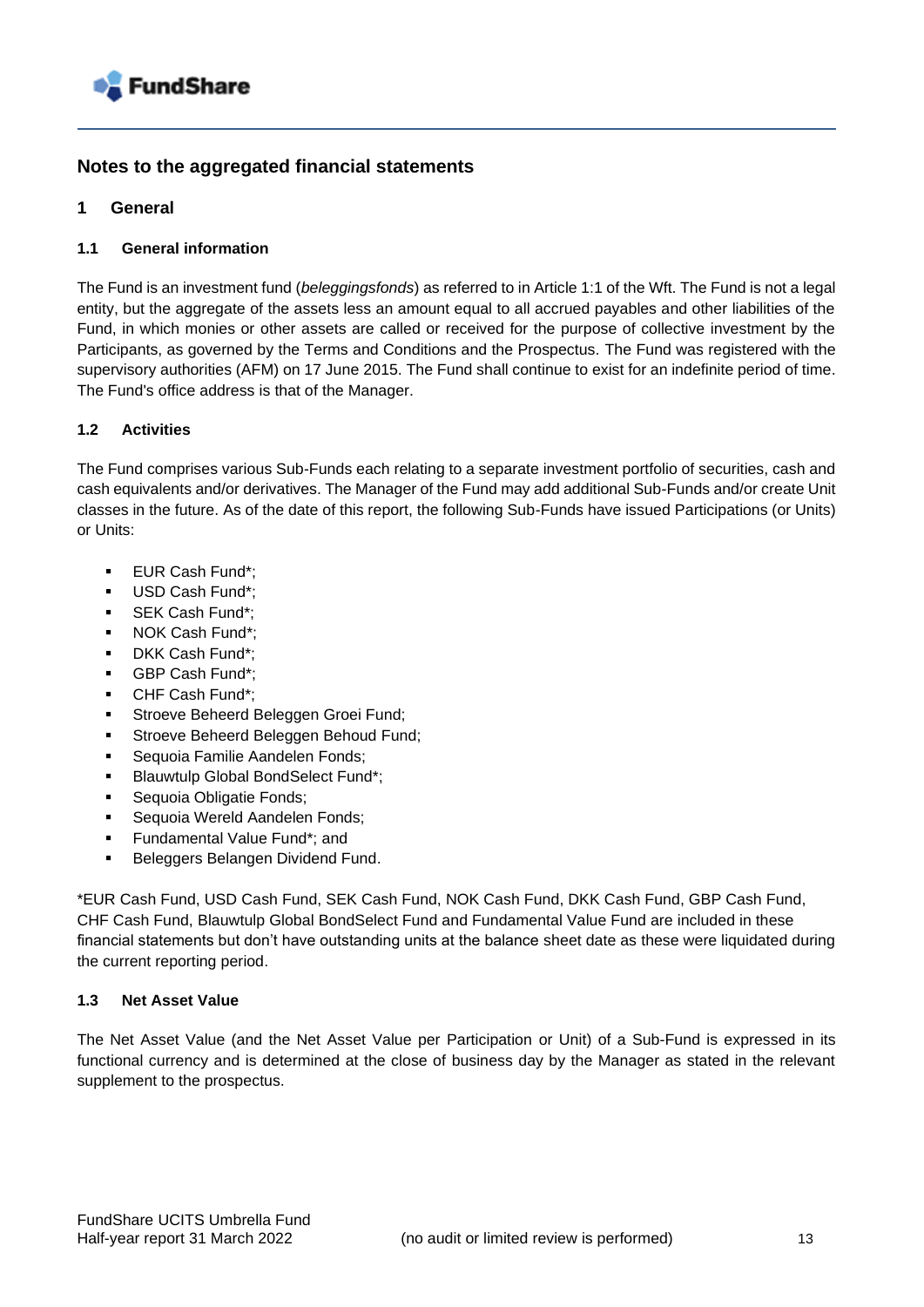

#### **1.4 Financial reporting period**

The regular financial reporting period is 1 October until 31 March. The comparative figures of the Balance Sheet relate to the period 1 October 2020 up to and including 30 September 2021. The comparative figures of the Income Statement relate to the period 1 October 2020 up to and including 31 March 2021.

#### **1.5 Significant Accounting Judgments, Estimates and Assumptions**

The preparation of the aggregated financial statements in conformity with the relevant rules requires the use of certain critical accounting estimates. It also requires management to exercise its judgment in the process of applying the Fund's accounting policies. If necessary, for the purposes of providing the view required under Section 362(1), Book 2, of the Dutch Civil Code, the nature of these estimates and judgments, including the related assumptions, is disclosed in the notes to the financial statement items in question.

#### **1.6 Basis of Preparation**

The aggregated financial statements of the Fund have been prepared in accordance with the statutory provisions of Part 9, Book 2, of The Dutch Civil Code, the Act on Financial Supervision and the firm pronouncements in the Guidelines (615) for Annual Reporting in The Netherlands as issued by the Dutch Accounting Standards Board.

#### **1.7 Basis of aggregation**

The Manager prepares and discloses aggregated financial statements for the Fund, which aggregates the financial performance, the financial position and the cash flows of the Sub-Funds. The individual statements per Sub-Fund are part of the notes to the aggregated financial statements of the Fund.

#### **1.8 Presentation currency**

#### **1.8.1 Aggregated financial statements of the Fund**

The Fund's aggregated financial statements are presented in Euro (EUR). Management considers the Euro as the most appropriate currency for overall Fund reporting purposes. All financial information presented in Euro has been rounded to the nearest Euro, unless otherwise stated. The consequence is that the rounded amounts may not add up to the rounded total in all cases.

#### **1.8.2 Foreign Currency Translation**

Transactions during the period, including purchases and sales of securities, income and expenses, are translated at the rate of exchange prevailing on the date of the transaction. Monetary assets and liabilities denominated in foreign currencies are retranslated at the functional currency rate of exchange ruling at the reporting date. Foreign currency transaction gains and losses on financial instruments at fair value are included in the income statement as part of the 'Value adjustments of investments and other assets'.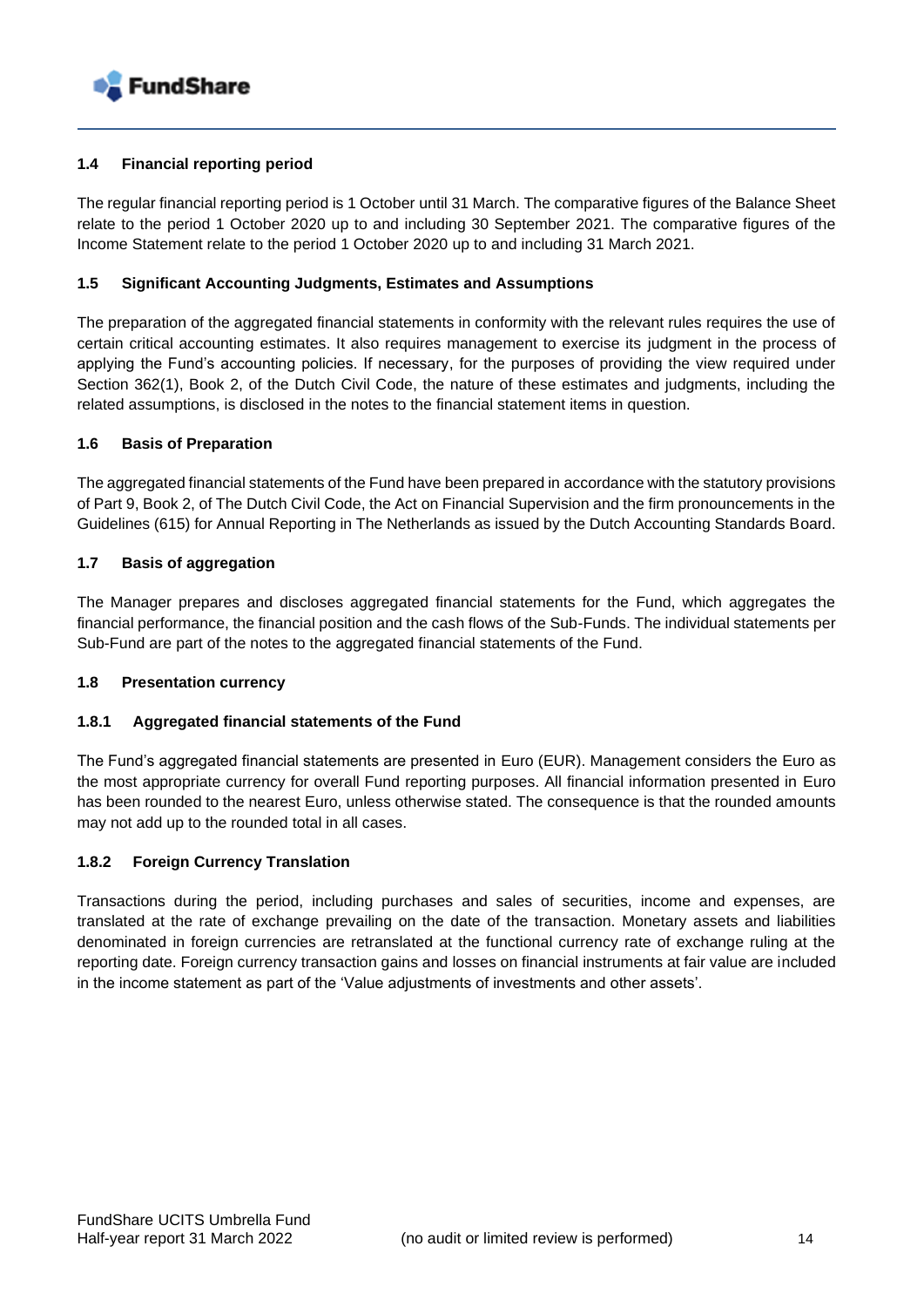

The Sub-Funds financial statements have been translated into EUR using the following currency rates as per the end of the reporting period:

| <b>Currency rates</b> | 2022    | 2021    |
|-----------------------|---------|---------|
|                       |         |         |
| <b>USD</b>            | 1.1067  | 1.1730  |
| <b>SEK</b>            | 10.3988 | 10.2354 |
| <b>NOK</b>            | 9.9010  | 10.0301 |
| <b>DKK</b>            | 7.4383  | 7.4405  |
| <b>GBP</b>            | 0.8424  | 0.8511  |
| <b>CHF</b>            | 1.0212  | 1.1069  |

*(source: Bloomberg)*

#### **1.8.3 Sub-Funds financial statements**

The Sub-Fund's financial statements have been presented in their respective functional currency. The liquidity of the Sub-Funds is managed on a day-to-day basis in its functional currency in order to handle the subscription and redemption of the Sub-Fund's Units. The Sub-Funds investment portfolio performance is evaluated in its functional currency. Therefore, the management considers the relevant currency as the functional currency that most fairly represents the economic effects of the underlying transactions, events and conditions.

The Sub-Fund's financial statements have been drawn up in the following currencies:

| <b>FundShare Ucits Sub-Funds</b>          | <b>Reporting currency</b> |
|-------------------------------------------|---------------------------|
| <b>EUR Cash Fund</b>                      | <b>EUR</b>                |
| <b>USD Cash Fund</b>                      | USD                       |
| <b>SEK Cash Fund</b>                      | <b>SEK</b>                |
| <b>NOK Cash Fund</b>                      | <b>NOK</b>                |
| DKK Cash Fund                             | <b>DKK</b>                |
| <b>GBP Cash Fund</b>                      | GBP                       |
| CHF Cash Fund                             | <b>CHF</b>                |
| Stroeve Beheerd Beleggen Groei            | <b>EUR</b>                |
| Stroeve Beheerd Beleggen Behoud           | <b>EUR</b>                |
| Sequoia Familie Aandelen Fonds            | <b>EUR</b>                |
| <b>Blauwtulp Global BondSelect Fund</b>   | <b>EUR</b>                |
| <b>Blauwtulp Global EquitySelect Fund</b> | <b>EUR</b>                |
| Sequoia Obligatie Fonds                   | <b>EUR</b>                |
| Sequoia Wereld Aandelen Fonds             | <b>EUR</b>                |
| <b>Fundamental Value Fund</b>             | <b>EUR</b>                |
| Fondsstad Dynamisch Fonds                 | <b>EUR</b>                |
| Beleggers Belangen Dividend Fund          | EUR                       |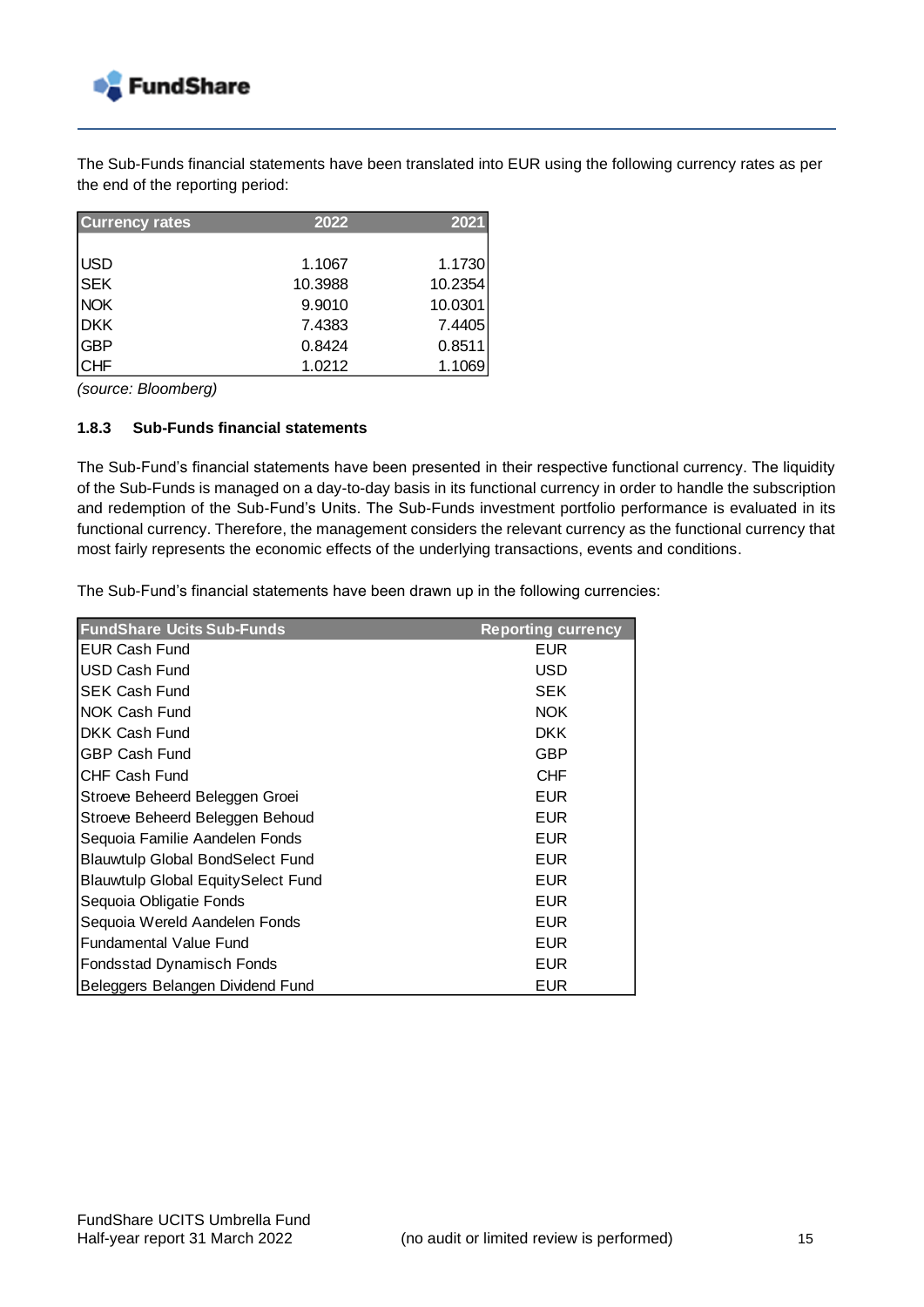

#### **2 Valuation principles for preparing the aggregated balance sheet**

#### **2.1 Initial recognition financial instruments**

On initial recognition, financial instruments (assets and liabilities) are measured at fair value and directly attributable transaction and transaction related expenses. The fair value upon initial recognition under normal circumstances would be the transaction price of the financial instrument at the trade date.

If financial instruments are subsequently measured at fair value through profit and loss, then directly attributable transaction and transaction related expenses are directly recognized in the income statement.

#### **2.2 Financial assets: classification and measurement**

The Fund classifies its financial assets in the following categories:

- **E** Held-for-trading financial assets are measured at fair value through profit or loss;
- Hedging derivatives are carried at cost, applying cost price hedge accounting; and
- Other derivatives, if any, are measured at fair value through profit or loss.

#### **2.3 Valuation based on fair value and its hierarchy**

Fair value is the price that would be received to sell an asset or paid to transfer a liability in an orderly transaction in the principal (or most advantageous) market at the measurement date under current market conditions (i.e. an exit price) regardless of whether that price is directly observable or estimated using another valuation technique. Fair value is determined by the Manager on an instrument-by-instrument basis.

- When financial instruments are traded in an active market, the quoted market price is the best indication of fair value. The Fund uses the last reported market price at the close of trading (close price) on the reporting date as the quoted market price.
- In circumstances whereby the close price is not a reliable indication of the fair value (i.e. the market is not active, the market is not sufficiently developed or the volumes being transacted are limited), valuation techniques can be used to determine a reliable fair value.
- Commonly used valuation techniques are comparison to fair value of instruments with similar characteristics, discounted cash flow and option models. When using the discounted cash flow technique, the reporting entity uses the discount rate applicable to comparable financial instruments with regard to terms and characteristics, including credit standing of the counterparty, the agreed interest rate period, the remaining maturity and the currency of the payment.

#### **2.4 Investments in debt securities**

If listed on a regulated market, debt securities are measured at fair value following their initial recognition. Changes in the fair value are recognized in the income statement. The best evidence of the fair value of listed debt securities (e.g. bonds) are close prices of the (primary) markets on which these are traded. The close prices used are 'flat' prices (clean prices), which do not include accrued interest. Therefore, the carrying amount of debt securities shall not include accrued interest. Accrued interest on debt securities is included in the balance sheet line item "Other receivables and accrued income".

#### **2.5 Investments in listed equity securities**

Investments in listed equity securities are stated at fair value following their initial recognition. Changes in the fair value are recognized in the income statement.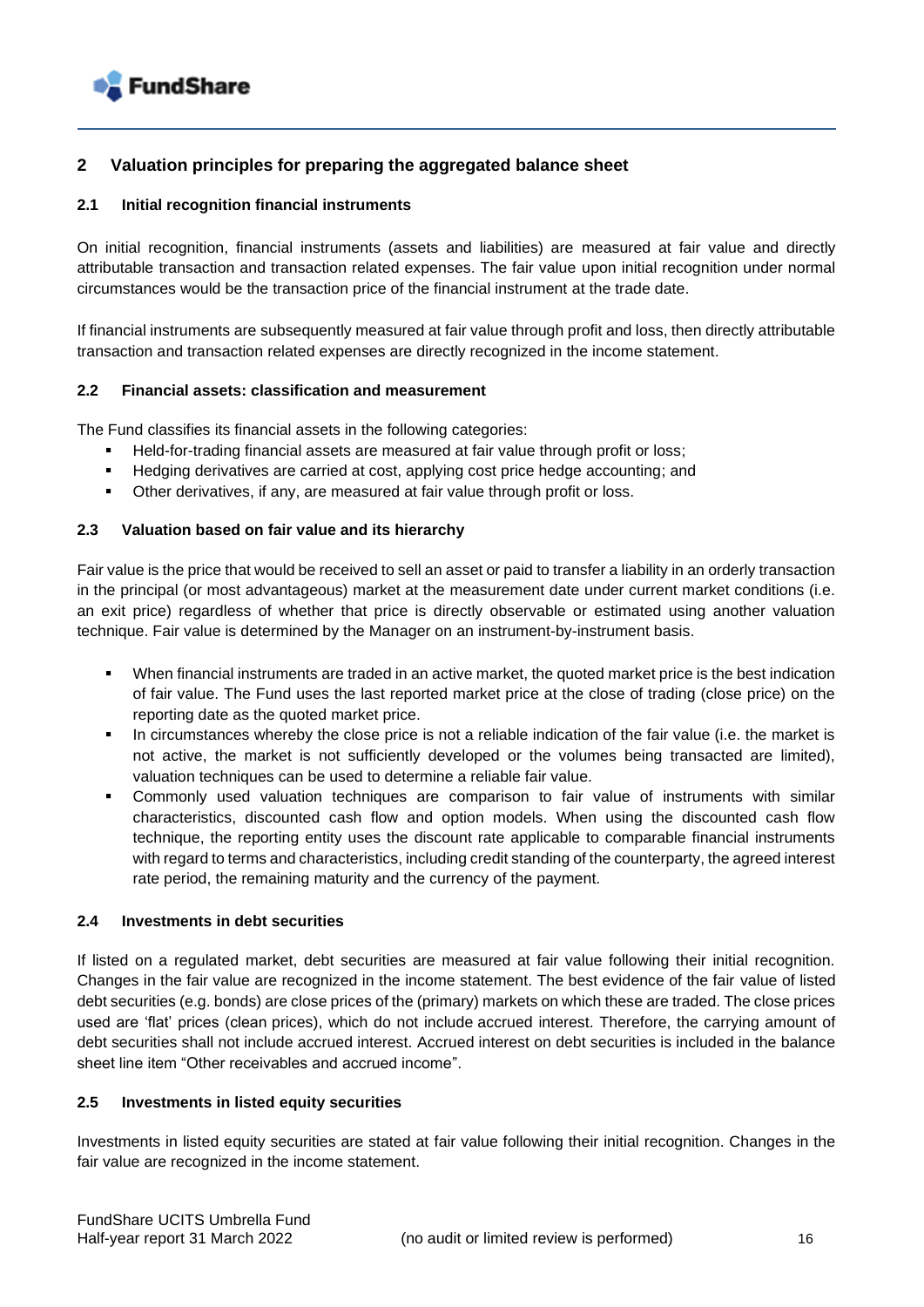

#### **2.6 Investments in open-ended unlisted investment funds**

Participations (or Units) in open-ended unlisted investment funds are traded with the fund only based on its published net asset value (NAV) as validated by the fund manager. The validated NAV is representative of the fair value of the investments in the investment fund if the NAV is dated as of the Fund's measurement date and is calculated in a manner consistent with fair value measurement principles under Dutch GAAP.

#### **2.7 Derivatives measurement**

#### **2.7.1 Derivatives held for trading**

Derivatives (assets and liabilities) having listed equity securities as the underlying financial instrument and which are part of the trading portfolio, are measured at fair value (unless cost price hedge accounting is applied). Changes in the fair value of derivative contracts are recorded as unrealized gains and losses in the income statement. The Fund generally records a realized gain or loss on the expiration, termination, or settlement of a derivative contract.

Typically, derivative contracts serve as components of the Fund's investment strategy and are utilized primarily to structure and hedge investments, to enhance performance and reduce risk to the Fund. The Fund can use derivative financial instruments to hedge its risks, but derivative financial instruments may also be used for trading purposes where the Manager believes this would be more effective than investing directly in the underlying financial instruments.

#### **2.8 Other assets and current liabilities**

Other assets, which consist of cash and cash equivalents, and current liabilities are stated at amortized cost which due to their short-term nature are equal to the nominal value.

#### **3 Principles for determining the result**

Investment result consists of direct income from investments, realized and unrealized results from investments and other assets less expenses.

#### **3.1 Direct income from investments**

#### **3.1.1 Income from debt securities (interest)**

Coupon interest income from debt securities is accounted for in the income statement on the basis of the accrual method. Interest received comprises coupon interest to be received on government bonds, corporate debt or loan notes with variable interest. Interest accrues on a daily basis.

#### **3.1.2 Income from equity securities (dividends)**

Dividend income is recognized when the Fund's right to receive has been established, normally being the exdividend date. Dividend income is recognized net of withholding tax deducted at the source, if any.

#### **3.2 Indirect income from investments and other assets**

The indirect income from investments and other assets includes all realized gains and losses on disposal of investments and all unrealized changes in the market value of investments and foreign exchange gains and losses with respect cash and cash equivalents.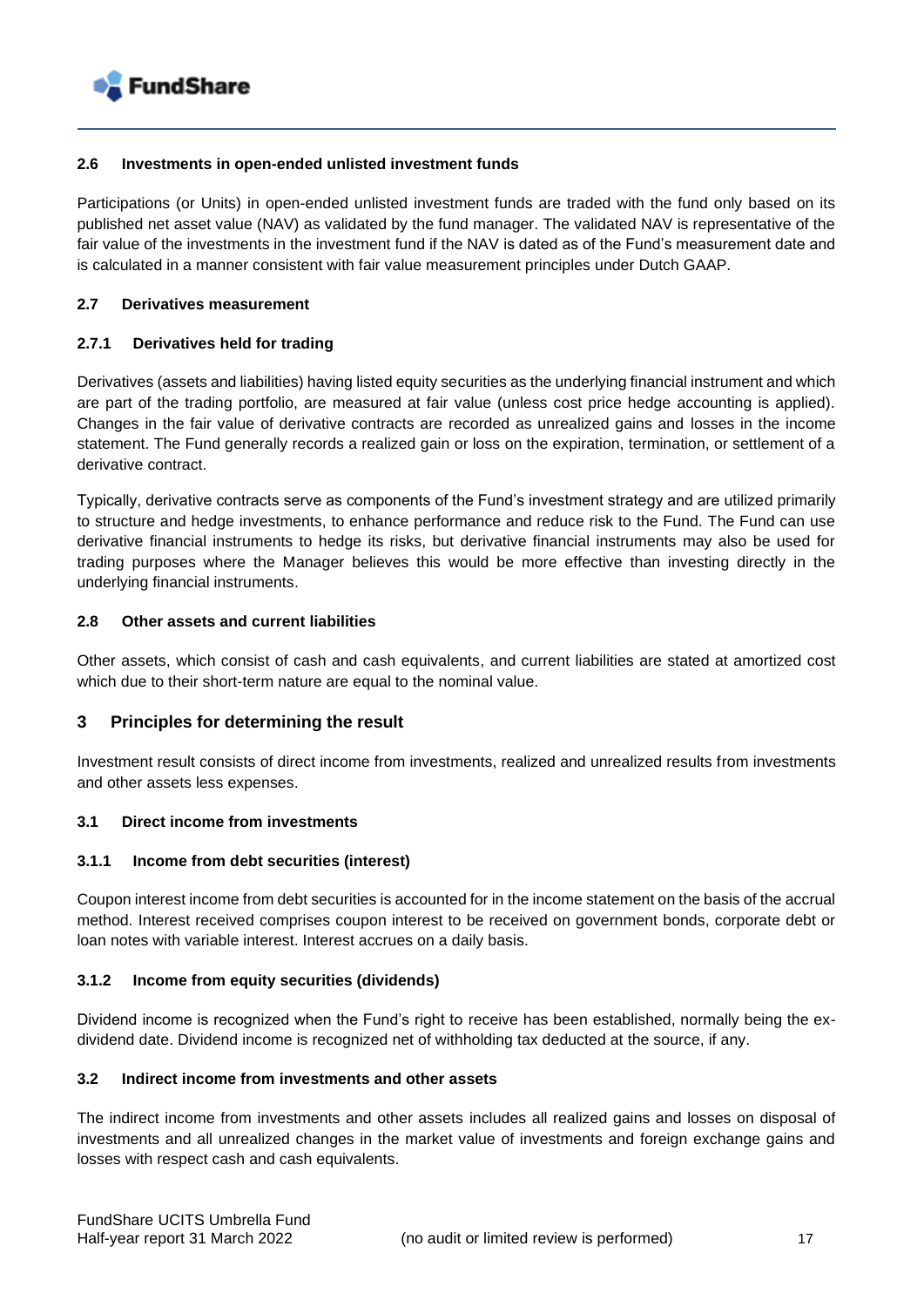

The realised results from financial instruments represents the difference between the sale price and the historical cost price less recognised unrealised result previous years. The cost price is calculated on the basis of the weighted average method. The unrealised result represents the difference between the cost price, or market value of a financial instrument at the beginning of the year, and its market value at the end of the year.

#### **3.3 Expenses**

Expenses are accounted for in the income statement on the basis of the accrual method. Exceptions to this are transaction and transaction related expenses incurred when purchasing financial instruments. These expenses are included in the cost price of the financial instrument. Expenses incurred in the sale of financial instruments are deducted from the proceeds.

#### **3.4 Tax**

The Fund and each Sub-Fund are structured as transparent for Dutch tax purposes. The Fund and each Sub-Fund are from a corporate income tax perspective, "closed funds for joint account" (*besloten fondsen voor gemene rekening*). This means that the Fund is fiscally transparent and is therefore not subject to Dutch corporate income tax or dividend withholding tax if applicable. However dividends and interest income on debt securities received by the Fund can be subject to withholding tax deducted at the source.

#### **4 Financial instruments risk management**

The financial risks factors, that could influence the value investments in financial instruments held by the Fund are described below:

#### **4.1 Market Risk**

Market risk is the risk that movements in market factors - such as foreign exchange rates (currency risk), interest rates (interest rate risk), and other price risk (equity price risk) – that will cause the fair value of financial instruments to fluctuate and reduce the Sub-Fund's income or the value of its portfolios.

#### **4.1.1 Currency Risk**

Since the instruments held by Sub-Fund may be denominated in currencies different from Euro, the Sub-Fund may be affected unfavorably by exchange control regulations or fluctuations in currency rates. For this reason, changes in currency exchange rates can affect the value of the Sub-Fund's portfolio.

#### **4.1.2 Interest Rate Risk**

The value of any interest-bearing financial instruments held by a Sub-Fund will rise or fall inversely with changes in interest rates. Interest rates typically vary from one country to another, and may change for a number of reasons. Those reasons include rapid expansions or contractions of a country's money supply, changes in demand by business and consumers to borrow money and actual or anticipated changes in the rate of inflation. In general, if interest rates increase, one may expect that the market value of a fixed income instrument which pays interest payments would fall, whereas if interest rates decrease, one may expect that the market value of such investment would increase.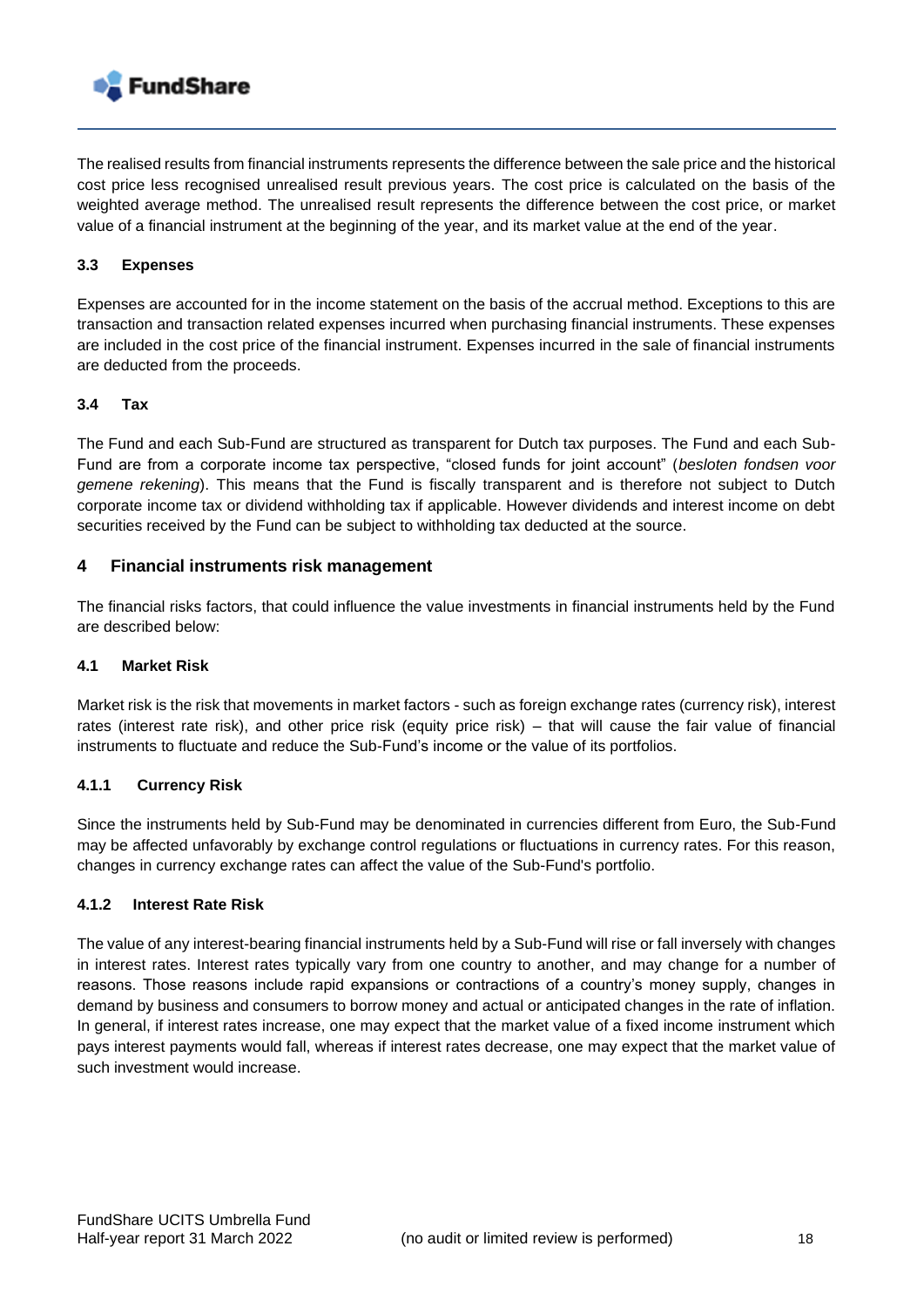

#### **4.1.3 Other Price Risk**

Price risk which is neither interest rate risk, nor exchange rate risk, such as equity price risk arising from heldfor-trading equity investments. The risk that the fair value or future cash flows of a financial instrument will fluctuate because of changes in market prices (other than those arising from interest rate risk or currency risk), whether those changes are caused by factors specific to the individual financial instrument or its issuer or by factors affecting all similar financial instruments traded in the market.

#### **4.2 Credit Risk**

Credit risk arises as both issuer credit risk and counterparty credit risk.

#### **4.2.1 Issuer Credit Risk**

Credit risk arises from the uncertainty surrounding the ultimate repayment of principal and interest or other debt instrument investments by the issuers of such securities. Although Sub-Funds may invest in high quality credit instruments, there can be no assurance that the institutions or securities in which a Sub-Fund invests will not be subject to credit difficulties leading to the loss of some or all of the sums invested in such institutions, securities or other instruments. An investment in bonds or other debt securities involves counterparty risk of the issuer of such bonds or debt securities which may be evidenced by the issuer's credit rating or Credit Quality Score. An investment in bond or other debt securities issued by issuers with a lower credit rating are generally considered to have a higher credit risk and a greater possibility of default than that of more highly rated issuers. In the event that any issuer of bonds or other debt securities experiences financial or economic difficulties this may affect the value of the bonds or other debt securities (which may be zero) and any amounts paid on such bonds or other debt securities (which may be zero). In case of default, for example, the issuer may not be able to meet its obligations to repay the nominal amount and interest. This may in turn affect the NAV of a Sub-Fund.

#### **4.2.2 Counterparty Credit Risk**

In entering into over-the-counter (OTC) fixed income securities transactions which involve counterparties there is a risk that a counterparty will wholly or partially fail to honor its contractual obligations. The Fund could experience delays in liquidating the position and significant losses, including declines in the value of the investment during the period in which the counterparty is not able to meet its obligations. Losses of financial instruments may be sustained by the Fund as a result of negligence, fraudulent behavior and/or the liquidation, bankruptcy or insolvency of a counterparty.

The maximum credit risk per 31 March 2022, amounts to EUR 1,619,692 (2021: EUR 64,350,086). The decrease is caused by the liquidation of the Cash Funds.

#### **4.2.3 Cash and cash equivalents**

The Fund's cash and cash equivalents are held at the Fund's broker, CACEIS Bank S.A., Netherlands Branch. Per 22 March 2022 CACEIS Bank S.A., Netherlands Branch registered at regulator DNB, part of French bank CACEIS, is added as extra Custodian / Broker next to flatexDEGIRO Bank Dutch Branch.

#### **4.2.4 Debt securities (bonds)**

The Fund is subject to credit risk on investments in debt securities. The issuer of any debt security acquired by the Fund may default on its financial obligations. Moreover, the price of any debt security acquired by the Fund normally reflects the perceived risk of default of the issuer of that security at the time the Fund acquired the debt security. If after acquisition the perceived risk of default increases, the value of the debt security held by the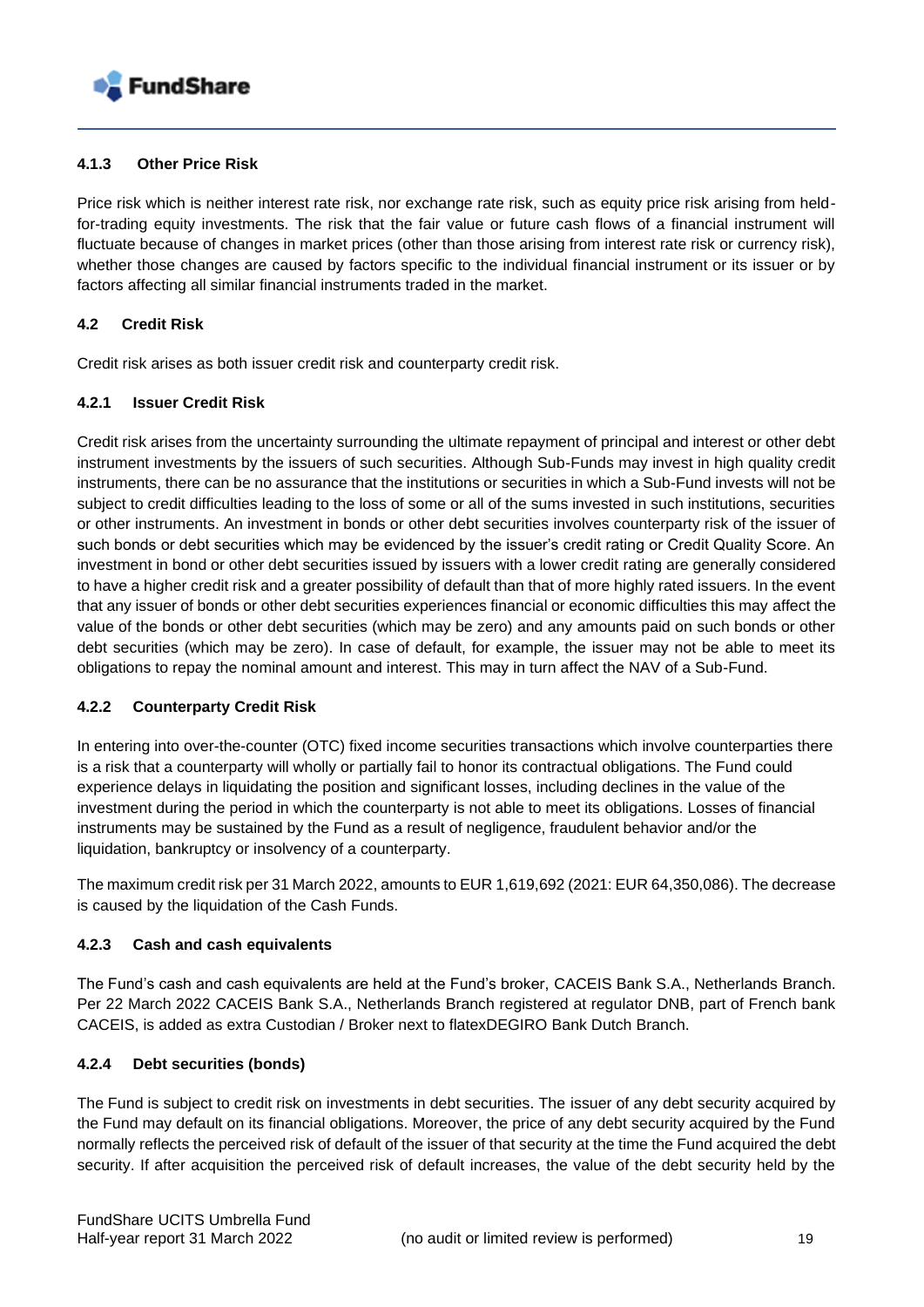

Fund is likely to decrease. The Manager can manage credit risk by investing in investment grade debt securities and diversifying the credit portfolio across countries and issuers. The Cash Funds are following the MMFR and MiFID II regulation. This leads to an investment universe of only short-term high-quality bonds, with very low credit risk.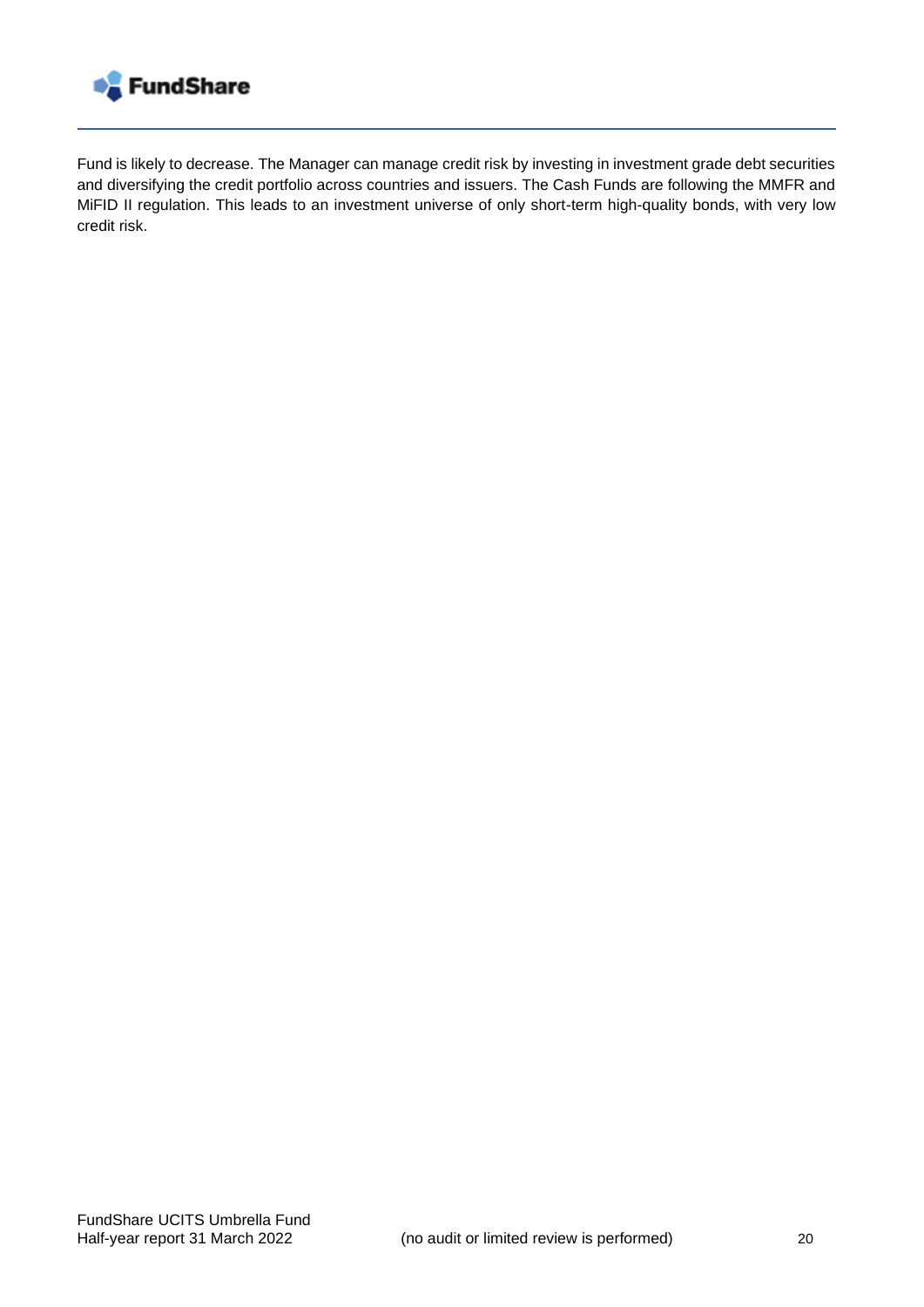<span id="page-20-0"></span>

**Notes to the Sub-Funds**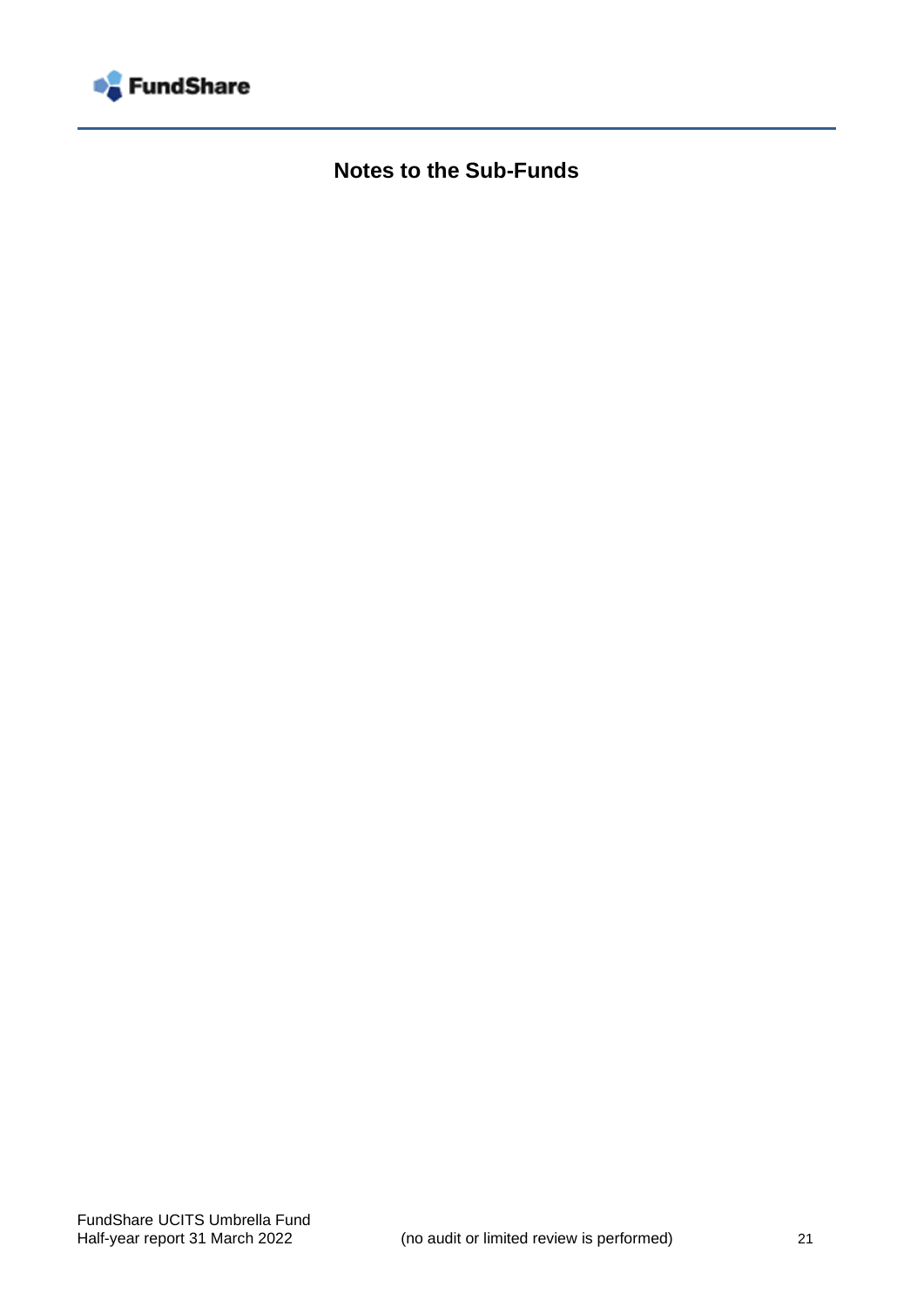

## **Balance Sheet EUR Cash Fund as at 31 March 2022**

| <b>Balance Sheet (in EUR)</b>                                   | 3/31/2022    | 9/30/2021        |
|-----------------------------------------------------------------|--------------|------------------|
|                                                                 |              |                  |
| <b>Investments</b>                                              |              |                  |
| Debt securities (bonds)                                         | 0            | 12,951,300       |
|                                                                 | $\bf{0}$     | 12,951,300       |
|                                                                 |              |                  |
| <b>Receivables</b><br>Other receivables and accrued income      |              |                  |
|                                                                 | 0<br>0       | 23,899<br>23,899 |
|                                                                 |              |                  |
| Other assets                                                    |              |                  |
| Cash and cash equivalents                                       | 0            | 6,147,886        |
|                                                                 | 0            | 6,147,886        |
|                                                                 |              |                  |
| <b>Current liabilities</b>                                      |              |                  |
| Other payables                                                  | 0            | 5,048            |
|                                                                 | 0            | 5,048            |
|                                                                 |              |                  |
| Total of receivables, other assets minus<br>current liabilities | 0            | 6,166,737        |
|                                                                 |              |                  |
| <b>Total assets minus current liabilities</b>                   | 0            | 19,118,037       |
|                                                                 |              |                  |
| <b>Fund capital</b>                                             |              |                  |
| Paid in unit capital                                            | 2,877,293    | 21,955,164       |
| Other reserves                                                  | $-2,837,127$ | $-2,383,221$     |
| Unappropriated result for the period                            | $-40,166$    | $-453,906$       |
| <b>Total fund capital</b>                                       | 0            | 19,118,037       |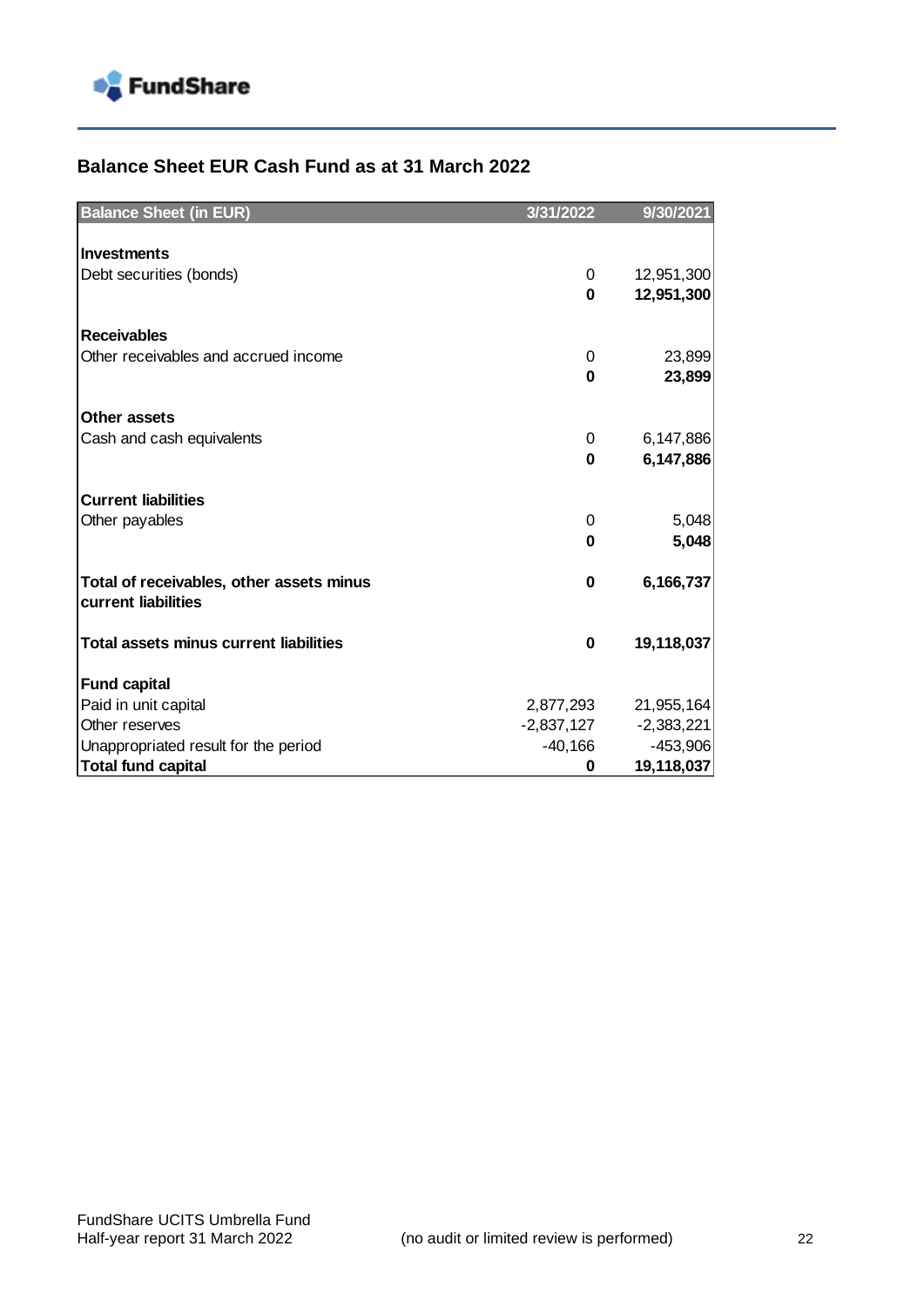

| Income Statement EUR Cash Fund over the period 1 October 2021 – 31 March 2022 |  |  |
|-------------------------------------------------------------------------------|--|--|
|                                                                               |  |  |
|                                                                               |  |  |

| <b>Income Statement (in EUR)</b>                  | 3/31/2022 | 3/31/2021  |
|---------------------------------------------------|-----------|------------|
| Direct income from investments                    |           |            |
| Coupon interest                                   | 5,354     | 15,604     |
|                                                   | 5,354     | 15,604     |
| Indirect income from investments and other assets |           |            |
| Realised results on debt securities               | $-21,755$ | $-99,632$  |
| Unrealised results on debt securities             | 0         | -98,180    |
| Currency results cash and cash equivalents        | 222       | 38         |
| Total changes in value                            | $-21,533$ | $-197,774$ |
| <b>Total investment result</b>                    | $-16,179$ | $-182,170$ |
| <b>Expenses</b>                                   |           |            |
| Management fees                                   | 1,826     | 73,348     |
| Operating expenses                                | 22,161    | 35,633     |
| <b>Total expenses</b>                             | 23,987    | 108,981    |
| <b>Result for the period</b>                      | $-40,166$ | -291,151   |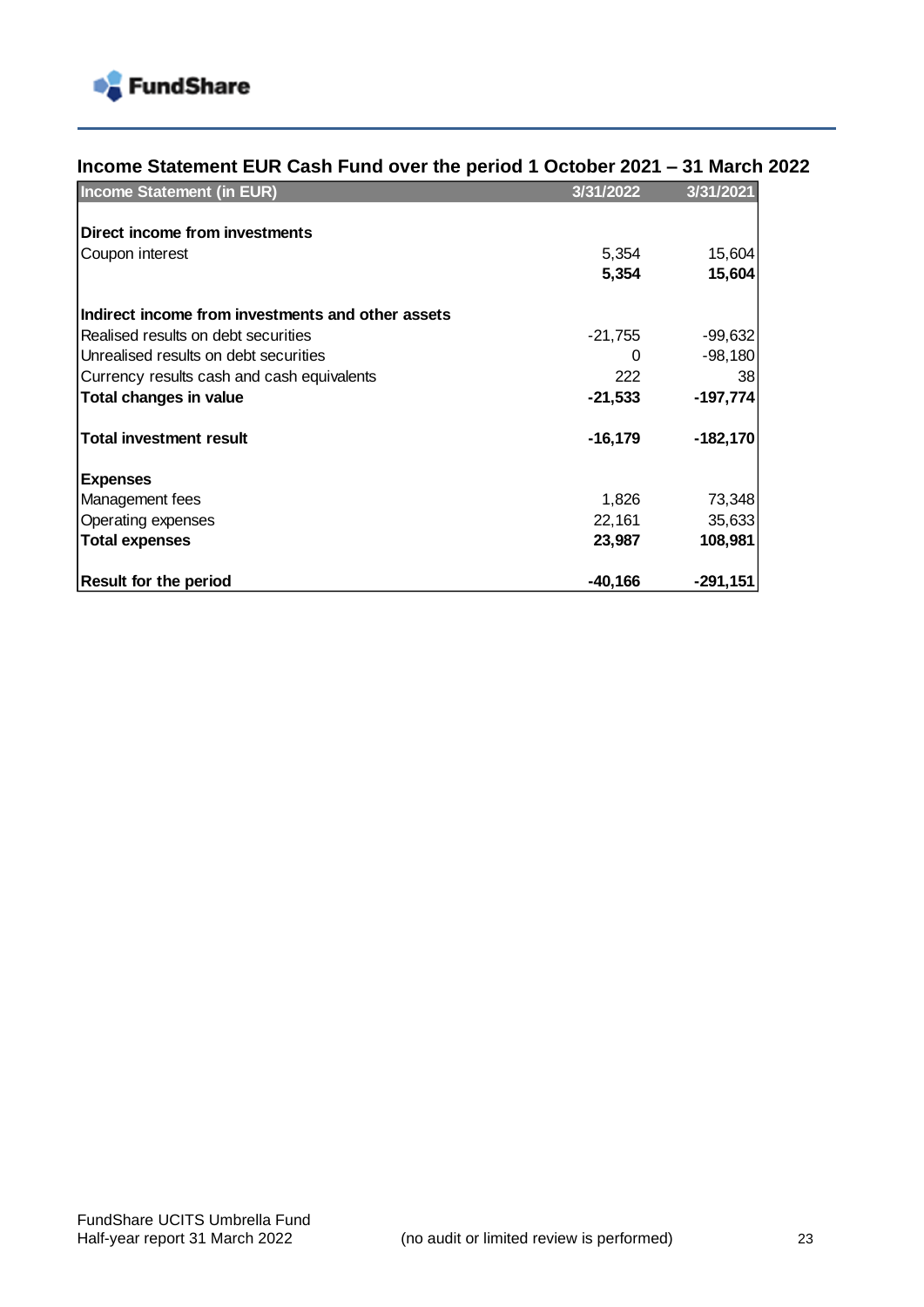

# **Movement schedule fund capital EUR Cash Fund**

| Movement schedule fund capital (in EUR)            | 3/31/2022   | 9/30/2021      |
|----------------------------------------------------|-------------|----------------|
|                                                    |             |                |
| Paid in unit capital                               |             |                |
| Balance at beginning of period                     | 21,955,164  | 71,728,683     |
| <b>Issuance of units</b>                           | 21,106,024  | 864,070,933    |
| Redemption of units                                | -40,183,895 | $-913,844,452$ |
| Balance at end of period                           | 2,877,293   | 21,955,164     |
| <b>Other reserves</b>                              |             |                |
| Balance at beginning of period                     | -2,383,221  | $-1,713,179$   |
| Addition of appropriated result previous period    | -453,906    | $-670,042$     |
| Balance at end of period                           | -2,837,127  | $-2,383,221$   |
| <b>Result for the period</b>                       |             |                |
| Balance at beginning of period                     | -453,906    | $-670,042$     |
| Subtraction of appropriated result previous period | 453,906     | 670,042        |
| Result for the period                              | -40,166     | $-453,906$     |
| Balance at end of period                           | $-40,166$   | $-453,906$     |
| <b>Total fund capital</b>                          | 0           | 19,118,037     |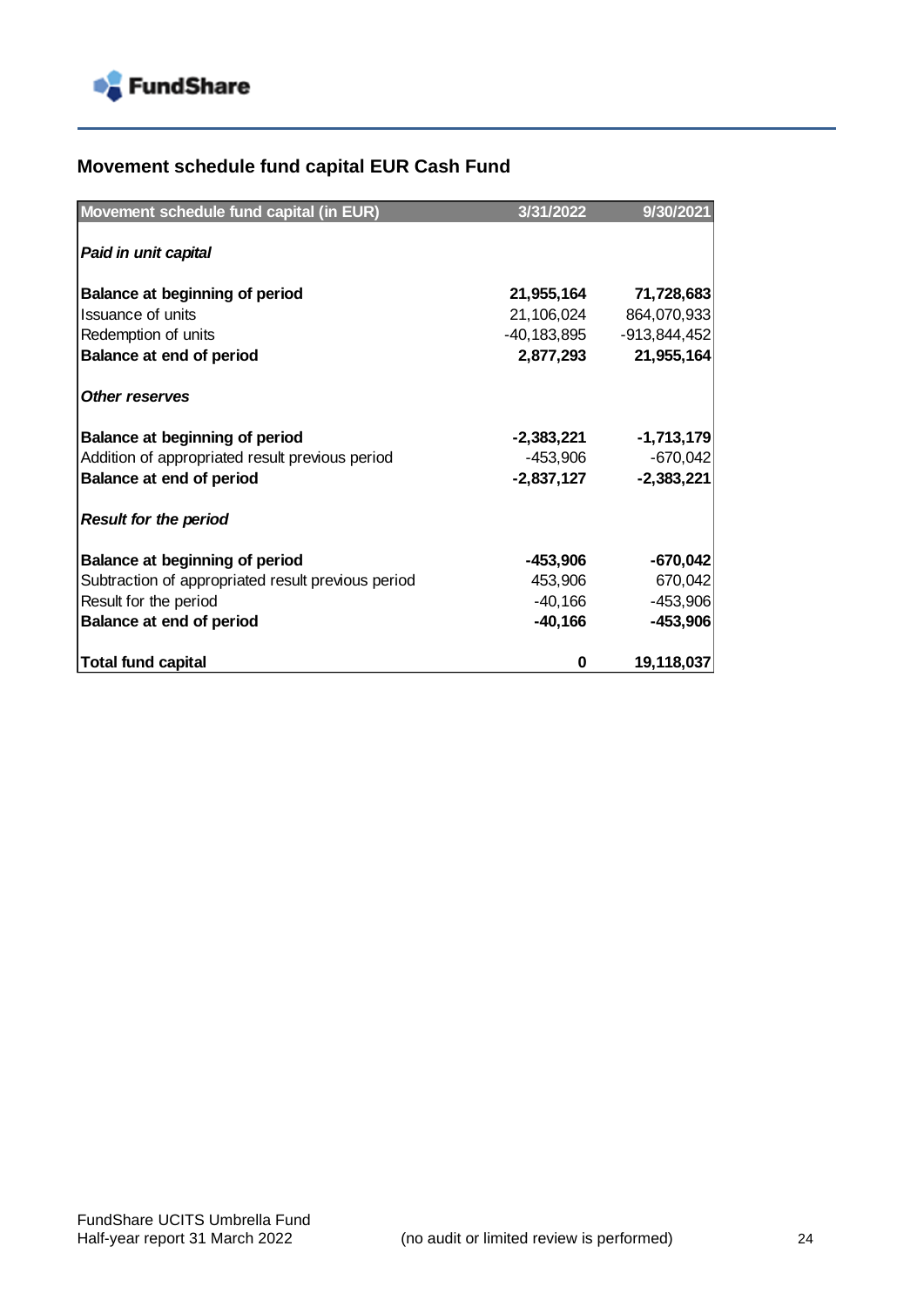

### **Balance Sheet USD Cash Fund as at 1 December 2021**

| <b>Balance Sheet (in USD)</b>                 | 12/1/2021  | 9/30/2021 |
|-----------------------------------------------|------------|-----------|
|                                               |            |           |
| <b>Investments</b>                            |            |           |
| Debt securities (bonds)                       | 0          | 3,802,592 |
|                                               | $\bf{0}$   | 3,802,592 |
|                                               |            |           |
| <b>Receivables</b>                            |            |           |
| Other receivables and accrued income          | 0          | 26,100    |
|                                               | 0          | 26,100    |
| Other assets                                  |            |           |
| Cash and cash equivalents                     | 0          | 1,029,225 |
|                                               | 0          | 1,029,225 |
|                                               |            |           |
| <b>Current liabilities</b>                    |            |           |
| Other payables                                | 0          | 1,884     |
|                                               | $\bf{0}$   | 1,884     |
|                                               |            |           |
| Total of receivables, other assets minus      | 0          | 1,053,441 |
| current liabilities                           |            |           |
|                                               |            |           |
| <b>Total assets minus current liabilities</b> | $\bf{0}$   | 4,856,033 |
| <b>Fund capital</b>                           |            |           |
| Paid in unit capital                          | $-535,764$ | 4,315,819 |
| Other reserves                                | 540,214    | 587,514   |
| Unappropriated result for the period          | $-4,450$   | $-47,300$ |
| <b>Total fund capital</b>                     | 0          | 4,856,033 |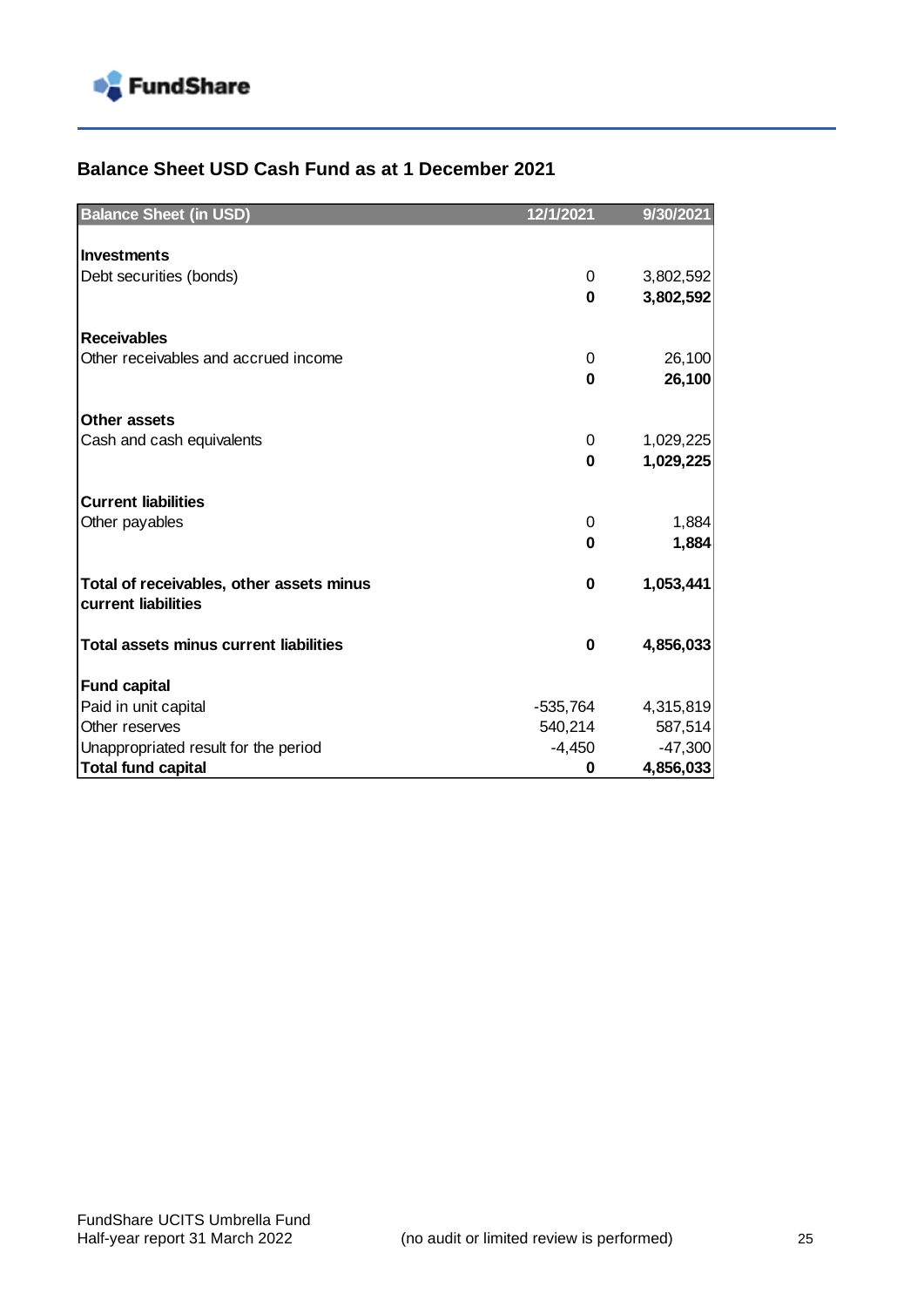

### **Income Statement USD Cash Fund over the period 1 October 2021 – 1 December 2021**

| <b>Income Statement (in USD)</b>                  | 12/1/2021 | 3/31/2021  |
|---------------------------------------------------|-----------|------------|
| Direct income from investments                    |           |            |
| Coupon interest                                   | 11,689    | 137,047    |
|                                                   | 11,689    | 137,047    |
| Indirect income from investments and other assets |           |            |
| Realised results on debt securities               | $-13,072$ | $-105,475$ |
| Unrealised results on debt securities             | 0         | $-33,764$  |
| Currency results cash and cash equivalents        | $-11$     | $-784$     |
| Total changes in value                            | $-13,083$ | $-140,023$ |
| <b>Total investment result</b>                    | $-1,394$  | $-2,976$   |
| <b>Expenses</b>                                   |           |            |
| Management fees                                   | 278       | 14,706     |
| Operating expenses                                | 2,778     | 13,900     |
| <b>Total expenses</b>                             | 3,056     | 28,606     |
| <b>Result for the period</b>                      | $-4,450$  | $-31,582$  |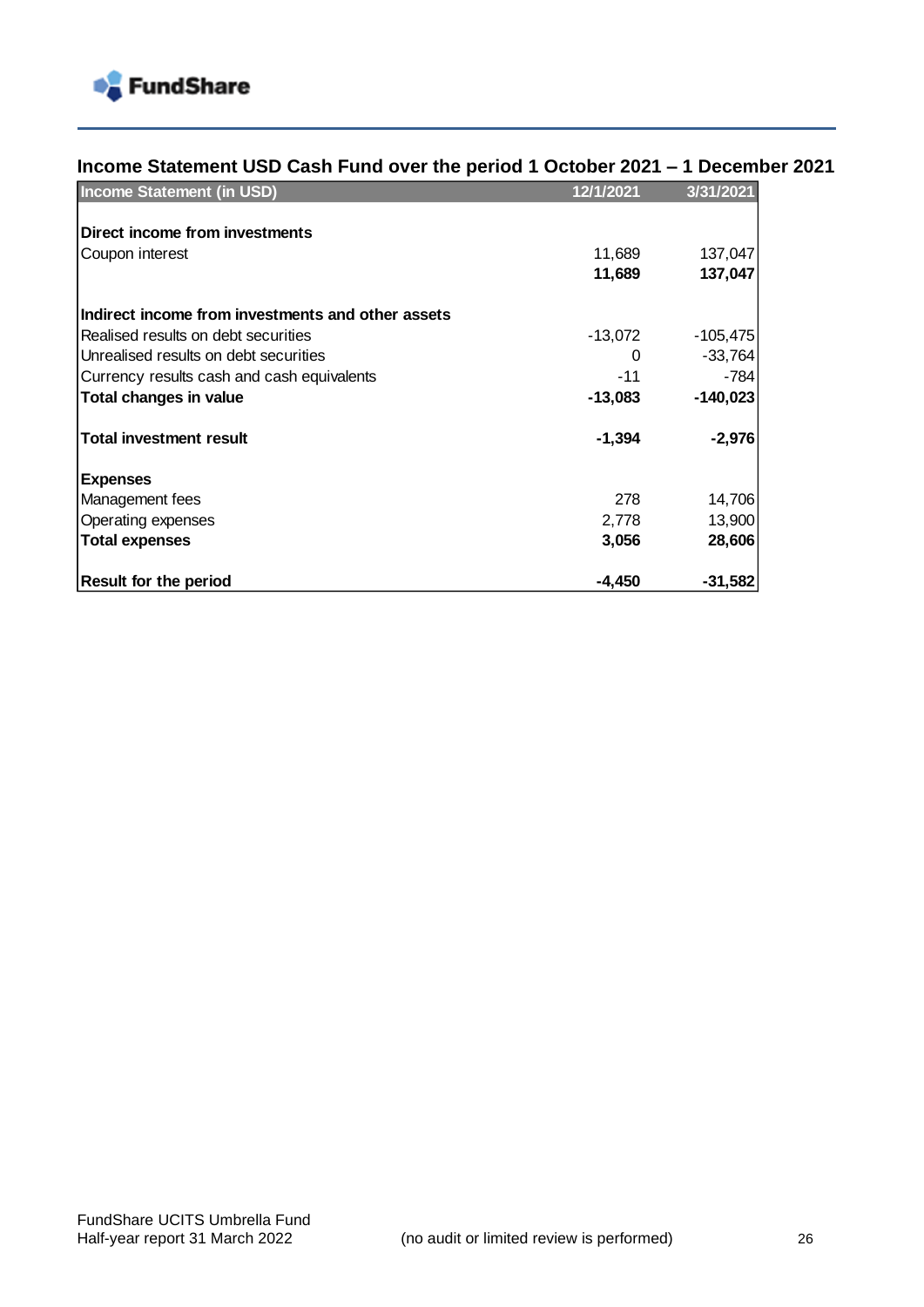

# **Movement schedule fund capital USD Cash Fund**

| Movement schedule fund capital (in USD)            | 12/1/2021   | 9/30/2021      |
|----------------------------------------------------|-------------|----------------|
| Paid in unit capital                               |             |                |
|                                                    |             |                |
| Balance at beginning of period                     | 4,315,819   | 14,536,088     |
| <b>Issuance of units</b>                           | 7,318,084   | 138,612,295    |
| Redemption of units                                | -12,169,667 | $-148,832,564$ |
| Balance at end of period                           | -535,764    | 4,315,819      |
| <b>Other reserves</b>                              |             |                |
| Balance at beginning of period                     | 587,514     | 527,164        |
| Addition of appropriated result previous period    | -47,300     | 60,350         |
| Balance at end of period                           | 540,214     | 587,514        |
| <b>Result for the period</b>                       |             |                |
| Balance at beginning of period                     | $-47,300$   | 60,350         |
| Subtraction of appropriated result previous period | 47,300      | $-60,350$      |
| Result for the period                              | -4,450      | $-47,300$      |
| Balance at end of period                           | -4,450      | $-47,300$      |
| <b>Total fund capital</b>                          | 0           | 4,856,033      |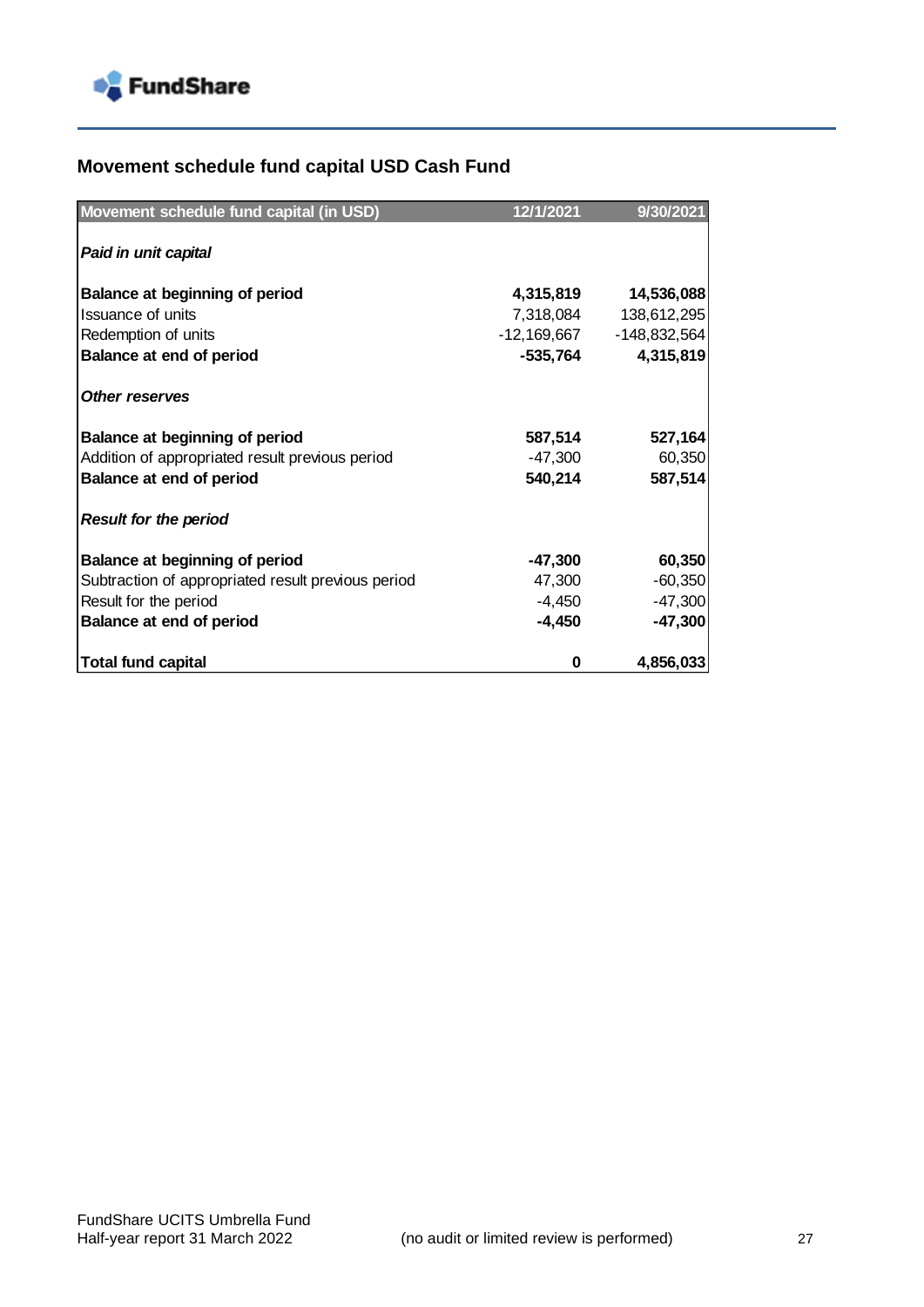

### **Balance Sheet SEK Cash Fund as at 30 November 2021**

| <b>Balance Sheet (in SEK)</b>                 | 11/30/2021   | 9/30/2021    |
|-----------------------------------------------|--------------|--------------|
|                                               |              |              |
| Investments                                   |              |              |
| Debt securities (bonds)                       | 0            | 54,927,395   |
|                                               | 0            | 54,927,395   |
|                                               |              |              |
| <b>Receivables</b>                            |              |              |
| Other receivables and accrued income          | 0            | 355,732      |
|                                               | O            | 355,732      |
|                                               |              |              |
| <b>Other assets</b>                           |              |              |
| Cash and cash equivalents                     | 0            | 23,806,131   |
|                                               | 0            | 23,806,131   |
| <b>Current liabilities</b>                    |              |              |
| Other payables                                | 0            | 22,699       |
|                                               | 0            | 22,699       |
|                                               |              |              |
| Total of receivables, other assets minus      | 0            | 24, 139, 164 |
| current liabilities                           |              |              |
|                                               |              |              |
| <b>Total assets minus current liabilities</b> | 0            | 79,066,559   |
|                                               |              |              |
| <b>Fund capital</b>                           |              |              |
| Paid in unit capital                          | 1,351,266    | 80,328,651   |
| Other reserves                                | $-1,262,092$ | -873567      |
| Unappropriated result for the period          | $-89,174$    | $-388,525$   |
| <b>Total fund capital</b>                     | 0            | 79,066,559   |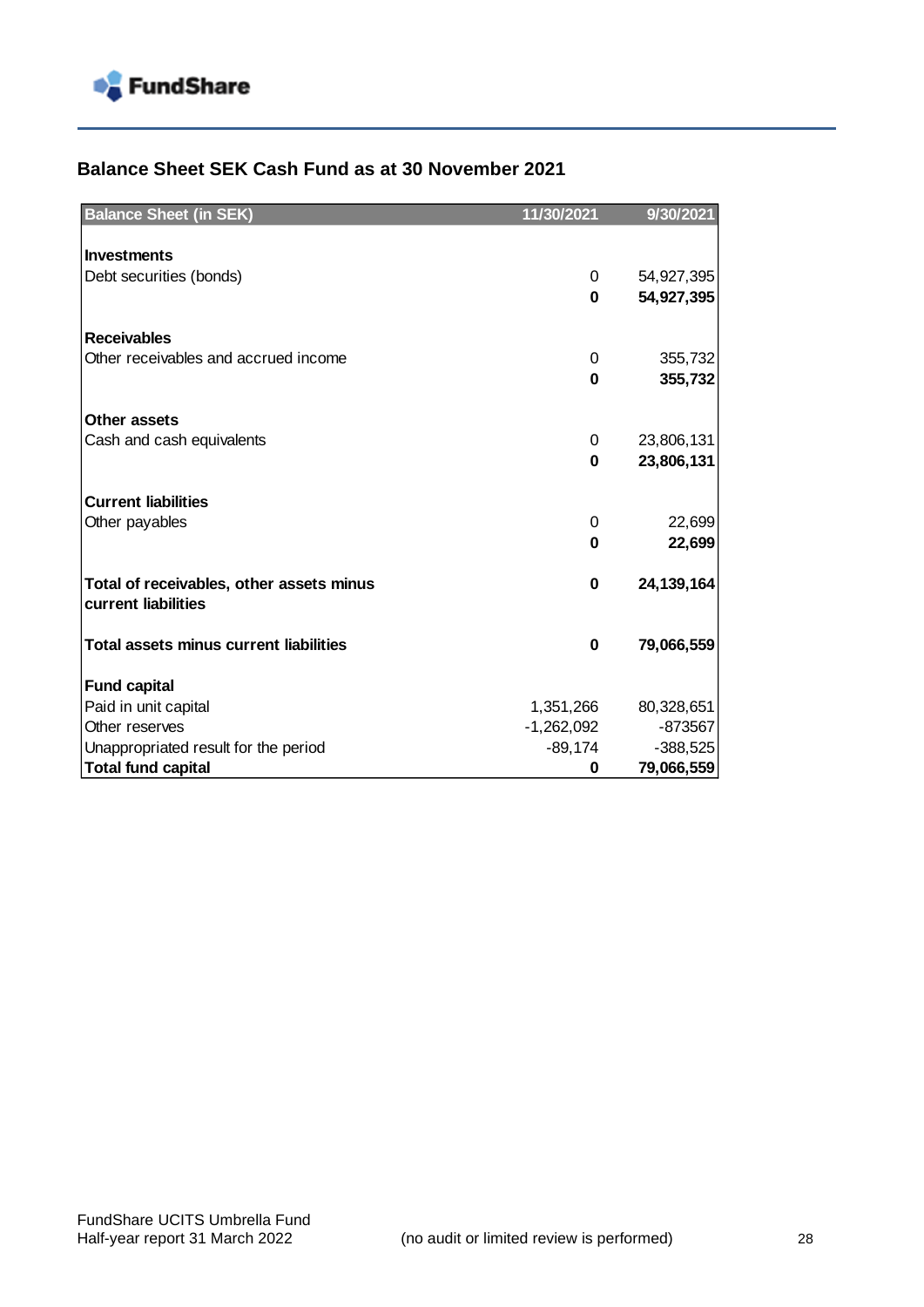

## **Income Statement SEK Cash Fund over the period 1 October 2021 – 30 November 2021**

| <b>Income Statement (in SEK)</b>                  | 11/30/2021 | 3/31/2021  |
|---------------------------------------------------|------------|------------|
|                                                   |            |            |
| Direct income from investments                    |            |            |
| Coupon interest                                   | 2,045      | 267,693    |
|                                                   | 2,045      | 267,693    |
| Indirect income from investments and other assets |            |            |
| Realised results on debt securities               | $-121,389$ | $-225,038$ |
| Unrealised results on debt securities             | $-30,254$  | $-91,124$  |
| Currency results cash and cash equivalents        |            | 3,014      |
| <b>Total changes in value</b>                     | $-151,643$ | $-313,148$ |
| <b>Total investment result</b>                    | $-149,598$ | $-45,455$  |
| <b>Expenses</b>                                   |            |            |
| Management fees                                   | 5,166      | 68,792     |
| Operating expenses                                | -65,590    | 96,045     |
| <b>Total expenses</b>                             | $-60,424$  | 164,837    |
| <b>Result for the period</b>                      | $-89,174$  | $-210,292$ |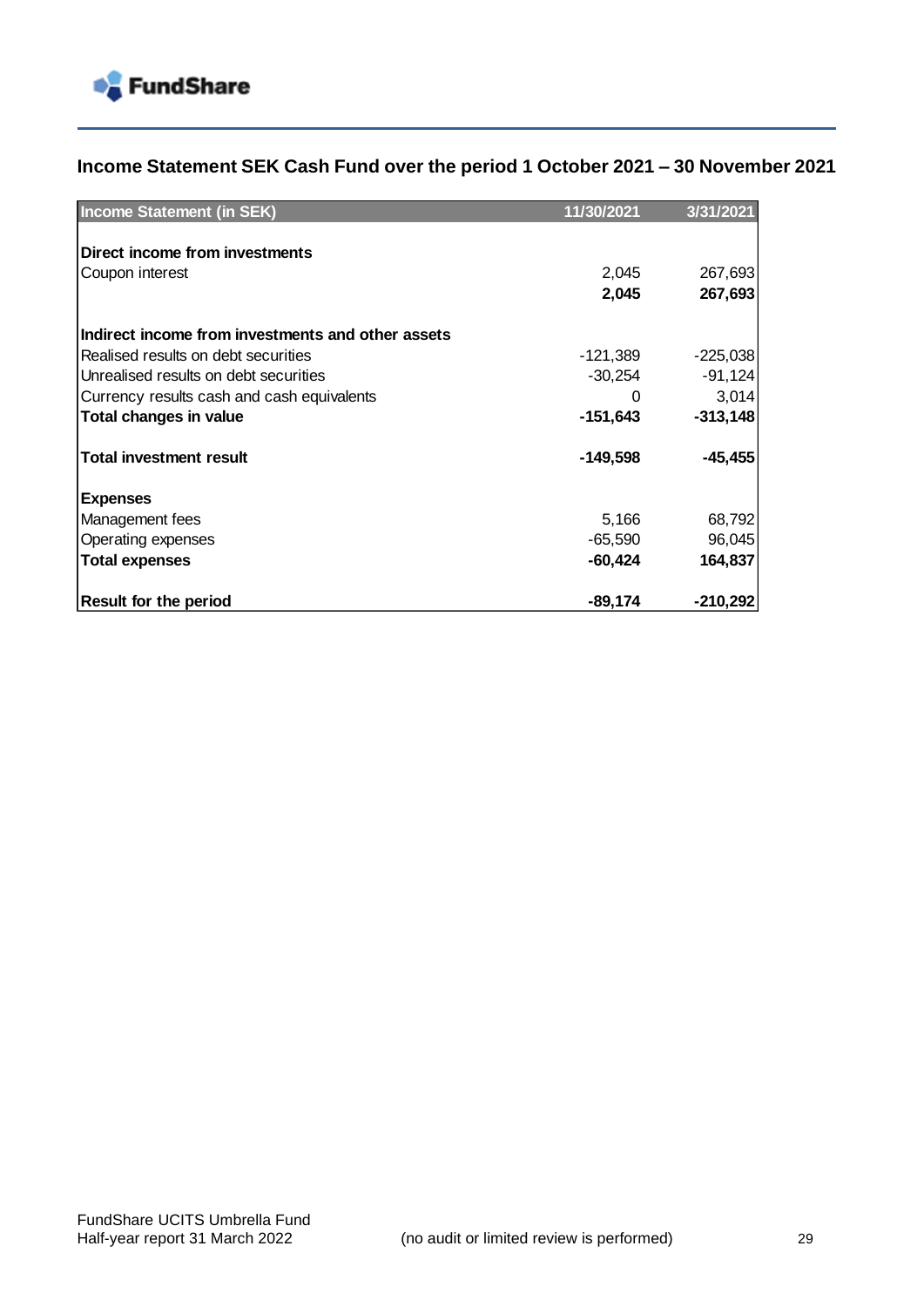

# **Movement schedule fund capital SEK Cash Fund**

| Movement schedule fund capital (in SEK)            | 11/30/2021   | 9/30/2021    |
|----------------------------------------------------|--------------|--------------|
| Paid in unit capital                               |              |              |
|                                                    |              |              |
| Balance at beginning of period                     | 80,328,651   | 81,198,497   |
| Issuance of units                                  | 153,885,485  | 936,875,408  |
| Redemption of units                                | -232,862,870 | -937,745,254 |
| Balance at end of period                           | 1,351,266    | 80,328,651   |
|                                                    |              |              |
| <b>Other reserves</b>                              |              |              |
| Balance at beginning of period                     | -873,567     | $-449,201$   |
| Addition of appropriated result previous period    | -388,525     | $-424,366$   |
| Balance at end of period                           | -1,262,092   | $-873,567$   |
| <b>Result for the period</b>                       |              |              |
| Balance at beginning of period                     | -388,525     | $-424,366$   |
| Subtraction of appropriated result previous period | 388,525      | 424,366      |
| Result for the period                              | -89,174      | $-388,525$   |
| Balance at end of period                           | -89,174      | $-388,525$   |
| <b>Total fund capital</b>                          | 0            | 79,066,559   |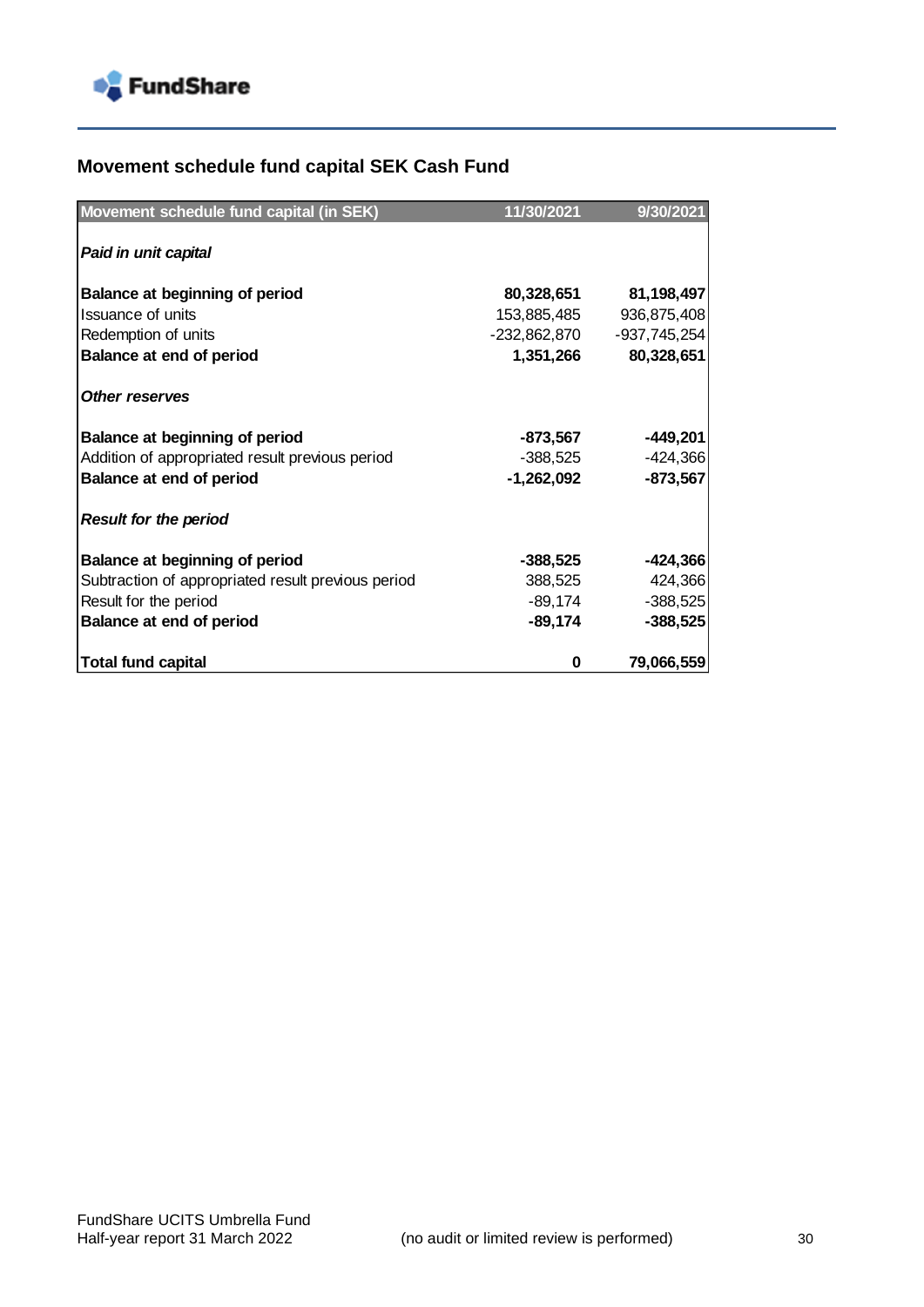

### **Balance Sheet NOK Cash Fund as at 17 November 2021**

| <b>Balance Sheet (in NOK)</b>                 | 11/17/2021 | 9/30/2021  |
|-----------------------------------------------|------------|------------|
|                                               |            |            |
| <b>Investments</b>                            |            |            |
| Debt securities (bonds)                       | 0          | 11,272,505 |
|                                               | $\bf{0}$   | 11,272,505 |
|                                               |            |            |
| <b>Receivables</b>                            |            |            |
| Other receivables and accrued income          | 0          | 61,670     |
|                                               | 0          | 61,670     |
| Other assets                                  |            |            |
| Cash and cash equivalents                     | 0          | 4,313,967  |
|                                               | $\bf{0}$   | 4,313,967  |
|                                               |            |            |
| <b>Current liabilities</b>                    |            |            |
| Other payables                                | 0          | 8,568      |
|                                               | $\bf{0}$   | 8,568      |
|                                               |            |            |
| Total of receivables, other assets minus      | $\bf{0}$   | 4,367,069  |
| current liabilities                           |            |            |
| <b>Total assets minus current liabilities</b> |            |            |
|                                               | 0          | 15,639,574 |
| <b>Fund capital</b>                           |            |            |
| Paid in unit capital                          | 75,430     | 15,696,575 |
| Other reserves                                | $-57,001$  | 51,137     |
| Unappropriated result for the period          | $-18,429$  | $-108,138$ |
| <b>Total fund capital</b>                     | 0          | 15,639,574 |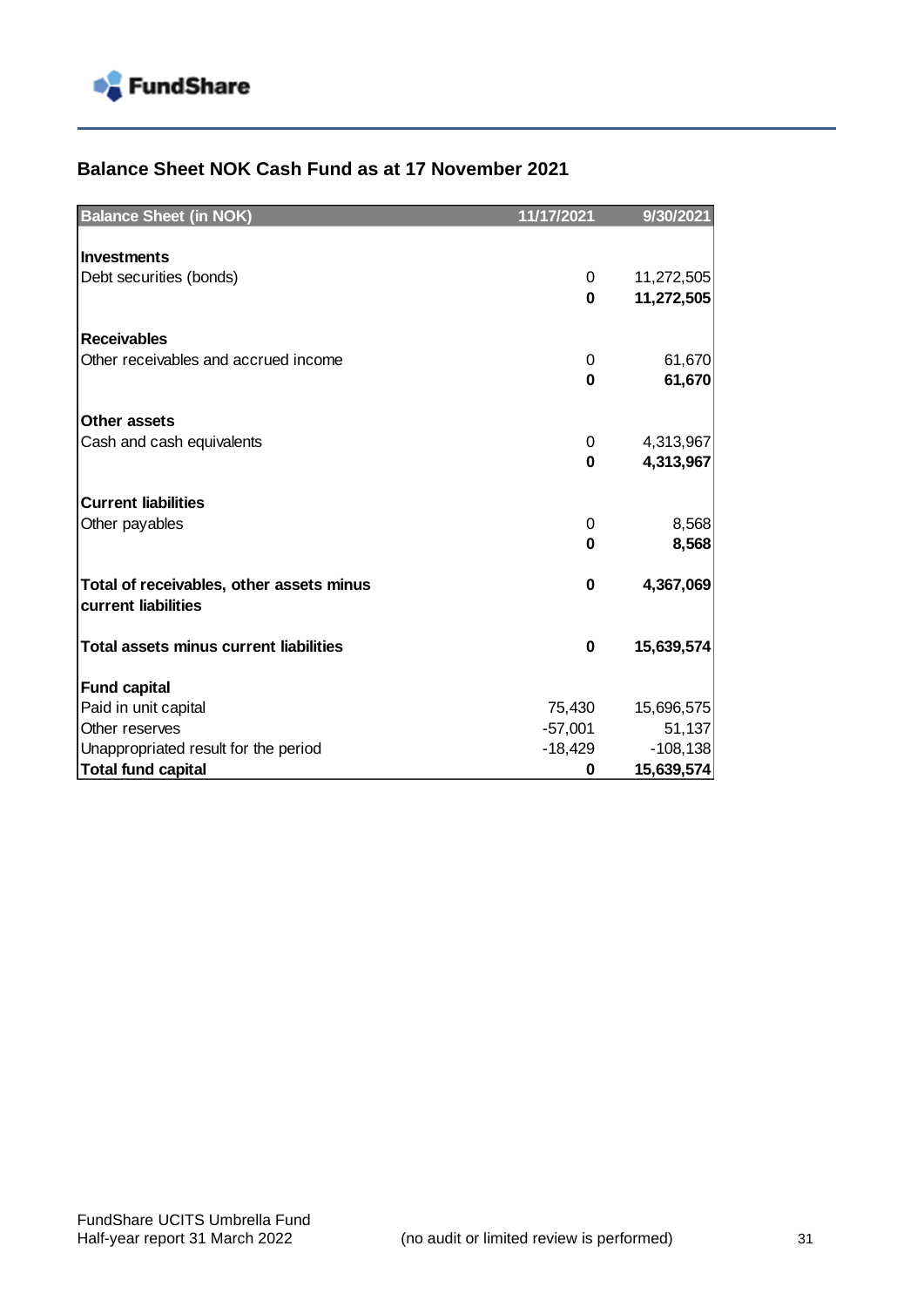

## **Income Statement NOK Cash Fund over the period 1 October 2021 – 17 November 2021**

| <b>Income Statement (in NOK)</b>                  | 11/17/2021 | 3/31/2021 |
|---------------------------------------------------|------------|-----------|
|                                                   |            |           |
| Direct income from investments                    |            |           |
| Coupon interest                                   | 14,450     | 79,779    |
|                                                   | 14,450     | 79,779    |
| Indirect income from investments and other assets |            |           |
| Realised results on debt securities               | $-22,852$  | $-25,383$ |
| Unrealised results on debt securities             | 163        | $-43,054$ |
| Currency results cash and cash equivalents        | -13        | 4,471     |
| Total changes in value                            | -22,702    | $-63,966$ |
| <b>Total investment result</b>                    | $-8,252$   | 15,813    |
| <b>Expenses</b>                                   |            |           |
| Management fees                                   | 1,332      | 19,644    |
| Operating expenses                                | 8,845      | 58,448    |
| <b>Total expenses</b>                             | 10,177     | 78,092    |
| <b>Result for the period</b>                      | -18,429    | $-62,279$ |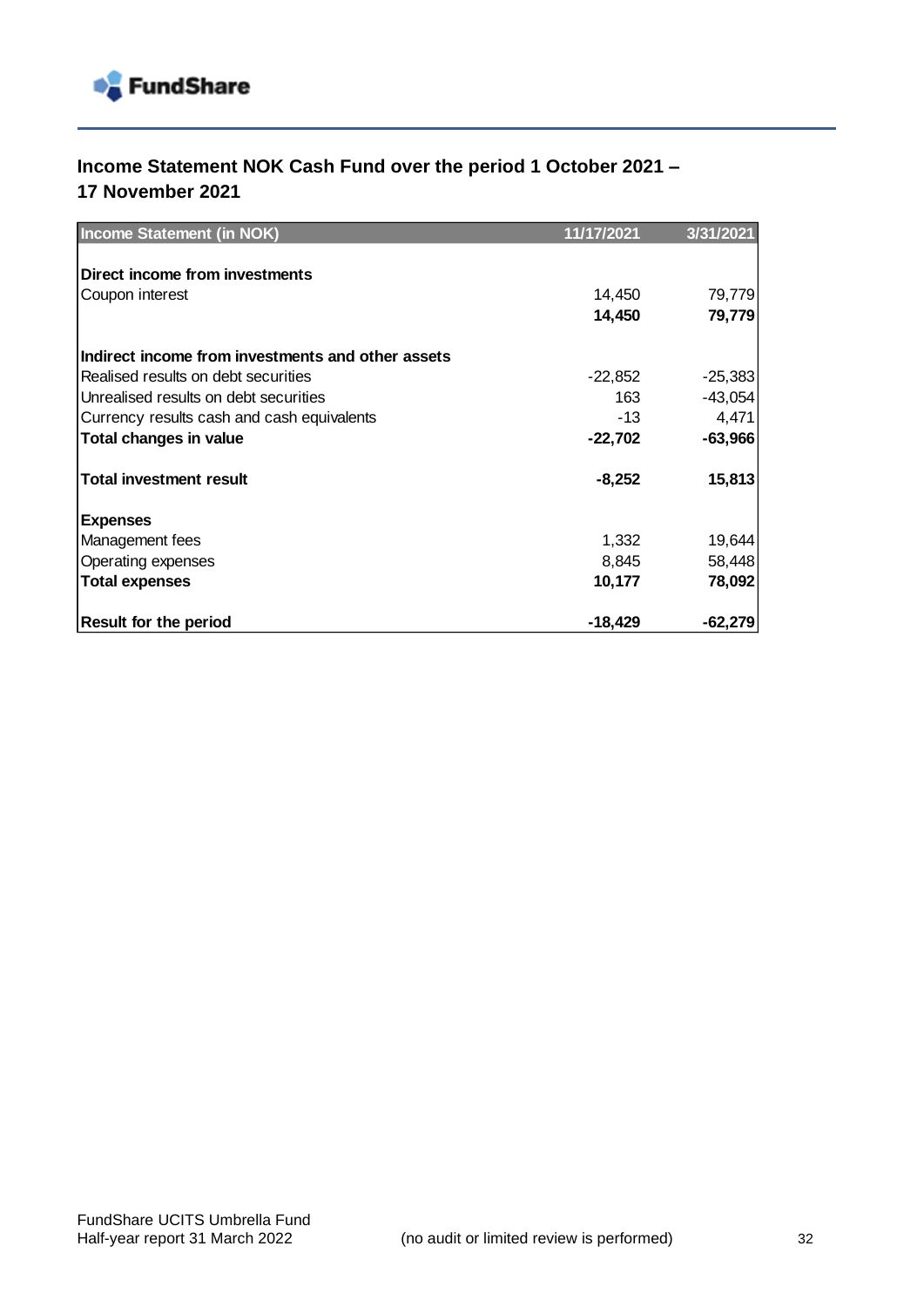

# **Movement schedule fund capital NOK Cash Fund**

| Movement schedule fund capital (in NOK)            | 11/17/2021  | 9/30/2021      |
|----------------------------------------------------|-------------|----------------|
|                                                    |             |                |
| Paid in unit capital                               |             |                |
| <b>Balance at beginning of period</b>              | 15,696,575  | 25,630,287     |
| <b>Issuance of units</b>                           | 15,372,590  | 153,882,217    |
| Redemption of units                                | -30,993,735 | $-163,815,929$ |
| <b>Balance at end of period</b>                    | 75,430      | 15,696,575     |
| <b>Other reserves</b>                              |             |                |
| Balance at beginning of period                     | 51,137      | 55,085         |
| Addition of appropriated result previous period    | $-108,138$  | $-3,948$       |
| Balance at end of period                           | -57,001     | 51,137         |
| <b>Result for the period</b>                       |             |                |
| Balance at beginning of period                     | -108,138    | $-3,948$       |
| Subtraction of appropriated result previous period | 108,138     | 3,948          |
| Result for the period                              | -18,429     | $-108,138$     |
| Balance at end of period                           | -18,429     | $-108, 138$    |
| <b>Total fund capital</b>                          | 0           | 15,639,574     |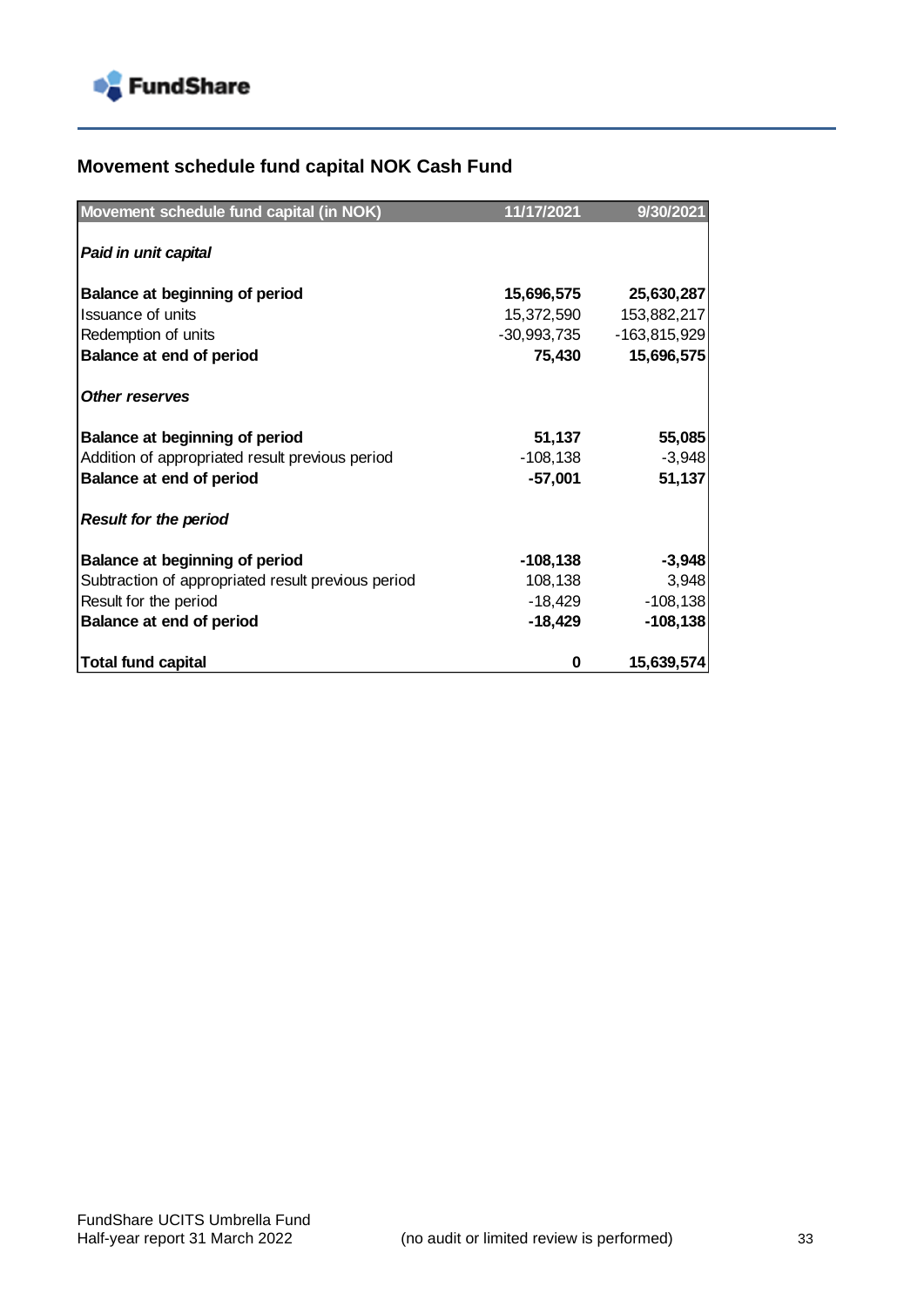

### **Balance Sheet DKK Cash Fund as at 29 November 2021**

| <b>Balance Sheet (in DKK)</b>                                   | 11/29/2021   | 9/30/2021    |
|-----------------------------------------------------------------|--------------|--------------|
|                                                                 |              |              |
| <b>Investments</b>                                              |              |              |
| Debt securities (bonds)                                         | 0            | 25,952,763   |
|                                                                 | $\bf{0}$     | 25,952,763   |
|                                                                 |              |              |
| <b>Receivables</b>                                              |              |              |
| Other receivables and accrued income                            | 0            | 166,901      |
|                                                                 | $\bf{0}$     | 166,901      |
| Other assets                                                    |              |              |
| Cash and cash equivalents                                       | 0            | 14,081,663   |
|                                                                 | $\bf{0}$     | 14,081,663   |
|                                                                 |              |              |
| <b>Current liabilities</b>                                      |              |              |
| Other payables                                                  | 0            | 13,998       |
|                                                                 | 0            | 13,998       |
|                                                                 |              |              |
| Total of receivables, other assets minus<br>current liabilities | 0            | 14,234,566   |
|                                                                 |              |              |
| <b>Total assets minus current liabilities</b>                   | 0            | 40,187,329   |
|                                                                 |              |              |
| <b>Fund capital</b>                                             |              |              |
| Paid in unit capital                                            | 1,516,425    | 41,638,091   |
| Other reserves                                                  | $-1,450,762$ | $-949,177$   |
| Unappropriated result for the period                            | $-65,663$    | $-501,585$   |
| <b>Total fund capital</b>                                       | 0            | 40, 187, 329 |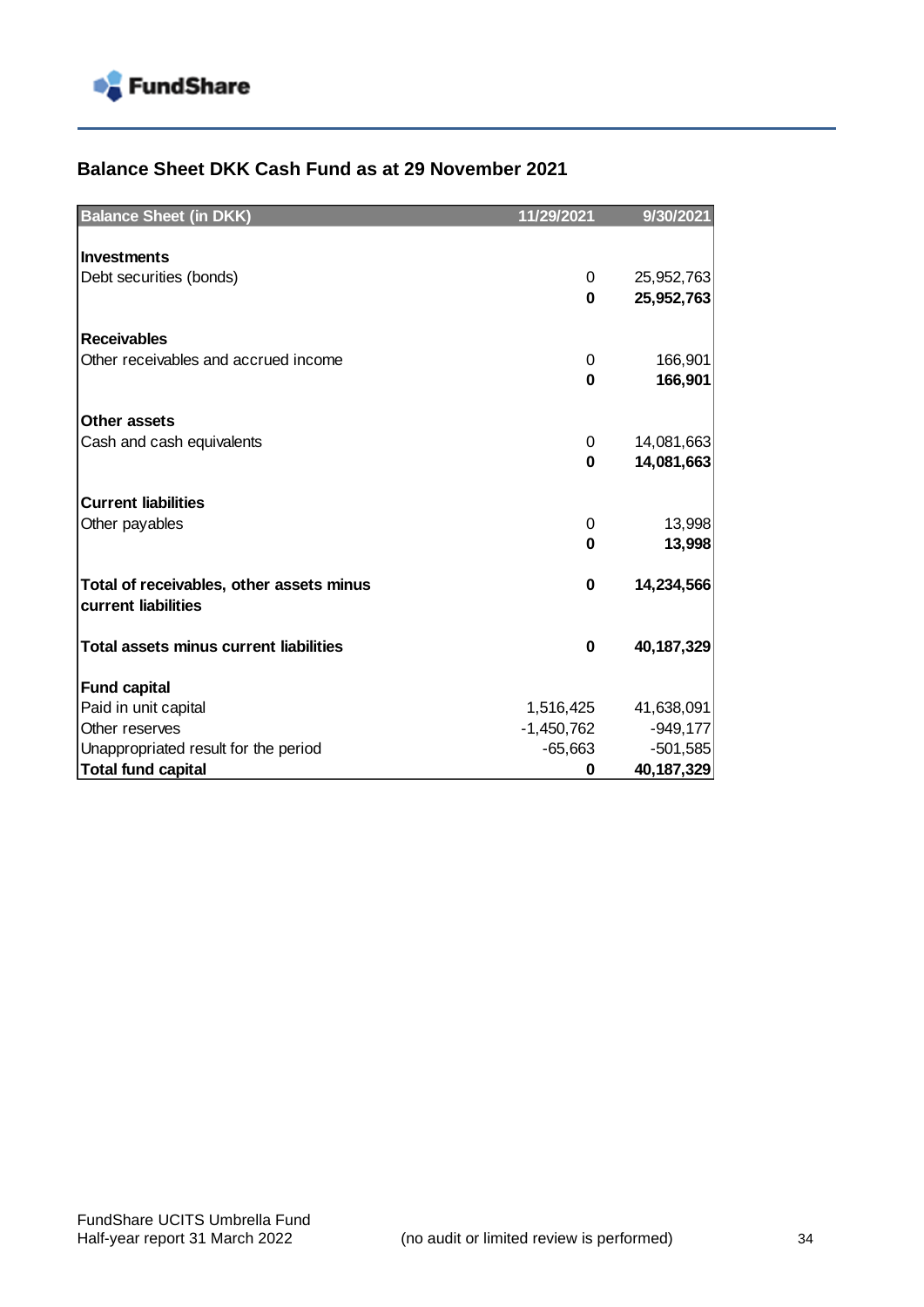

## **Income Statement DKK Cash Fund over the period 1 October 2021 – 29 November 2021**

| <b>Income Statement (in DKK)</b>                  | 11/29/2021 | 3/31/2021  |
|---------------------------------------------------|------------|------------|
|                                                   |            |            |
| Direct income from investments                    |            |            |
| Coupon interest                                   | 55,568     | 132,628    |
|                                                   | 55,568     | 132,628    |
| Indirect income from investments and other assets |            |            |
| Realised results on debt securities               | -111,983   | $-154,653$ |
| Unrealised results on debt securities             | -6         | $-157,866$ |
| Currency results cash and cash equivalents        | -39        | $-291$     |
| Total changes in value                            | $-112,028$ | $-312,810$ |
| <b>Total investment result</b>                    | $-56,460$  | -180,182   |
| <b>Expenses</b>                                   |            |            |
| Management fees                                   | 3,272      | 57,780     |
| Operating expenses                                | 5,931      | 84,521     |
| <b>Total expenses</b>                             | 9,203      | 142,301    |
| <b>Result for the period</b>                      | $-65,663$  | $-322,483$ |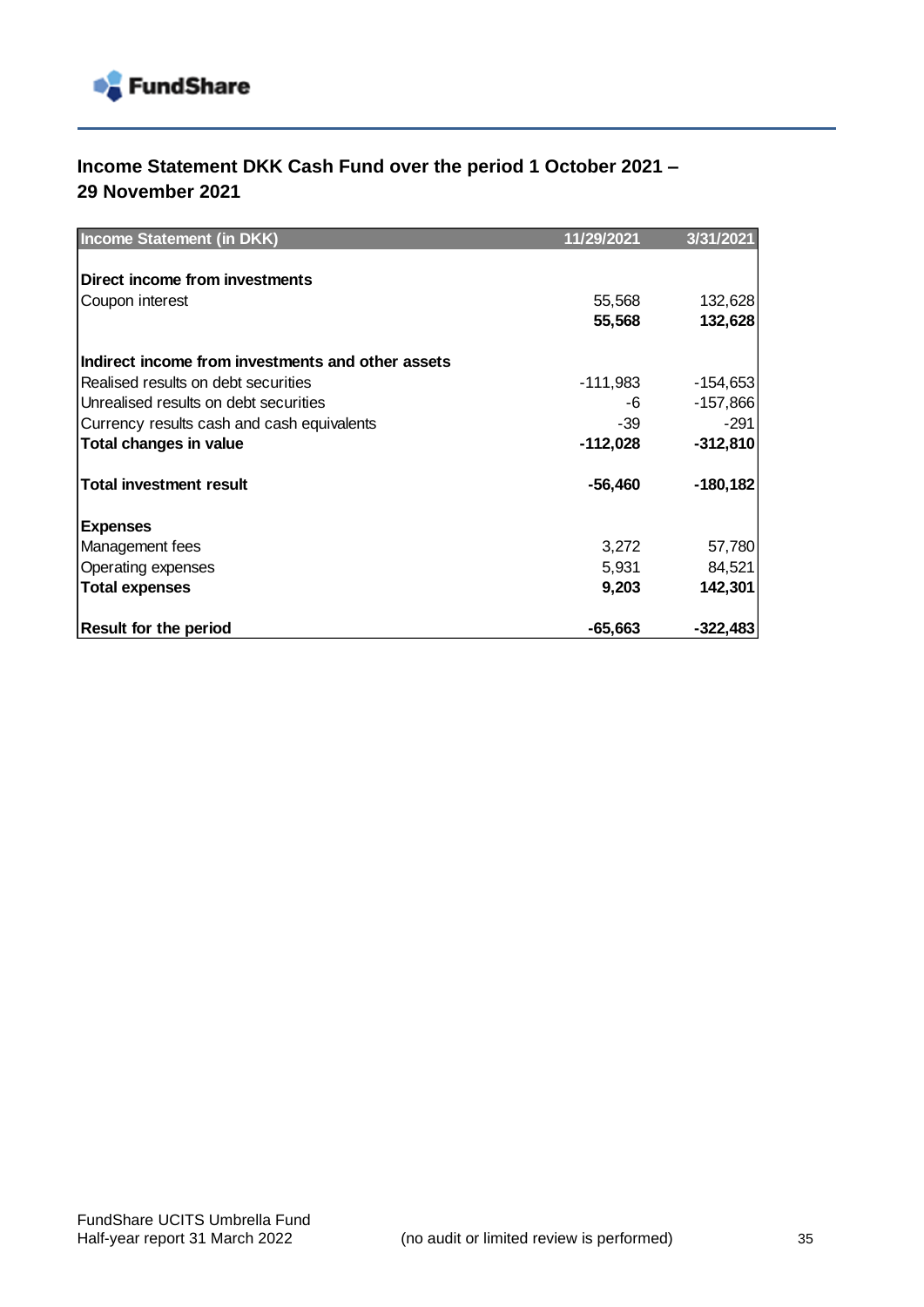

# **Movement schedule fund capital DKK Cash Fund**

| Movement schedule fund capital (in DKK)            | 11/29/2021   | 9/30/2021      |
|----------------------------------------------------|--------------|----------------|
| Paid in unit capital                               |              |                |
|                                                    |              |                |
| Balance at beginning of period                     | 41,638,091   | 57,433,562     |
| Issuance of units                                  | 78,116,346   | 673,509,208    |
| Redemption of units                                | -118,238,012 | $-689,304,679$ |
| Balance at end of period                           | 1,516,425    | 41,638,091     |
| <b>Other reserves</b>                              |              |                |
| Balance at beginning of period                     | -949,177     | $-584,294$     |
| Addition of appropriated result previous period    | -501,585     | $-364,883$     |
| <b>Balance at end of period</b>                    | -1,450,762   | $-949,177$     |
| <b>Result for the period</b>                       |              |                |
| <b>Balance at beginning of period</b>              | -501,585     | $-364,883$     |
| Subtraction of appropriated result previous period | 501,585      | 364,883        |
| Result for the period                              | -65,663      | $-501,585$     |
| Balance at end of period                           | $-65,663$    | $-501,585$     |
| <b>Total fund capital</b>                          | 0            | 40,187,329     |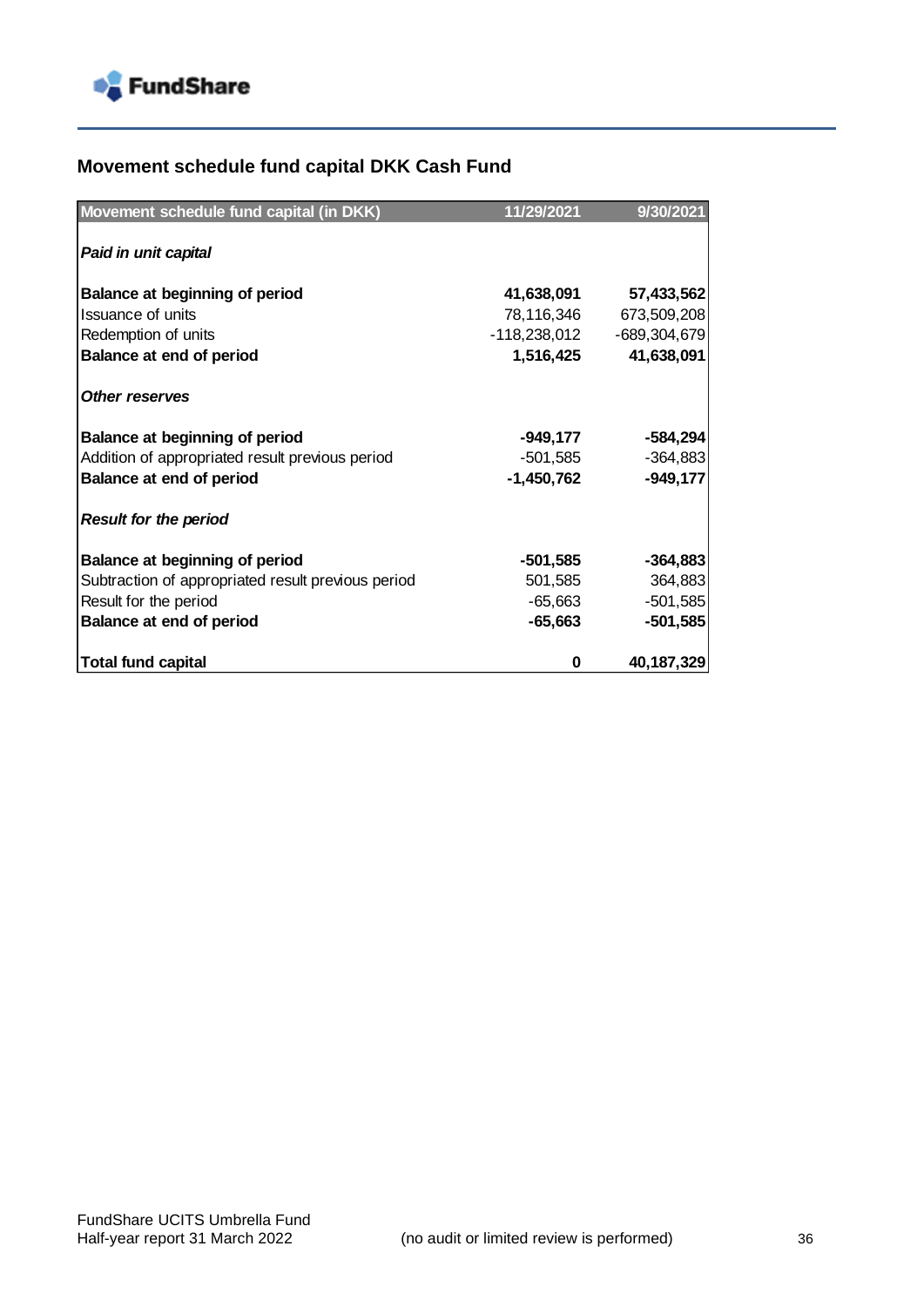

### **Balance Sheet GBP Cash Fund as at 16 November 2021**

| <b>Balance Sheet (in GBP)</b>                 | 11/16/2021    | 9/30/2021              |
|-----------------------------------------------|---------------|------------------------|
|                                               |               |                        |
| <b>Investments</b>                            |               |                        |
| Debt securities (bonds)                       | 0             | 2,523,721              |
|                                               | $\bf{0}$      | 2,523,721              |
|                                               |               |                        |
| <b>Receivables</b>                            |               |                        |
| Other receivables and accrued income          | 0             | 3482                   |
|                                               | 0             | 3482                   |
|                                               |               |                        |
| Other assets                                  |               |                        |
| Cash and cash equivalents                     | 0<br>$\bf{0}$ | 1,184,444<br>1,184,444 |
|                                               |               |                        |
| <b>Current liabilities</b>                    |               |                        |
| Other payables                                | 0             | 1,058                  |
|                                               | 0             | 1,058                  |
|                                               |               |                        |
| Total of receivables, other assets minus      | $\bf{0}$      | 1,186,868              |
| current liabilities                           |               |                        |
|                                               |               |                        |
| <b>Total assets minus current liabilities</b> | 0             | 3,710,589              |
|                                               |               |                        |
| <b>Fund capital</b>                           |               |                        |
| Paid in unit capital                          | 6,656         | 3,713,693              |
| Other reserves                                | $-3,104$      | 16,191                 |
| Unappropriated result for the period          | $-3,552$      | $-19,295$              |
| <b>Total fund capital</b>                     | 0             | 3,710,589              |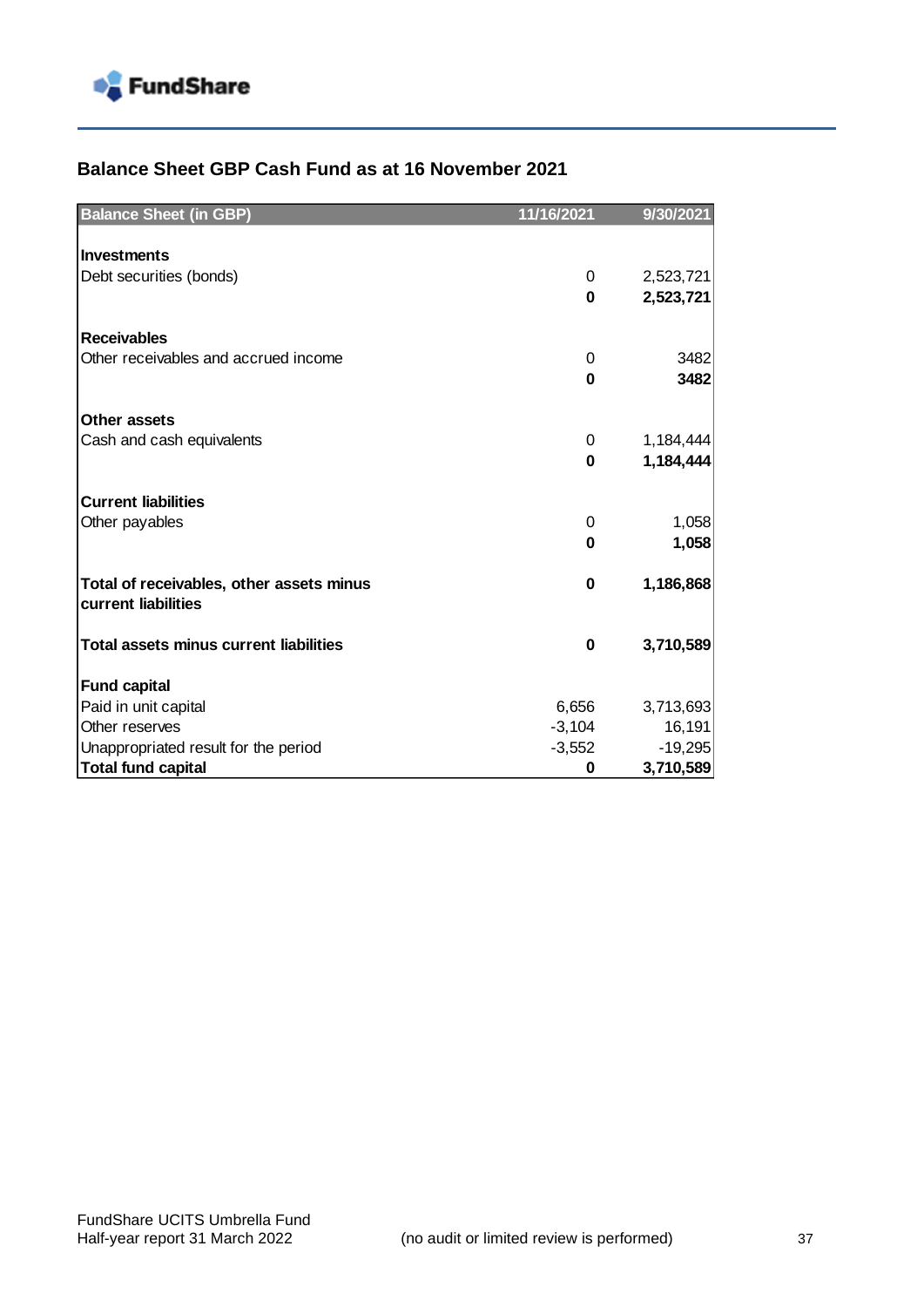

## **Income Statement GBP Cash Fund over the period 1 October 2021 – 16 November 2021**

| <b>Income Statement (in GBP)</b>                  | 11/16/2021 | 3/31/2021 |
|---------------------------------------------------|------------|-----------|
|                                                   |            |           |
| Direct income from investments                    |            |           |
| Coupon interest                                   | 1,239      | 7,902     |
|                                                   | 1,239      | 7,902     |
| Indirect income from investments and other assets |            |           |
| Realised results on debt securities               | $-3,178$   | $-5,282$  |
| Unrealised results on debt securities             | -4         | $-6,382$  |
| Currency results cash and cash equivalents        | $-2$       | 63        |
| Total changes in value                            | $-3,184$   | $-11,601$ |
| <b>Total investment result</b>                    | $-1,945$   | $-3,699$  |
| <b>Expenses</b>                                   |            |           |
| Management fees                                   | 170        | 2,492     |
| Operating expenses                                | 1,437      | 5,474     |
| <b>Total expenses</b>                             | 1,607      | 7,966     |
| <b>Result for the period</b>                      | $-3,552$   | $-11,665$ |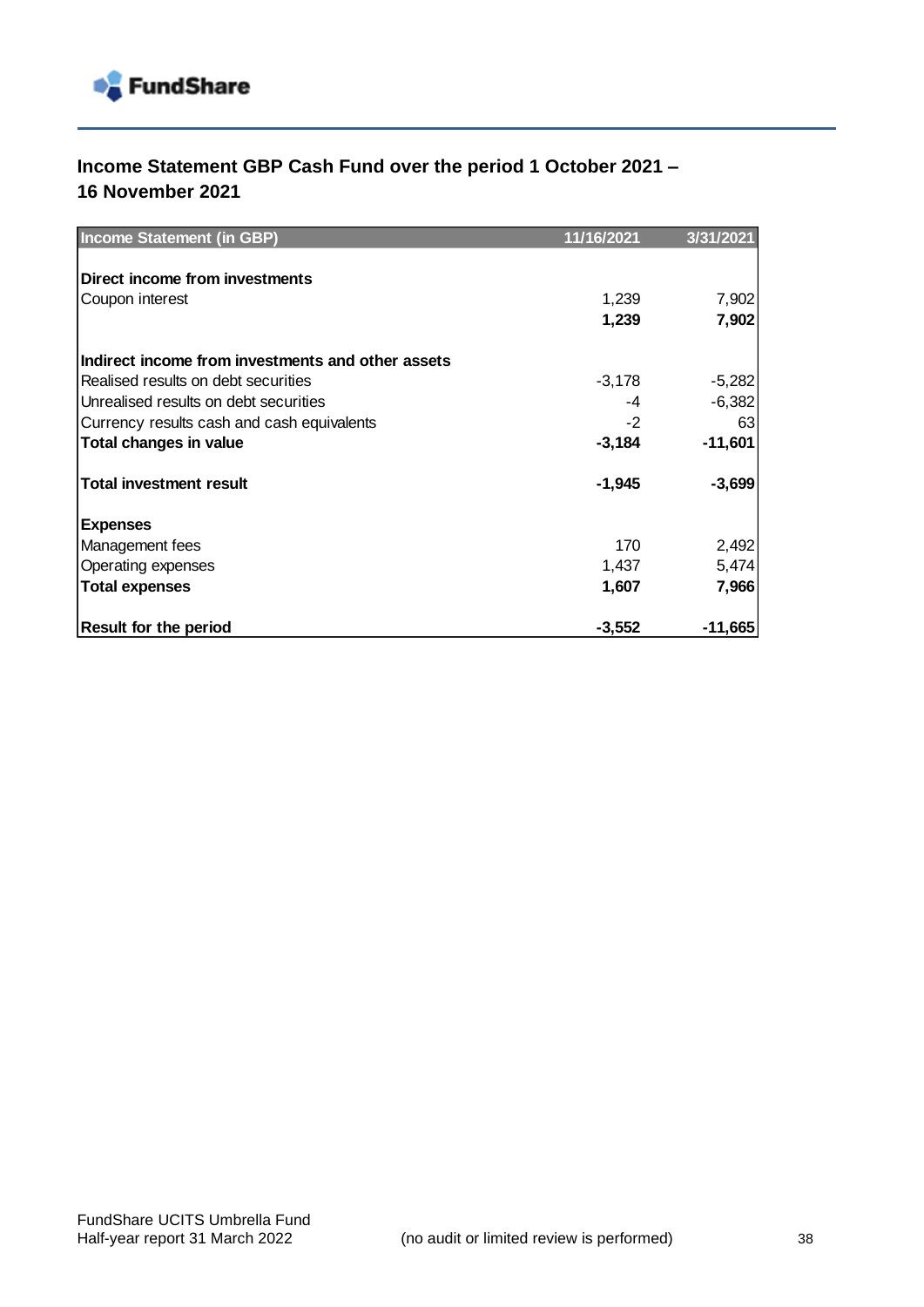

# **Movement schedule fund capital GBP Cash Fund**

| Movement schedule fund capital (in GBP)            | 11/16/2021 | 9/30/2021     |
|----------------------------------------------------|------------|---------------|
|                                                    |            |               |
| Paid in unit capital                               |            |               |
| Balance at beginning of period                     | 3,713,693  | 2,768,021     |
| <b>Issuance of units</b>                           | 977,792    | 22,888,461    |
| Redemption of units                                | -4,684,829 | $-21,942,789$ |
| <b>Balance at end of period</b>                    | 6,656      | 3,713,693     |
| <b>Other reserves</b>                              |            |               |
| Balance at beginning of period                     | 16,191     | 21,625        |
| Addition of appropriated result previous period    | $-19,295$  | $-5,434$      |
| Balance at end of period                           | $-3,104$   | 16,191        |
| <b>Result for the period</b>                       |            |               |
| Balance at beginning of period                     | -19,295    | $-5,434$      |
| Subtraction of appropriated result previous period | 19,295     | 5,434         |
| Result for the period                              | $-3,552$   | $-19,295$     |
| Balance at end of period                           | $-3,552$   | $-19,295$     |
| <b>Total fund capital</b>                          | 0          | 3,710,589     |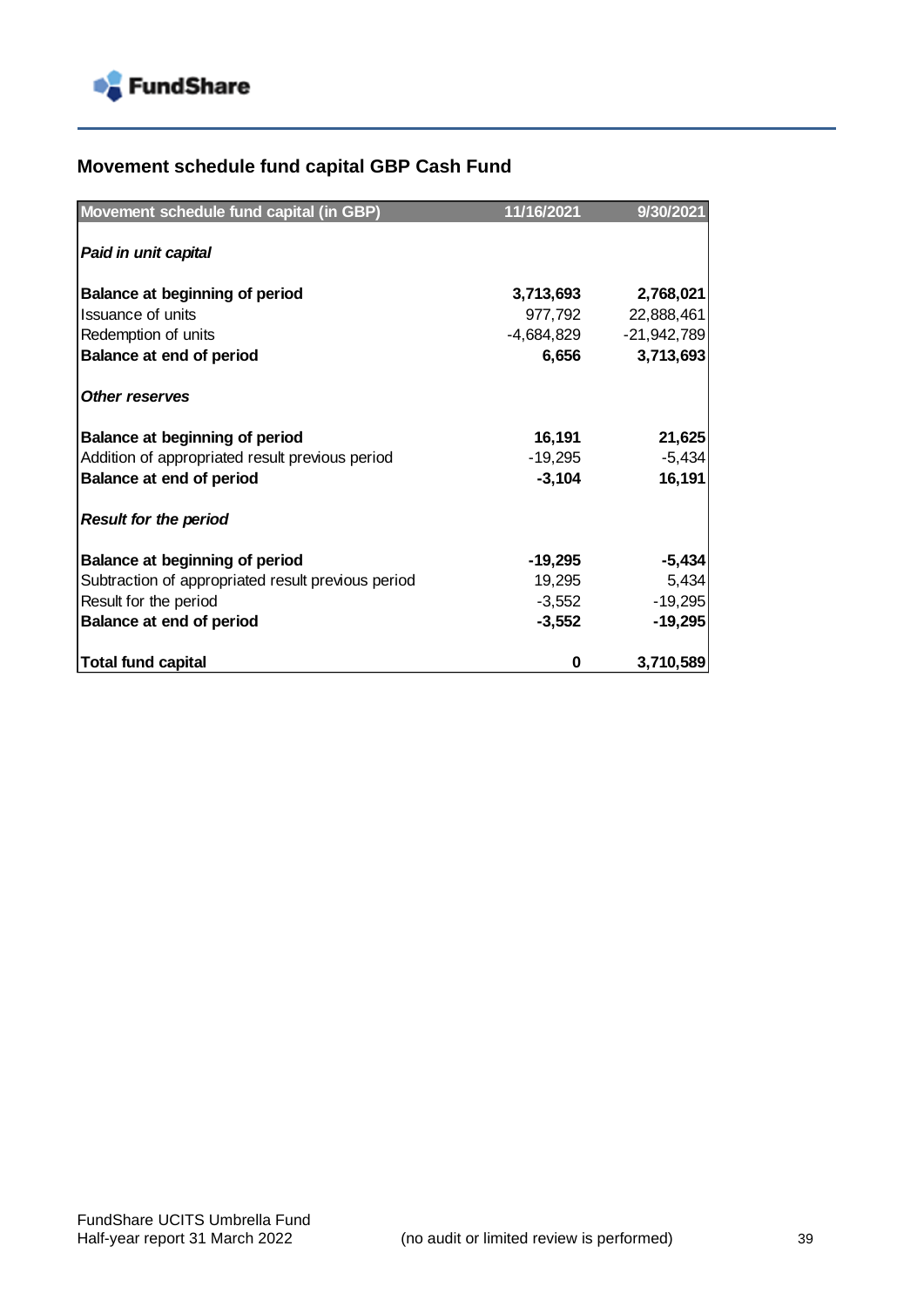

### **Balance Sheet CHF Cash Fund as at 4 December 2021**

| <b>Balance Sheet (in CHF)</b>                                   | 4/12/2021  | 9/30/2021    |
|-----------------------------------------------------------------|------------|--------------|
|                                                                 |            |              |
| <b>Investments</b>                                              |            |              |
| Debt securities (bonds)                                         | 0          | 12,567,136   |
|                                                                 | $\bf{0}$   | 12,567,136   |
| <b>Receivables</b>                                              |            |              |
| Other receivables and accrued income                            | 0          | 43,120       |
|                                                                 | $\bf{0}$   | 43,120       |
|                                                                 |            |              |
| Other assets                                                    |            |              |
| Cash and cash equivalents                                       | 0          | 5,541,881    |
|                                                                 | $\bf{0}$   | 5,541,881    |
|                                                                 |            |              |
| <b>Current liabilities</b>                                      |            |              |
| Other payables                                                  | 0          | 4,689        |
|                                                                 | $\bf{0}$   | 4,689        |
|                                                                 | 0          | 5,580,312    |
| Total of receivables, other assets minus<br>current liabilities |            |              |
|                                                                 |            |              |
| <b>Total assets minus current liabilities</b>                   | 0          | 18,147,448   |
|                                                                 |            |              |
| <b>Fund capital</b>                                             |            |              |
| Paid in unit capital                                            | 945,255    | 19,066,606   |
| Other reserves                                                  | $-919,158$ | $-520372$    |
| Unappropriated result for the period                            | $-26,097$  | $-398,786$   |
| <b>Total fund capital</b>                                       | 0          | 18, 147, 448 |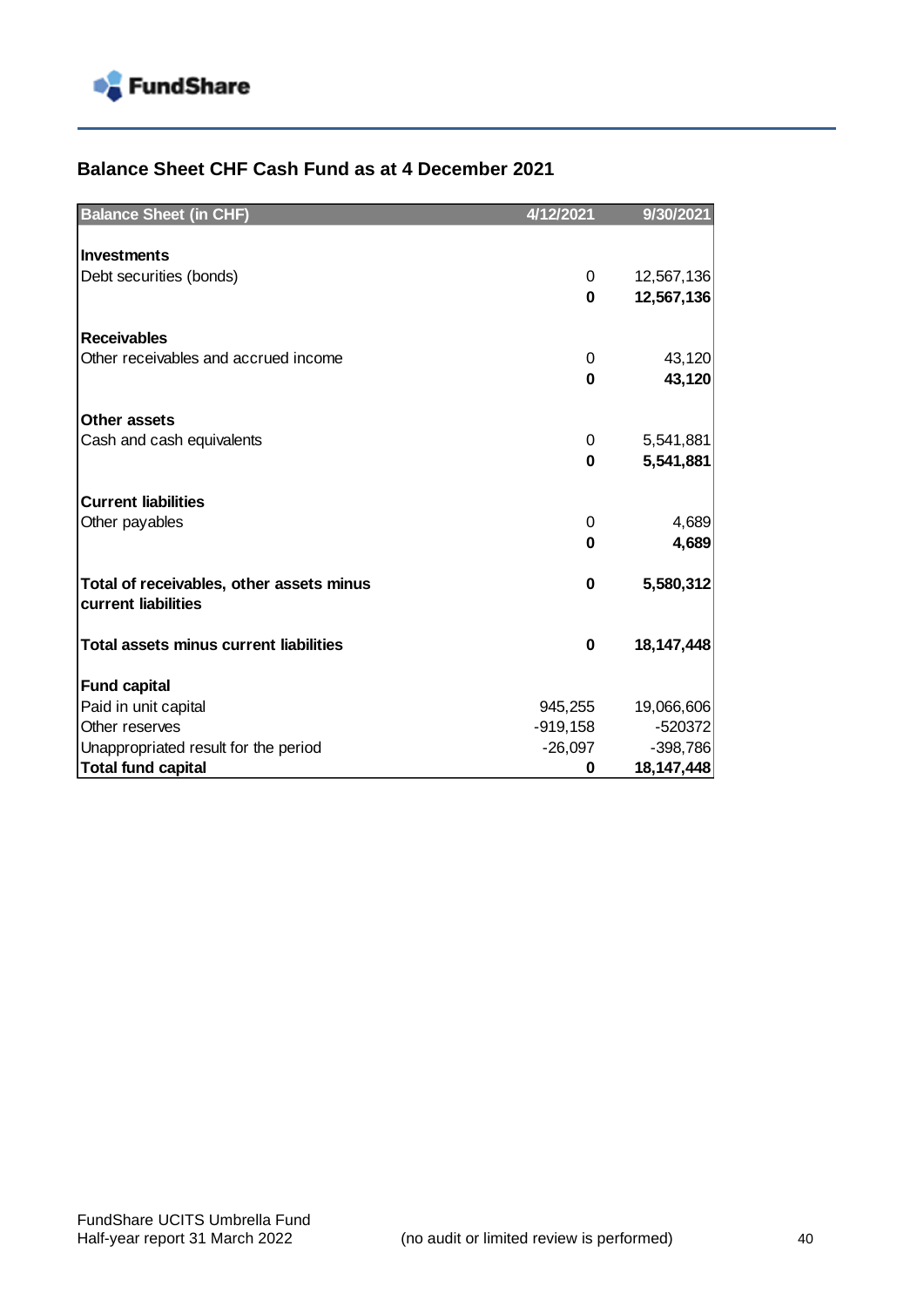

## **Income Statement CHF Cash Fund over the period 1 October 2021 – 4 December 2021**

| <b>Income Statement (in CHF)</b>                  | 4/12/2021 | 3/31/2021  |
|---------------------------------------------------|-----------|------------|
|                                                   |           |            |
| Direct income from investments                    |           |            |
| Coupon interest                                   | 12,060    | 89,092     |
|                                                   | 12,060    | 89,092     |
| Indirect income from investments and other assets |           |            |
| Realised results on debt securities               | $-33,436$ | $-173,523$ |
| Unrealised results on debt securities             | 0         | $-59,785$  |
| Currency results cash and cash equivalents        | -35       | $-710$     |
| <b>Total changes in value</b>                     | $-33,471$ | $-234,018$ |
| <b>Total investment result</b>                    | $-21,411$ | $-144,926$ |
| <b>Expenses</b>                                   |           |            |
| Management fees                                   | 1,021     | 44,463     |
| Operating expenses                                | 3,665     | 33,995     |
| <b>Total expenses</b>                             | 4,686     | 78,458     |
| Result for the period                             | $-26,097$ | -223,384   |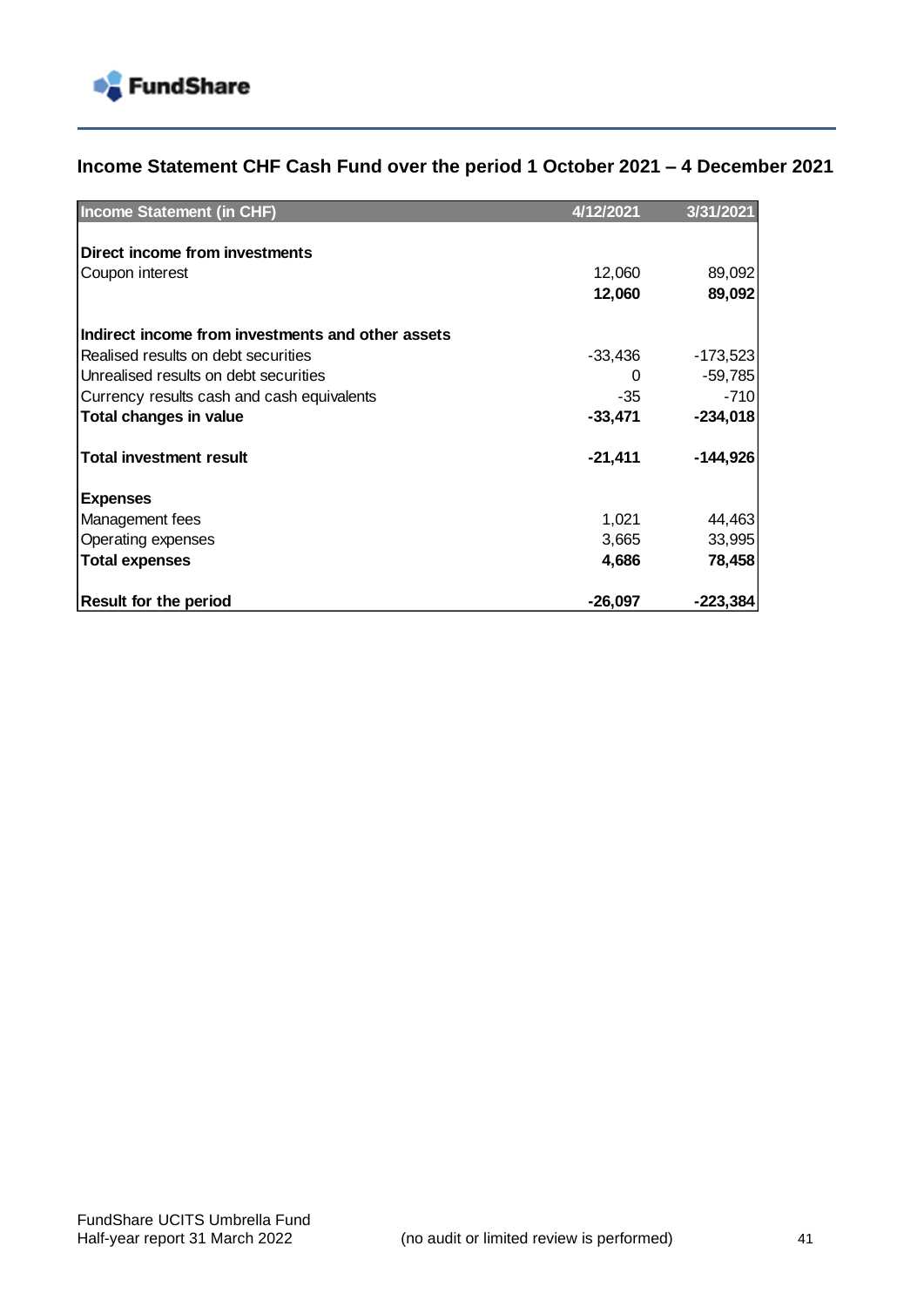

# **Movement schedule fund capital CHF Cash Fund**

| Movement schedule fund capital (in CHF)            | 4/12/2021   | 9/30/2021    |
|----------------------------------------------------|-------------|--------------|
|                                                    |             |              |
| Paid in unit capital                               |             |              |
| Balance at beginning of period                     | 19,066,606  | 32,738,733   |
| Issuance of units                                  | 20,125,408  | 526,829,417  |
| Redemption of units                                | -38,246,759 | -540,501,544 |
| Balance at end of period                           | 945,255     | 19,066,606   |
| <b>Other reserves</b>                              |             |              |
| <b>Balance at beginning of period</b>              | -520,372    | $-231,373$   |
| Addition of appropriated result previous period    | -398,786    | $-288,999$   |
| Balance at end of period                           | -919,158    | $-520,372$   |
| <b>Result for the period</b>                       |             |              |
| Balance at beginning of period                     | -398,786    | $-288,999$   |
| Subtraction of appropriated result previous period | 398,786     | 288,999      |
| Result for the period                              | -26,097     | $-398,786$   |
| Balance at end of period                           | $-26,097$   | $-398,786$   |
| <b>Total fund capital</b>                          | 0           | 18, 147, 448 |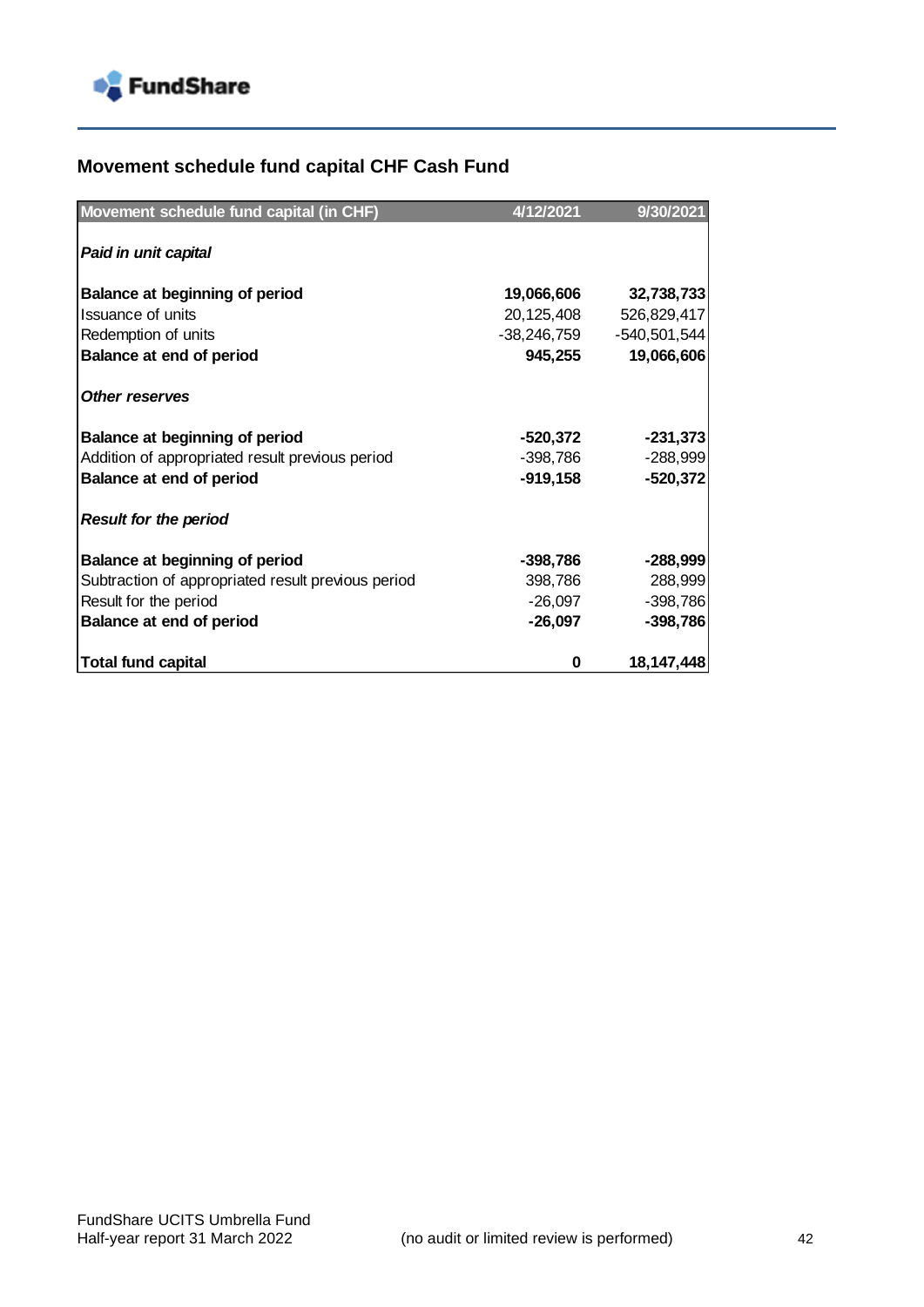

### **Balance Sheet Stroeve Beheerd Beleggen Groei Fund as at 31 March 2022**

| <b>Balance Sheet (in EUR)</b>                                   | 3/31/2022  | 9/30/2021  |
|-----------------------------------------------------------------|------------|------------|
|                                                                 |            |            |
| <b>Investments</b>                                              |            |            |
| <b>Equity securities</b>                                        | 7,950,076  | 9,223,653  |
| Investment funds (bonds)                                        | 205,963    | 16,499     |
| Investment funds (equity)                                       | 4,161,809  | 3,016,155  |
|                                                                 | 12,317,848 | 12,256,307 |
| <b>Receivables</b>                                              |            |            |
| Other receivables and accrued income                            | 1,578      | 1,329      |
|                                                                 | 1,578      | 1,329      |
| <b>Current liabilities</b>                                      |            |            |
| Other payables                                                  | 14,931     | 41,347     |
|                                                                 | 14,931     | 41,347     |
| Total of receivables, other assets minus<br>current liabilities | $-13,353$  | $-40,018$  |
| <b>Total assets minus current liabilities</b>                   | 12,304,495 | 12,216,289 |
| <b>Fund capital</b>                                             |            |            |
| Paid in unit capital                                            | 7,138,259  | 6,767,492  |
| Other reserves                                                  | 5,448,797  | 3,218,303  |
| Unappropriated result for the period                            | -282,561   | 2,230,494  |
| <b>Total fund capital</b>                                       | 12,304,495 | 12,216,289 |
| Net Asset Value per unit                                        | 19.89      | 20.40      |

\*Note: The annual report on Sub-Fund level contained a shift between the Investment funds (bonds) and Investment funds (equity). This has been reclassified in the comparative figures. The reclassification does not have any impact on the financial figures.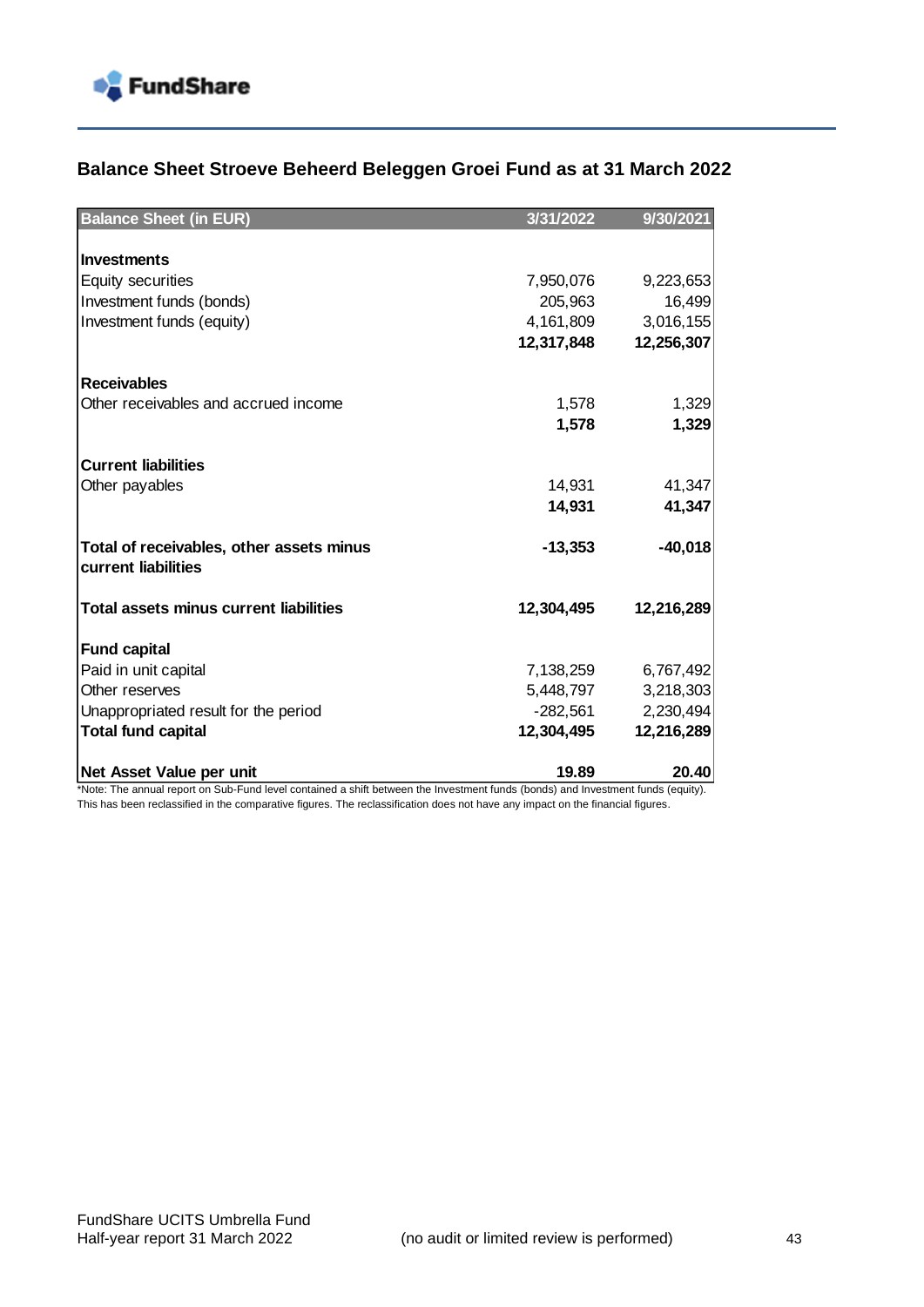

## **Income Statement Stroeve Beheerd Beleggen Groei Fund over the period 1 October 2021 – 31 March 2022**

| <b>Income Statement (in EUR)</b>                  | 3/31/2022  | 3/31/2021 |
|---------------------------------------------------|------------|-----------|
|                                                   |            |           |
| <b>Direct income from investments</b>             |            |           |
| <b>Dividends</b>                                  | 17,360     | 12,612    |
|                                                   | 17,360     | 12,612    |
| Indirect income from investments and other assets |            |           |
| Realised results on equity securities             | -21,315    | 119,015   |
| Unrealised results on equity securities           | -1,467,176 | 1,046,620 |
| Realised results on investment funds              | $-611$     | $-1,248$  |
| Unrealised results on investment funds            | 1,287,183  | 478,447   |
| Currency results cash and cash equivalents        | $-3,456$   | $-2,481$  |
| <b>Total changes in value</b>                     | $-205,375$ | 1,640,353 |
| <b>Total investment result</b>                    | $-188,015$ | 1,652,965 |
| <b>Expenses</b>                                   |            |           |
| Management fees                                   | 80,871     | 68,387    |
| Operating expenses                                | 13,675     | 11,077    |
| <b>Total expenses</b>                             | 94,546     | 79,464    |
| <b>Result for the period</b>                      | $-282,561$ | 1,573,501 |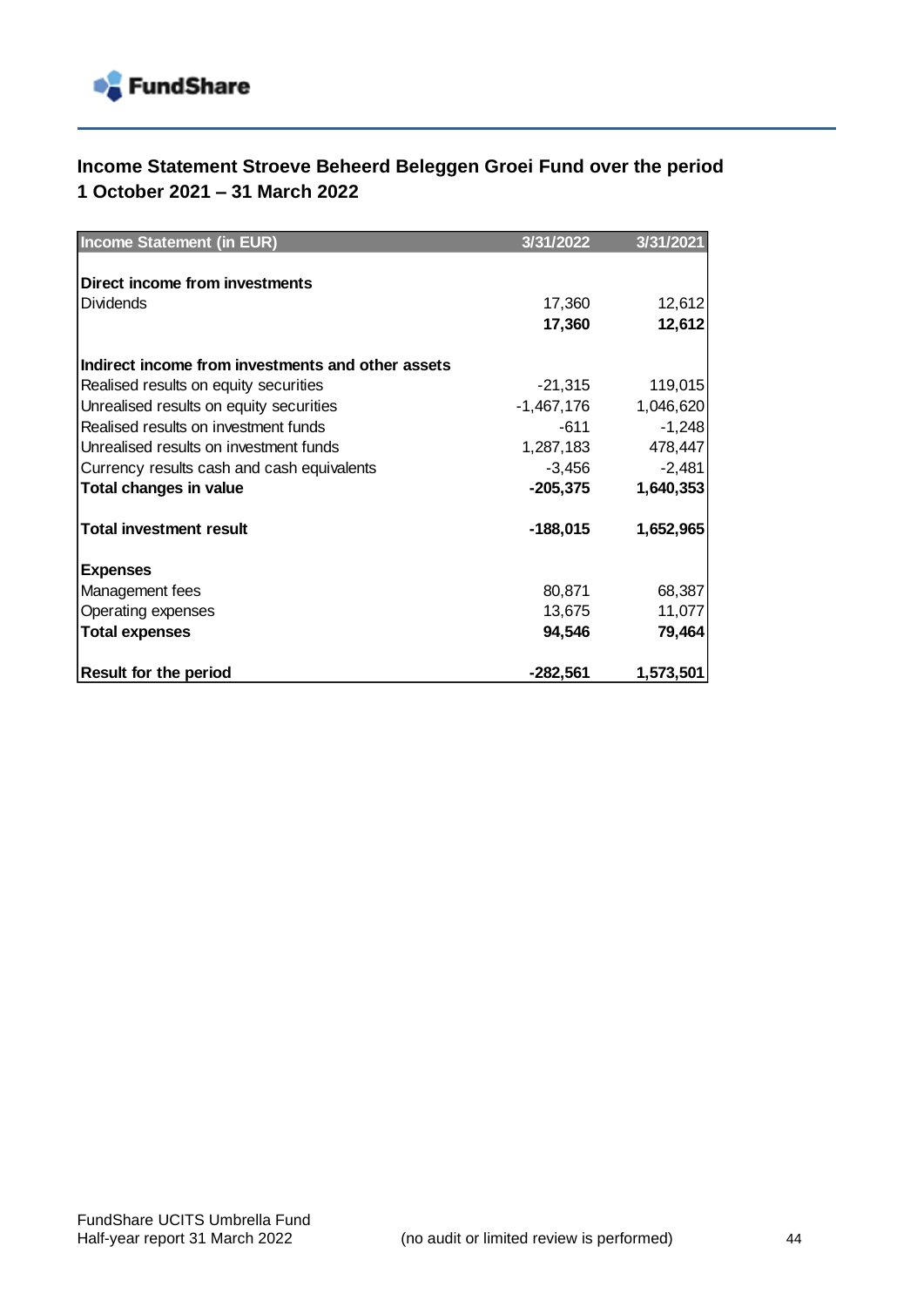

### **Movement schedule fund capital Stroeve Beheerd Beleggen Groei Fund**

| Movement schedule fund capital (in EUR)            | 3/31/2022    | 9/30/2021    |
|----------------------------------------------------|--------------|--------------|
| Paid in unit capital                               |              |              |
| Balance at beginning of period                     | 6,767,492    | 6,003,727    |
| Issuance of units                                  | 1,726,919    | 2,102,209    |
| Redemption of units                                | -1,356,152   | $-1,338,444$ |
| Balance at end of period                           | 7,138,259    | 6,767,492    |
| <b>Other reserves</b>                              |              |              |
| Balance at beginning of period                     | 3,218,303    | 2,451,866    |
| Addition of appropriated result previous period    | 2,230,494    | 766,437      |
| Balance at end of period                           | 5,448,797    | 3,218,303    |
| <b>Result for the period</b>                       |              |              |
| Balance at beginning of period                     | 2,230,494    | 766,437      |
| Subtraction of appropriated result previous period | $-2,230,494$ | $-766,437$   |
| Result for the period                              | -282,561     | 2,230,494    |
| Balance at end of period                           | -282,561     | 2,230,494    |
| <b>Total fund capital</b>                          | 12,304,495   | 12,216,289   |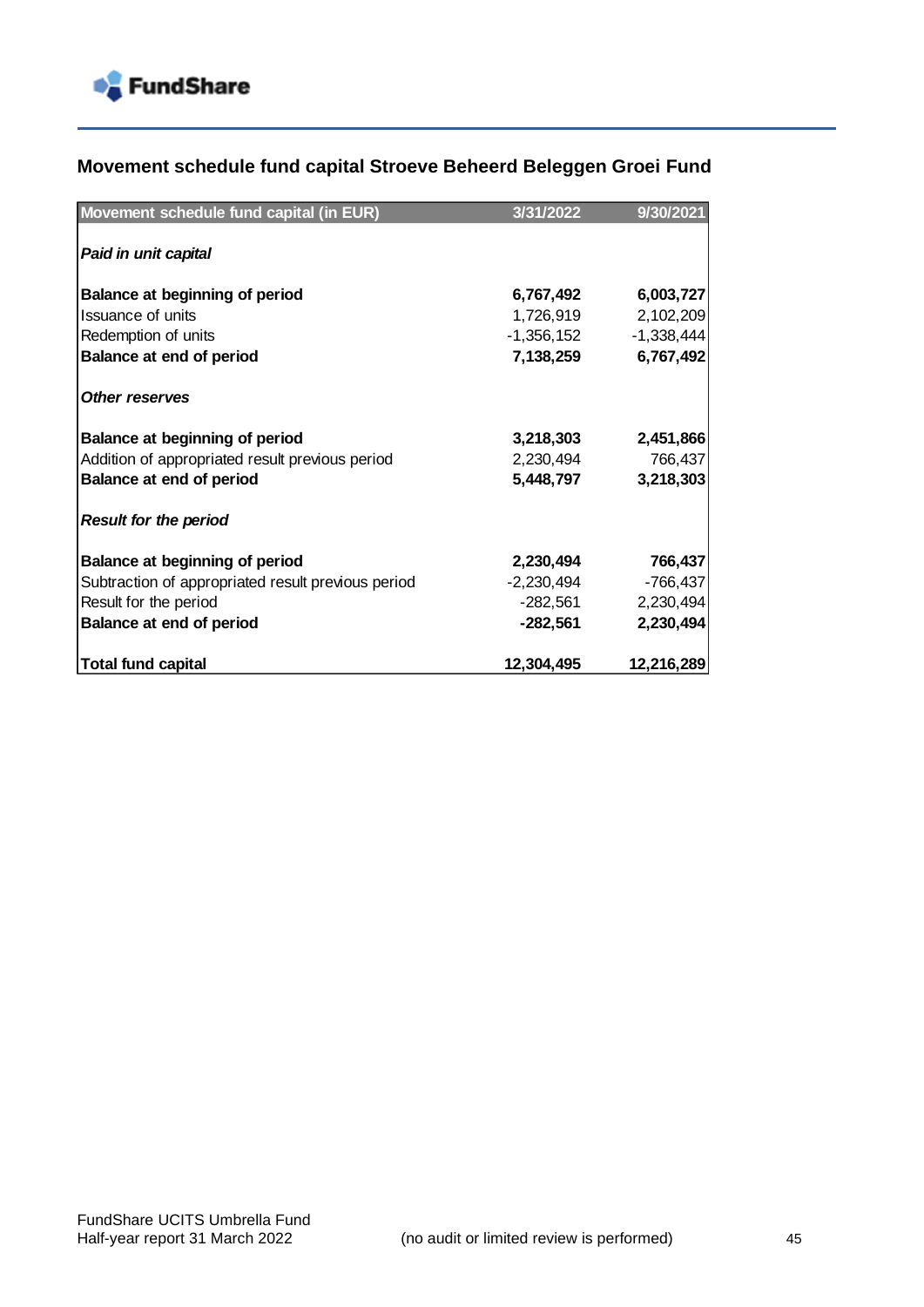

## **Balance Sheet Stroeve Beheerd Beleggen Behoud Fund as at 31 March 2022**

| <b>Balance Sheet (in EUR)</b>                                   | 3/31/2022  | 9/30/2021 |
|-----------------------------------------------------------------|------------|-----------|
|                                                                 |            |           |
| <b>Investments</b>                                              |            |           |
| <b>Equity securities</b>                                        | 1,786,705  | 1,450,916 |
| Debt securities (bonds)                                         | 1,584,741  | 1,843,572 |
| Investment funds (bonds)                                        | 257,220    | 405,063   |
| Investment funds (equity)                                       | 626,372    | 672,466   |
|                                                                 | 4,255,038  | 4,372,017 |
| <b>Receivables</b>                                              |            |           |
| Other receivables and accrued income                            | 23,108     | 11,395    |
|                                                                 | 23,108     | 11,395    |
|                                                                 |            |           |
| <b>Current liabilities</b>                                      |            |           |
| Other payables                                                  | 3,608      | 3,677     |
|                                                                 | 3,608      | 3,677     |
|                                                                 |            |           |
| Total of receivables, other assets minus<br>current liabilities | 19,500     | 7,718     |
|                                                                 |            |           |
| <b>Total assets minus current liabilities</b>                   | 4,274,538  | 4,379,735 |
| <b>Fund capital</b>                                             |            |           |
| Paid in unit capital                                            | 4,055,458  | 3,966,024 |
| Other reserves                                                  | 413,711    | 278,846   |
| Unappropriated result for the period                            | $-194,631$ | 134,865   |
| <b>Total fund capital</b>                                       | 4,274,538  | 4,379,735 |
|                                                                 |            |           |
| Net Asset Value per unit                                        | 11.17      | 11.68     |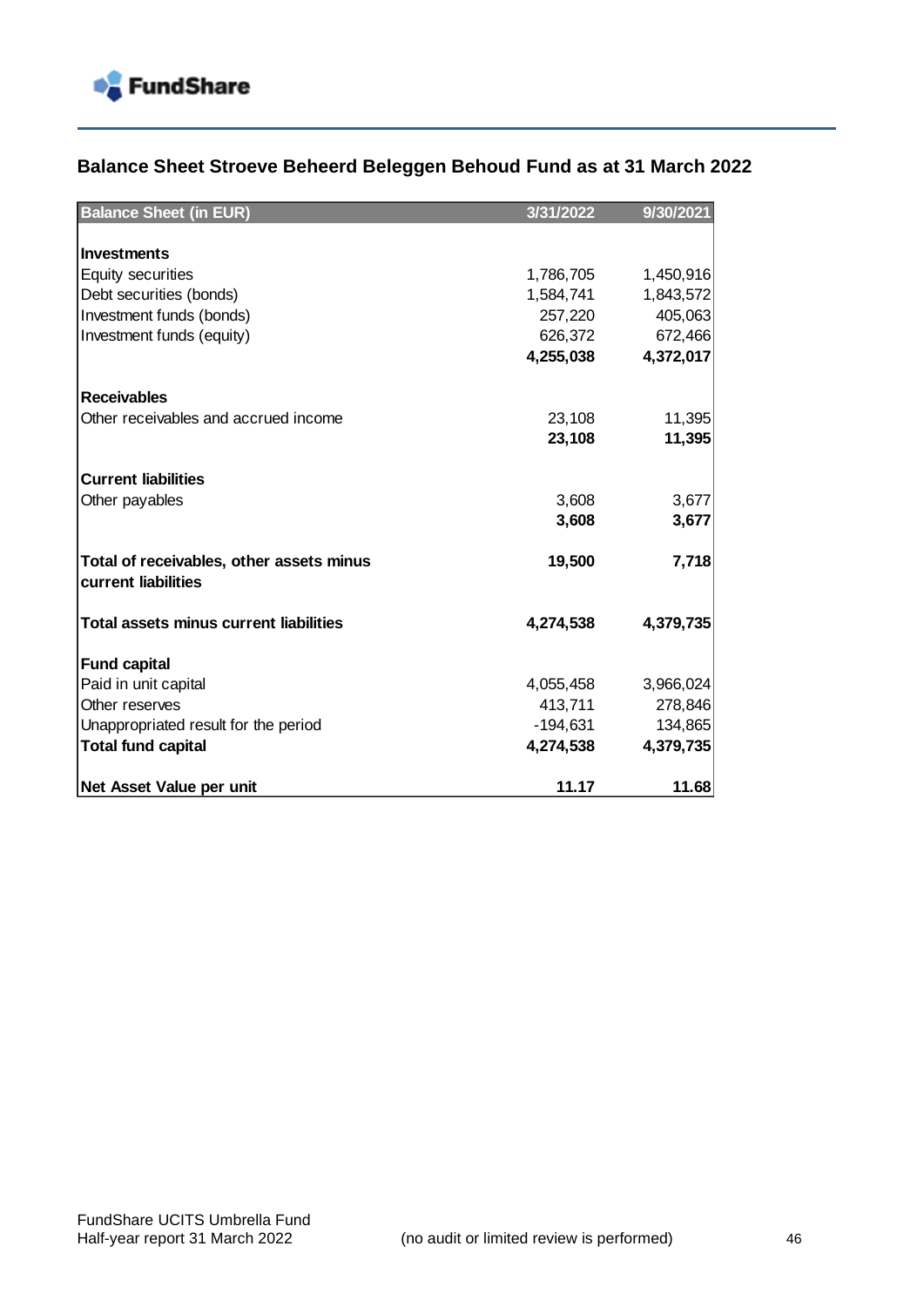

## **Income Statement Stroeve Beheerd Beleggen Behoud Fund over the period 1 October 2021 – 31 March 2022**

| Income Statement (in EUR)                         | 3/31/2022  | 3/31/2021 |
|---------------------------------------------------|------------|-----------|
|                                                   |            |           |
| Direct income from investments                    |            |           |
| Dividends                                         | 12,819     | 13,802    |
| Coupon interest                                   | 27,434     | 23,378    |
|                                                   | 40,253     | 37,180    |
| Indirect income from investments and other assets |            |           |
| Realised results on equity securities             | 0          | 1,992     |
| Unrealised results on equity securities           | 321.591    | 12,843    |
| Realised results on investment funds              | $-1,175$   | 596       |
| Unrealised results on investment funds            | -492,654   | 19,772    |
| Realised results on debt securities               | $-664$     | $-8,025$  |
| Unrealised results on debt securities             | -50.935    | 47,552    |
| Currency results cash and cash equivalents        | 11,363     | 20        |
| Total changes in value                            | $-212,474$ | 74,750    |
| <b>Total investment result</b>                    | $-172,221$ | 111,930   |
| <b>Expenses</b>                                   |            |           |
| Management fees                                   | 14,029     | 13,410    |
| Operating expenses                                | 8,381      | 7,601     |
| <b>Total expenses</b>                             | 22,410     | 21,011    |
| <b>Result for the period</b>                      | $-194,631$ | 90,919    |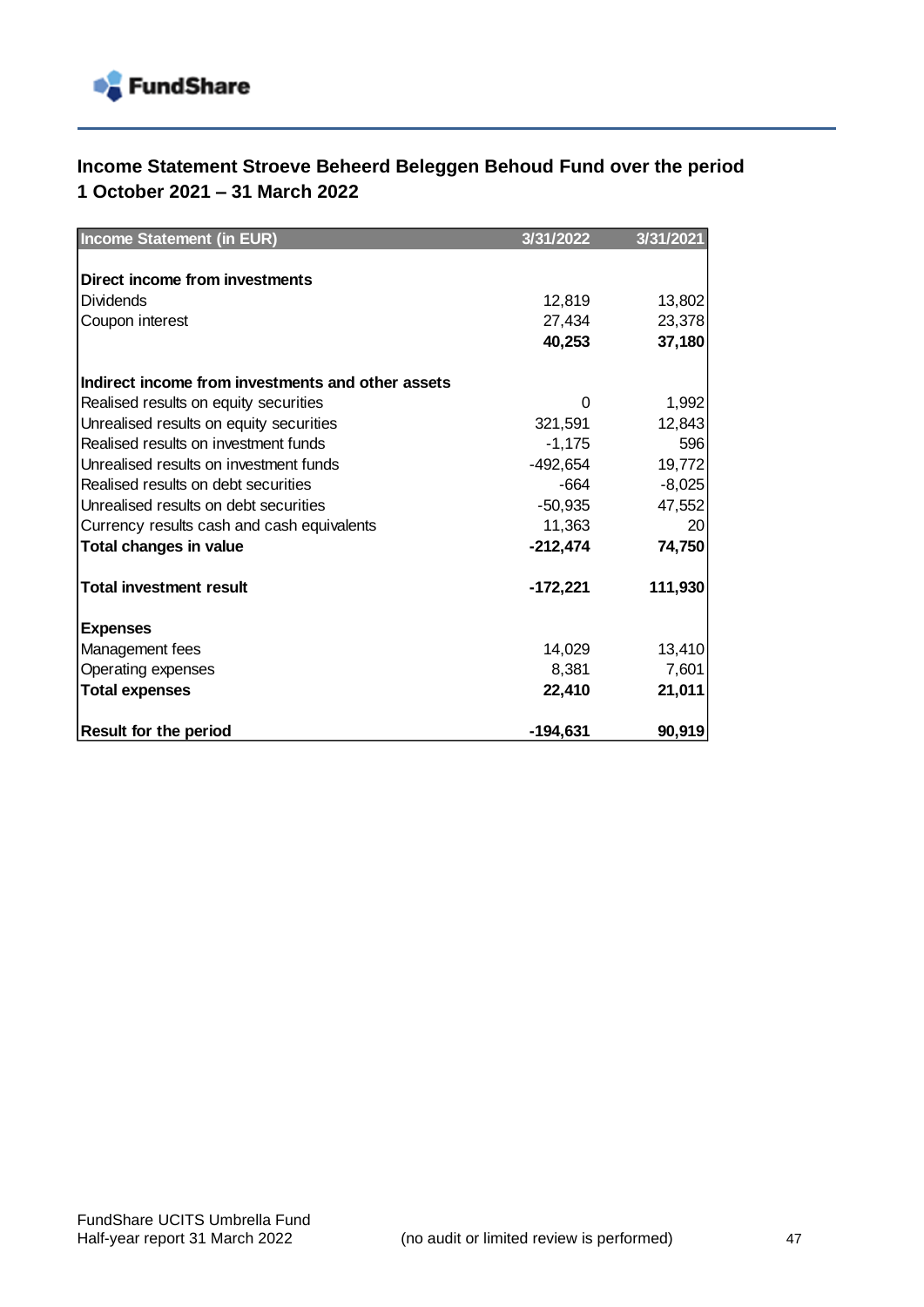

### **Movement schedule fund capital Stroeve Beheerd Beleggen Behoud Fund**

| Movement schedule fund capital (in EUR)            | 3/31/2022 | 9/30/2021  |
|----------------------------------------------------|-----------|------------|
| Paid in unit capital                               |           |            |
| Balance at beginning of period                     | 3,966,024 | 3,976,409  |
| Issuance of units                                  | 762,926   | 448,434    |
| Redemption of units                                | -673,492  | $-458,819$ |
| Balance at end of period                           | 4,055,458 | 3,966,024  |
| <b>Other reserves</b>                              |           |            |
| Balance at beginning of period                     | 278,846   | 403,714    |
| Addition of appropriated result previous period    | 134,865   | $-124,868$ |
| Balance at end of period                           | 413,711   | 278,846    |
| <b>Result for the period</b>                       |           |            |
| Balance at beginning of period                     | 134,865   | $-124,868$ |
| Subtraction of appropriated result previous period | -134,865  | 124,868    |
| Result for the period                              | -194,631  | 134,865    |
| Balance at end of period                           | -194,631  | 134,865    |
| <b>Total fund capital</b>                          | 4,274,538 | 4,379,735  |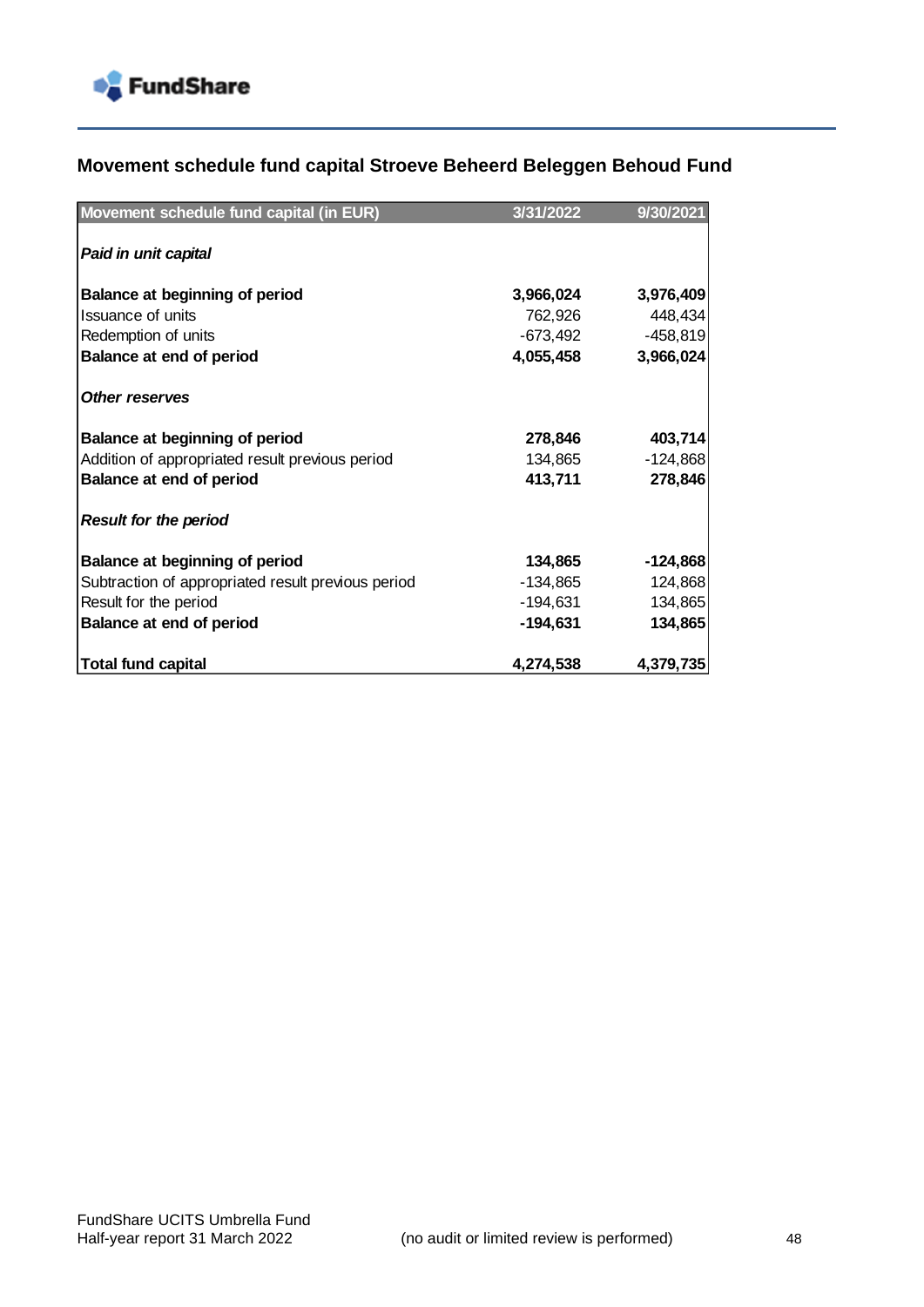

## **Balance Sheet Sequoia Familie Aandelen Fonds as at 31 March 2022**

| <b>Balance Sheet (in EUR)</b>            | 3/31/2022  | 9/30/2021  |
|------------------------------------------|------------|------------|
|                                          |            |            |
| <b>Investments</b>                       |            |            |
| <b>Equity securities</b>                 | 9,942,502  | 13,295,937 |
| Investment funds (bonds)                 | 152,653    | 59,006     |
|                                          | 10,095,155 | 13,354,943 |
|                                          |            |            |
| <b>Receivables</b>                       |            |            |
| Other receivables and accrued income     | 4,055      | 11,388     |
|                                          | 4,055      | 11,388     |
|                                          |            |            |
| <b>Current liabilities</b>               |            |            |
| Other payables                           | 11,358     | 14,825     |
|                                          | 11,358     | 14,825     |
| Total of receivables, other assets minus | $-7,303$   | $-3,437$   |
| current liabilities                      |            |            |
| Total assets minus current liabilities   | 10,087,852 | 13,351,506 |
|                                          |            |            |
| <b>Fund capital</b>                      |            |            |
| Paid in unit capital                     | 8,020,206  | 11,032,394 |
| Other reserves                           | 2,319,112  | $-160,345$ |
| Unappropriated result for the period     | -251,466   | 2,479,457  |
| <b>Total fund capital</b>                | 10,087,852 | 13,351,506 |
|                                          |            |            |
| Net Asset Value per unit                 | 12.40      | 12.45      |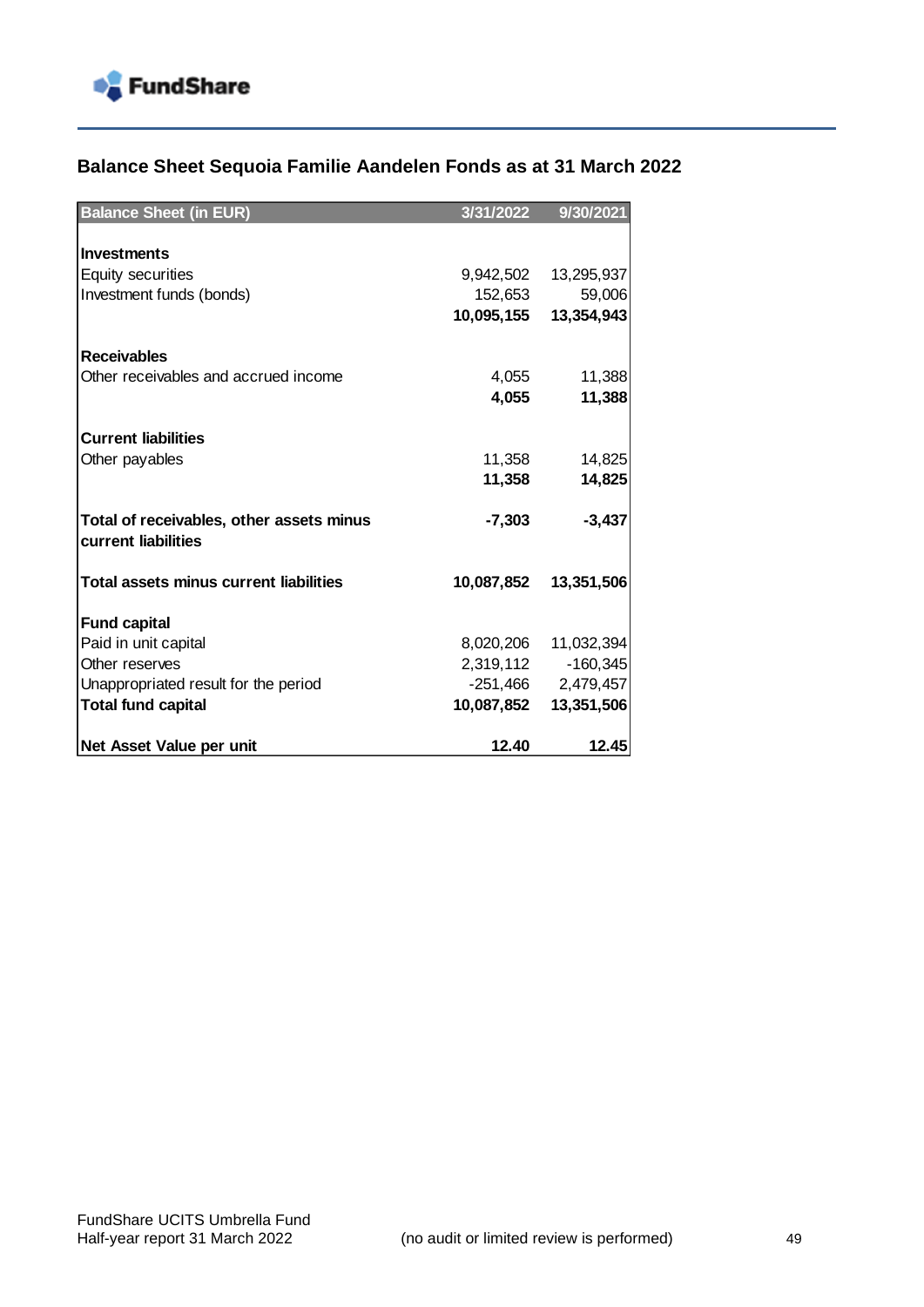

## **Income Statement Sequoia Familie Aandelen Fonds over the period 1 October 2021 – 31 March 2022**

| <b>Income Statement (in EUR)</b>                  | 3/31/2022  | 3/31/2021 |
|---------------------------------------------------|------------|-----------|
|                                                   |            |           |
| Direct income from investments                    |            |           |
| Dividends                                         | 60,779     | 42,682    |
|                                                   | 60,779     | 42,682    |
| Indirect income from investments and other assets |            |           |
| Realised results on equity securities             | -244,856   | 67,935    |
| Unrealised results on equity securities           | -203,786   | 1,666,185 |
| Realised results on investment funds              | -448       | $-153$    |
| Unrealised results on investment funds            | 71         | -5        |
| Currency results cash and cash equivalents        | 226,747    | $-205$    |
| Total changes in value                            | $-222,272$ | 1,733,757 |
| <b>Total investment result</b>                    | $-161,493$ | 1,776,439 |
| <b>Expenses</b>                                   |            |           |
| Management fees                                   | 77,463     | 61,007    |
| Operating expenses                                | 12,510     | 9,818     |
| <b>Total expenses</b>                             | 89,973     | 70,825    |
| <b>Result for the period</b>                      | $-251,466$ | 1,705,614 |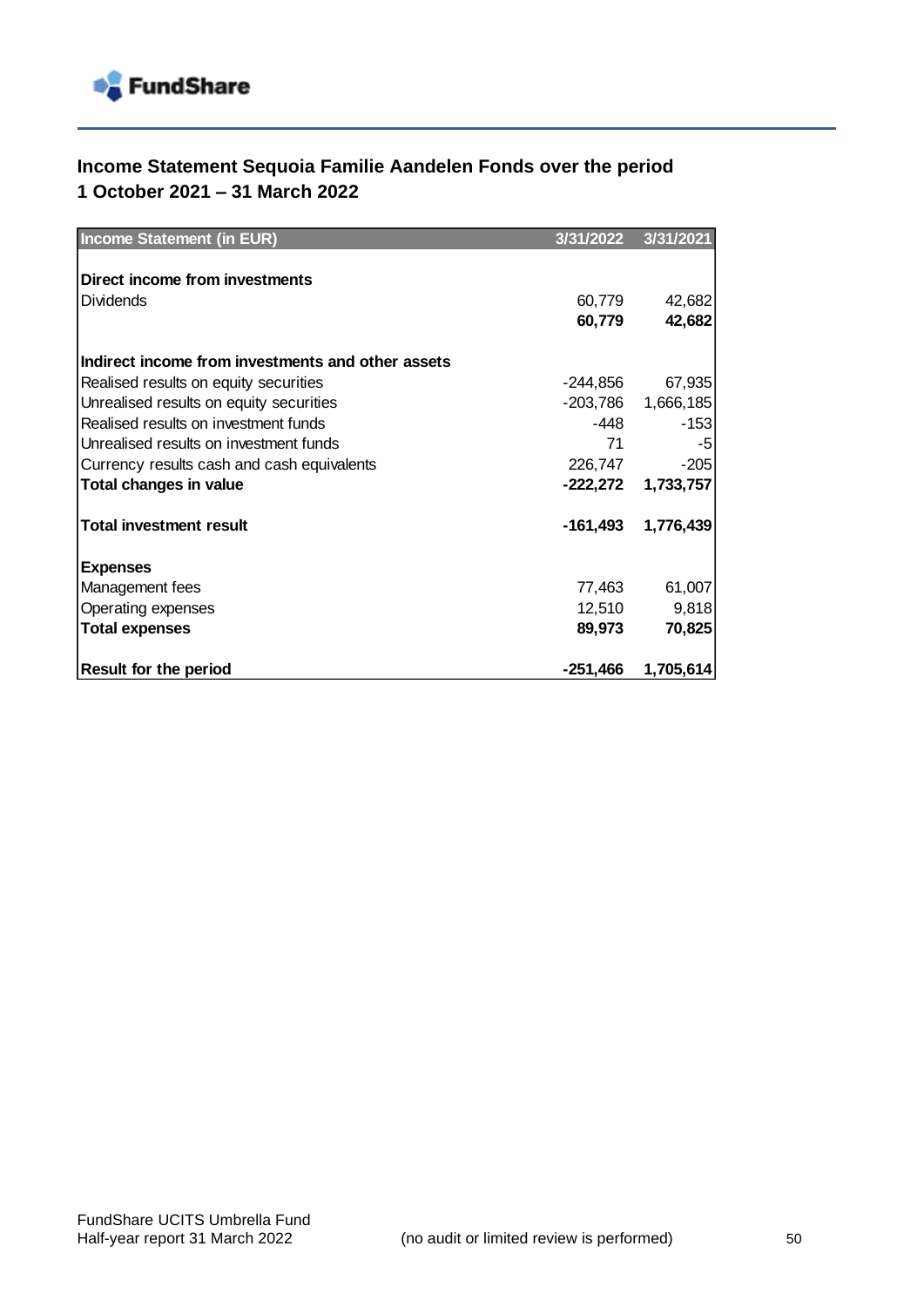

## **Movement schedule fund capital Sequoia Familie Aandelen Fonds**

| Movement schedule fund capital (in EUR)            | 3/31/2022  | 9/30/2021                 |
|----------------------------------------------------|------------|---------------------------|
| Paid in unit capital                               |            |                           |
| Balance at beginning of period                     |            | 11,032,394 10,380,649     |
| Issuance of units                                  |            | 3,536,542 2,184,906       |
| Redemption of units                                |            | $-6,548,730$ $-1,533,161$ |
| Balance at end of period                           | 8,020,206  | 11,032,394                |
|                                                    |            |                           |
| <b>Other reserves</b>                              |            |                           |
| <b>Balance at beginning of period</b>              | -160,345   | 434,990                   |
| Addition of appropriated result previous period    | 2,479,457  | $-595,335$                |
| Balance at end of period                           | 2,319,112  | $-160,345$                |
|                                                    |            |                           |
| <b>Result for the period</b>                       |            |                           |
| <b>Balance at beginning of period</b>              | 2,479,457  | $-595,335$                |
| Subtraction of appropriated result previous period | -2,479,457 | 595,335                   |
| Result for the period                              |            | $-251,466$ 2,479,457      |
| Balance at end of period                           | -251,466   | 2,479,457                 |
|                                                    |            |                           |
| <b>Total fund capital</b>                          | 10,087,852 | 13,351,506                |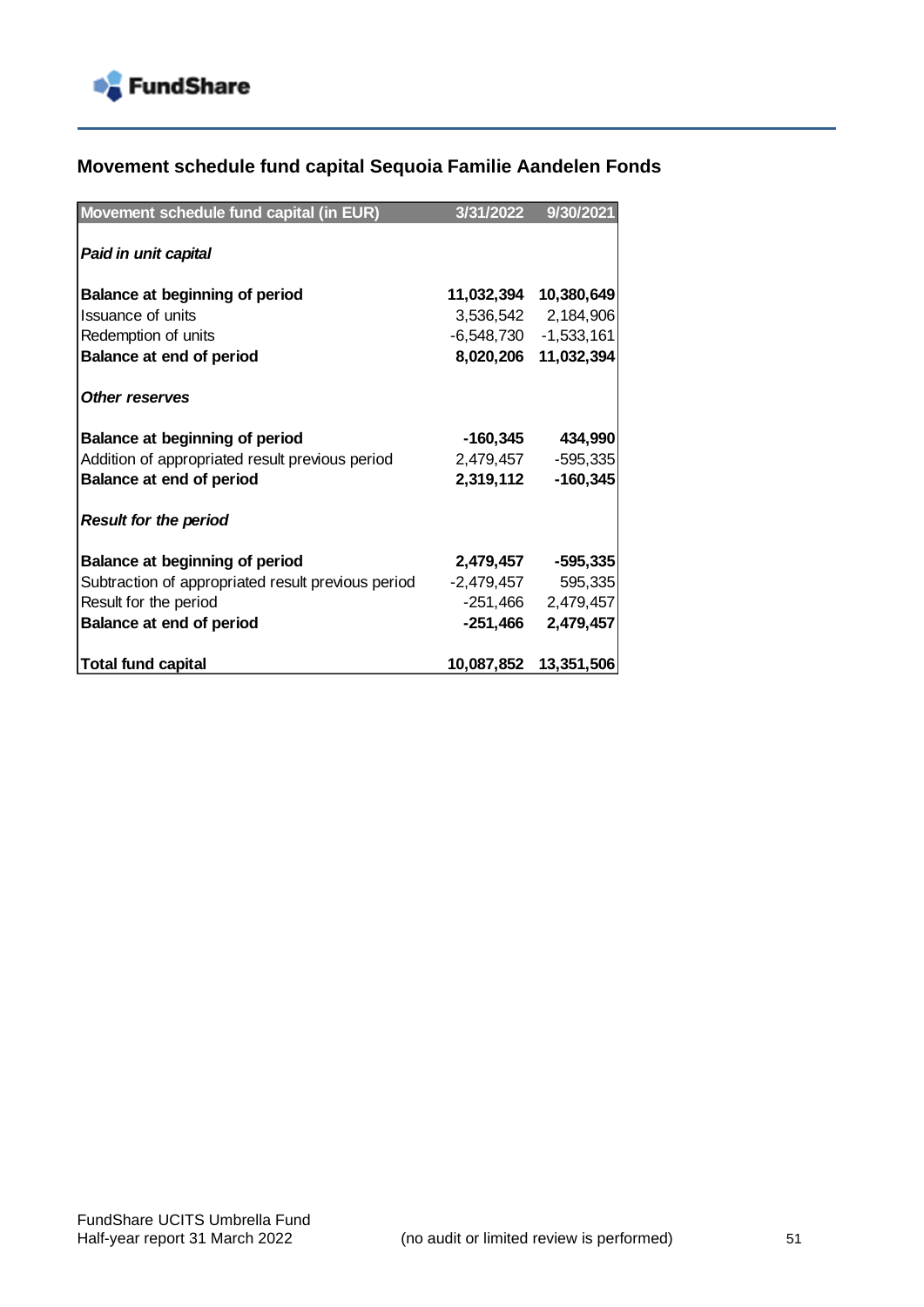

## **Balance Sheet Blauwtulp Global BondSelect Fund as at 25 November 2021**

| <b>Balance Sheet (in EUR)</b>                 | 11/25/2021 | 9/30/2021  |
|-----------------------------------------------|------------|------------|
|                                               |            |            |
| <b>Investments</b>                            |            |            |
| Investment funds (equity)                     | 0          | 41,324     |
|                                               | $\bf{0}$   | 41,324     |
| <b>Receivables</b>                            |            |            |
| Other receivables and accrued income          | 0          | 0          |
|                                               | 0          | 0          |
|                                               |            |            |
| <b>Current liabilities</b>                    |            |            |
| Other payables                                | 0          | 604        |
|                                               | 0          | 604        |
|                                               |            |            |
| Total of receivables, other assets minus      | 0          | -604       |
| current liabilities                           |            |            |
| <b>Total assets minus current liabilities</b> | 0          | 40,720     |
|                                               |            |            |
| <b>Fund capital</b>                           |            |            |
| Paid in unit capital                          | -266,701   | $-253,901$ |
| Other reserves                                | 294,621    | 176,515    |
| Unappropriated result for the period          | -27,920    | 118,106    |
| <b>Total fund capital</b>                     | 0          | 40,720     |
|                                               |            |            |
| Net Asset Value per unit                      | 0.00       | 0.00       |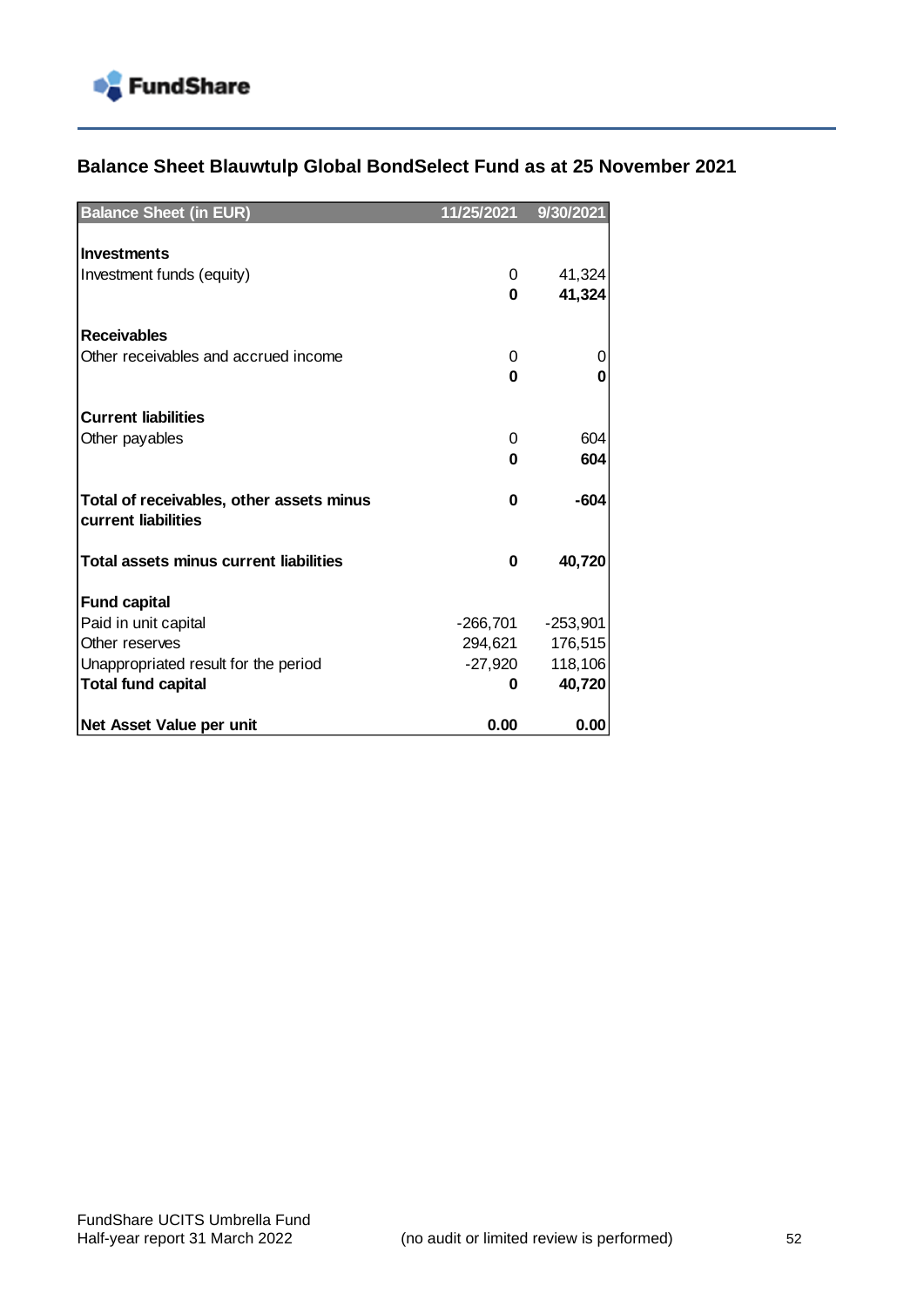

## **Income Statement Blauwtulp Global BondSelect Fund over the period 1 October 2021 – 25 November 2021**

| Income Statement (in EUR)                         | 11/25/2021 | 3/31/2021 |
|---------------------------------------------------|------------|-----------|
|                                                   |            |           |
| Direct income from investments                    |            |           |
| <b>Dividends</b>                                  | 0          | 7,980     |
| Coupon interest                                   | 0          | 31,168    |
|                                                   | $\bf{0}$   | 39,148    |
|                                                   |            |           |
| Indirect income from investments and other assets |            |           |
| Realised results on equity securities             | 0          | 6,400     |
| Unrealised results on equity securities           | 0          | 24,545    |
| Realised results on investment funds              | $-13$      | $-6,980$  |
| Unrealised results on investment funds            | $-26,688$  | 30,711    |
| Realised results on debt securities               | 0          | $-322$    |
| Unrealised results on debt securities             | 0          | 51,721    |
| Currency results cash and cash equivalents        | $\Omega$   | 244       |
| Total changes in value                            | $-26,701$  | 106,319   |
| <b>Total investment result</b>                    | $-26,701$  | 145,467   |
| <b>Expenses</b>                                   |            |           |
| Management fees                                   | $\Omega$   | 18,842    |
| Operating expenses                                | 1,219      | 7,081     |
| <b>Total expenses</b>                             | 1,219      | 25,923    |
| <b>Result for the period</b>                      | $-27,920$  | 119,544   |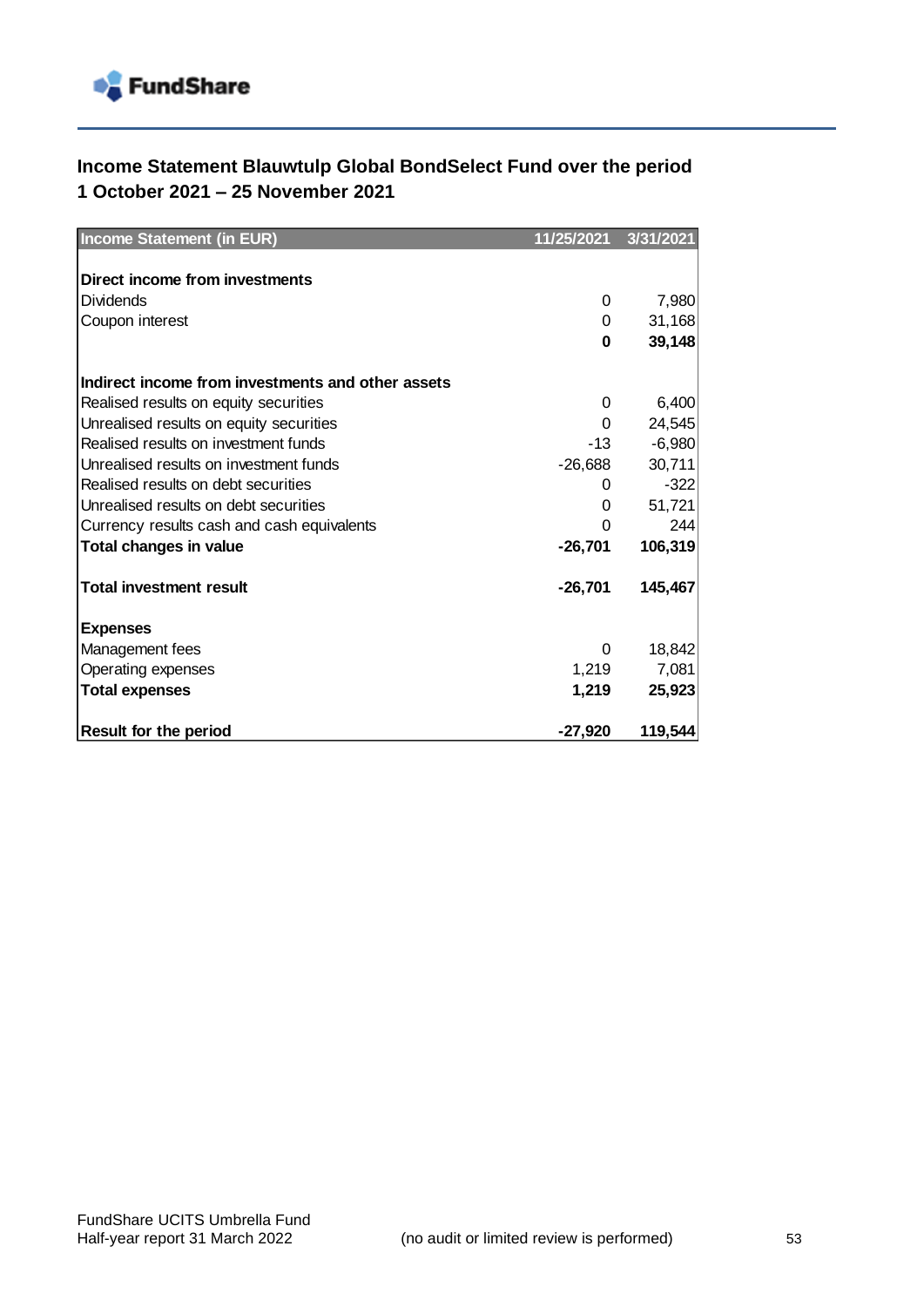

## **Movement schedule fund capital Blauwtulp Global BondSelect Fund**

| Movement schedule fund capital (in EUR)            | 11/25/2021 | 9/30/2021            |
|----------------------------------------------------|------------|----------------------|
|                                                    |            |                      |
| Paid in unit capital                               |            |                      |
|                                                    |            |                      |
| Balance at beginning of period                     |            | $-253,901$ 3,166,961 |
| Issuance of units                                  | 0          | 335,599              |
| Redemption of units                                |            | $-12,800 -3,756,461$ |
| <b>Balance at end of period</b>                    | -266,701   | $-253,901$           |
|                                                    |            |                      |
| <b>Other reserves</b>                              |            |                      |
|                                                    |            |                      |
| <b>Balance at beginning of period</b>              |            | 176,515 275,902      |
| Addition of appropriated result previous period    | 118,106    | $-99,387$            |
| Balance at end of period                           | 294,621    | 176,515              |
| <b>Result for the period</b>                       |            |                      |
|                                                    |            |                      |
| Balance at beginning of period                     | 118,106    | $-99,387$            |
| Subtraction of appropriated result previous period | -118,106   | 99,387               |
| Result for the period                              | -27,920    | 118,106              |
| Balance at end of period                           | -27,920    | 118,106              |
|                                                    |            |                      |
| <b>Total fund capital</b>                          | 0          | 40,720               |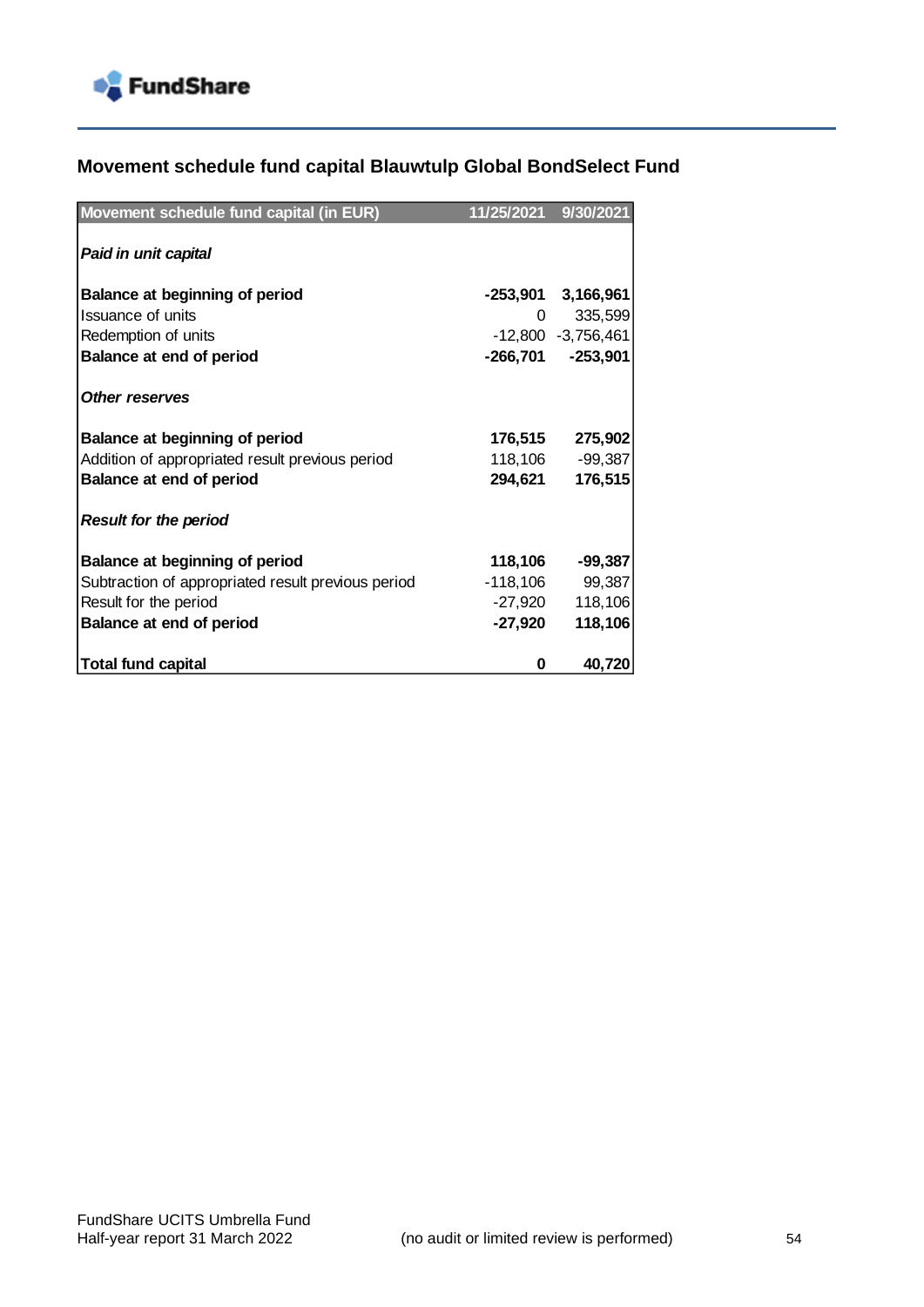

# **Balance Sheet Sequoia Obligatie Fonds as at 31 March 2022**

| <b>Balance Sheet (in EUR)</b>            | 3/31/2022 | 9/30/2021  |
|------------------------------------------|-----------|------------|
|                                          |           |            |
| <b>Investments</b>                       |           |            |
| <b>Equity securities</b>                 | 7,521,184 | 9,177,595  |
| Debt securities (bonds)                  | $\Omega$  | 3,232,156  |
| Investment funds (bonds)                 | 1,629,613 | 54,592     |
|                                          | 9,150,797 | 12,464,343 |
|                                          |           |            |
| <b>Receivables</b>                       |           |            |
| Other receivables and accrued income     | 0         | 19,191     |
|                                          | 0         | 19,191     |
|                                          |           |            |
| <b>Current liabilities</b>               |           |            |
| Other payables                           | 10,348    | 14,099     |
|                                          | 10,348    | 14,099     |
| Total of receivables, other assets minus | $-10,348$ | 5,092      |
| current liabilities                      |           |            |
| Total assets minus current liabilities   | 9,140,449 | 12,469,435 |
|                                          |           |            |
| <b>Fund capital</b>                      |           |            |
| Paid in unit capital                     | 9,827,409 | 12,912,937 |
| Other reserves                           | -443,501  | $-454,561$ |
| Unappropriated result for the period     | -243,459  | 11,059     |
| <b>Total fund capital</b>                | 9,140,449 | 12,469,435 |
|                                          |           |            |
| Net Asset Value per unit                 | 9.73      | 10.04      |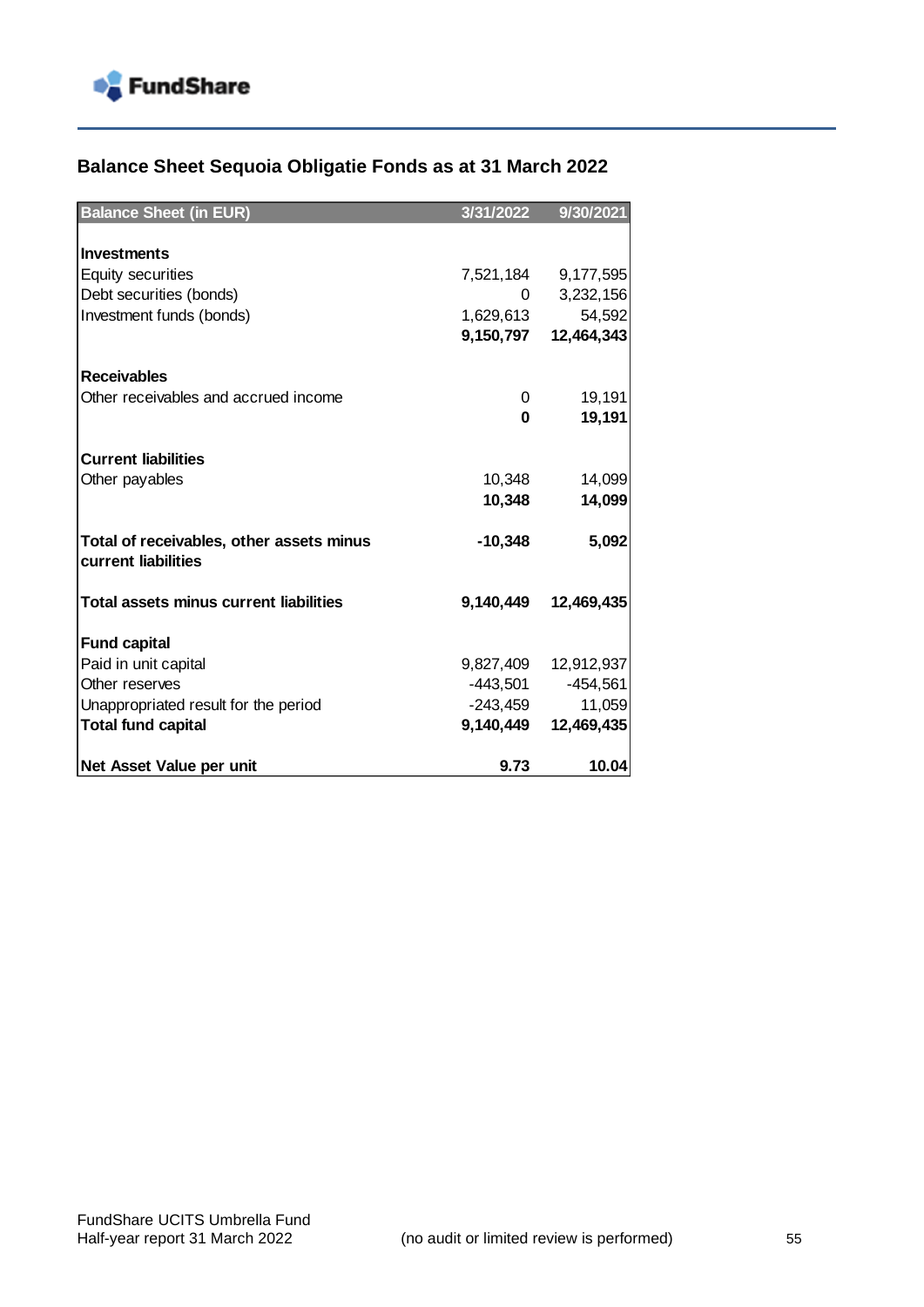

## **Income Statement Sequoia Obligatie Fonds over the period 1 October 2021 – 31 March 2022**

| <b>Income Statement (in EUR)</b>                  | 3/31/2022  | 3/31/2021  |
|---------------------------------------------------|------------|------------|
|                                                   |            |            |
| Direct income from investments                    |            |            |
| <b>Dividends</b>                                  | 74,846     | 91,705     |
| Coupon interest                                   | 5,369      | 27,568     |
|                                                   | 80,215     | 119,273    |
|                                                   |            |            |
| Indirect income from investments and other assets |            |            |
| Realised results on equity securities             | 0          | $-17,126$  |
| Unrealised results on equity securities           | -2,281,248 | $-94,330$  |
| Realised results on investment funds              | 28,264     | $-518$     |
| Unrealised results on investment funds            | 1,808,195  | -9         |
| Realised results on debt securities               | 823        | 1,999      |
| Unrealised results on debt securities             | 35,064     | $-84,488$  |
| Currency results cash and cash equivalents        | 148,245    | $-6,538$   |
| Total changes in value                            | $-260,657$ | $-201,010$ |
| <b>Total investment result</b>                    | $-180,442$ | $-81,737$  |
| <b>Expenses</b>                                   |            |            |
| Management fees                                   | 55,349     | 73,780     |
| Operating expenses                                | 7,668      | 13,075     |
| <b>Total expenses</b>                             | 63,017     | 86,855     |
| <b>Result for the period</b>                      | $-243,459$ | $-168,592$ |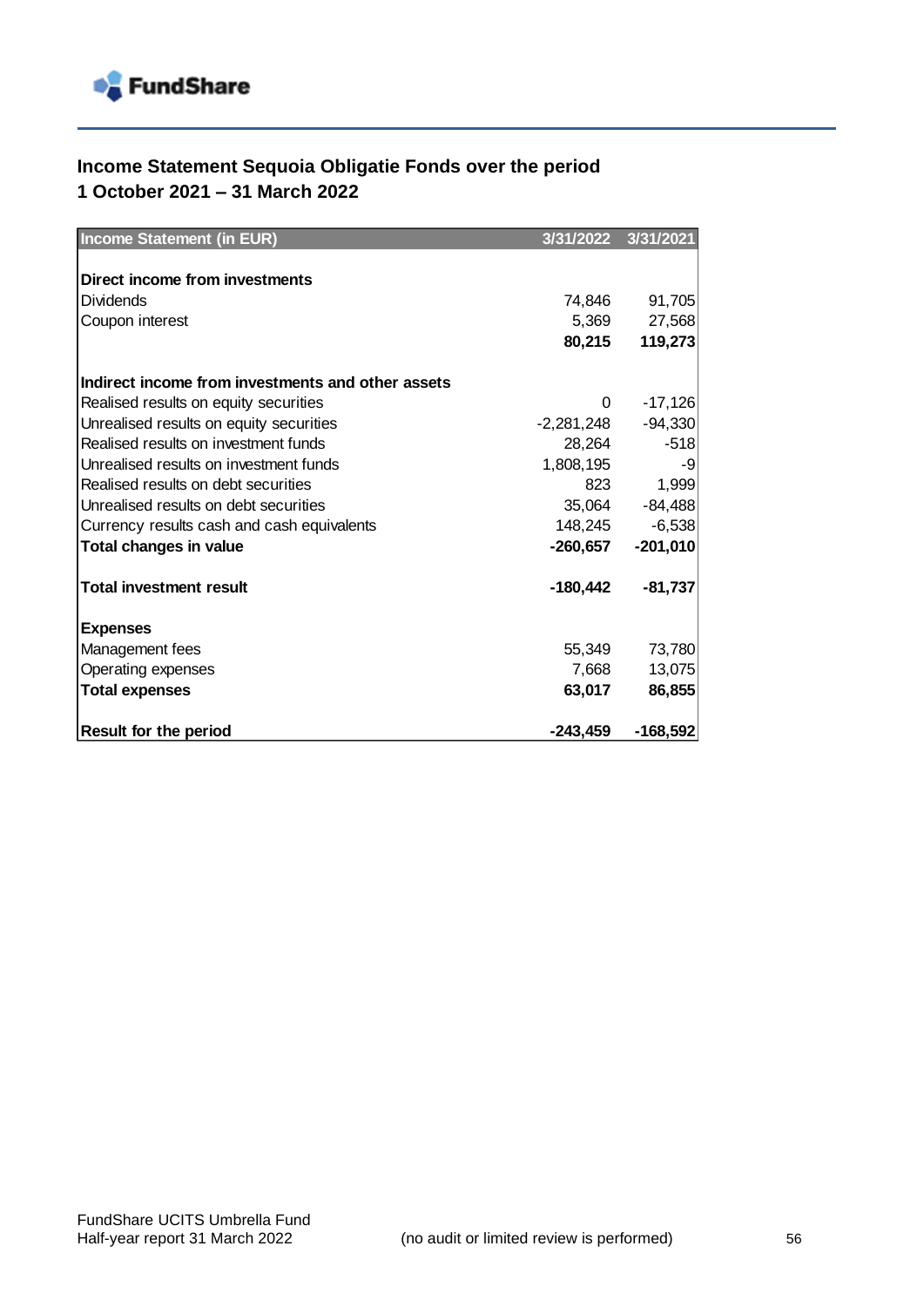

# **Movement schedule fund capital Sequoia Obligatie Fonds**

| Movement schedule fund capital (in EUR)            | 3/31/2022 | 9/30/2021                 |
|----------------------------------------------------|-----------|---------------------------|
| Paid in unit capital                               |           |                           |
| <b>Balance at beginning of period</b>              |           | 12,912,937 13,321,779     |
| Issuance of units                                  |           | 1,495,834 2,162,600       |
| Redemption of units                                |           | $-4,581,362$ $-2,571,442$ |
| Balance at end of period                           |           | 9,827,409 12,912,937      |
| <b>Other reserves</b>                              |           |                           |
| <b>Balance at beginning of period</b>              | -454,561  | 445,320                   |
| Addition of appropriated result previous period    | 11,060    | $-899,881$                |
| Balance at end of period                           | -443,501  | $-454,561$                |
| <b>Result for the period</b>                       |           |                           |
| <b>Balance at beginning of period</b>              | 11,060    | $-899,881$                |
| Subtraction of appropriated result previous period | -11,060   | 899,881                   |
| Result for the period                              | -243,459  | 11,060                    |
| Balance at end of period                           | -243,459  | 11,060                    |
| <b>Total fund capital</b>                          |           | 9,140,449 12,469,436      |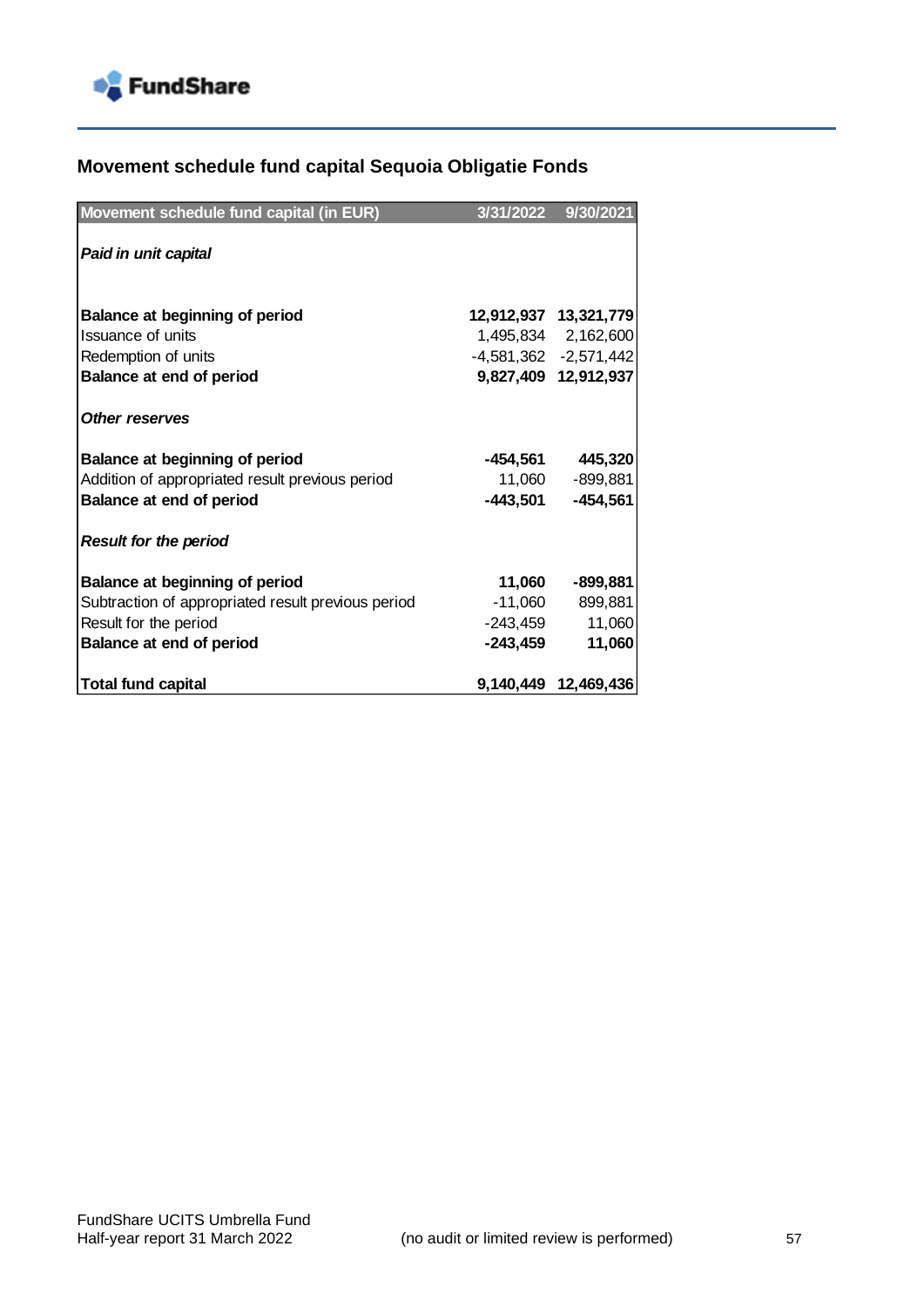

## **Balance Sheet Sequoia Wereld Aandelen Fonds as at 31 March 2022**

| <b>Balance Sheet (in EUR)</b>                 | 3/31/2022  | 9/30/2021  |
|-----------------------------------------------|------------|------------|
|                                               |            |            |
| <b>Investments</b>                            |            |            |
| <b>Equity securities</b>                      | 28,311,526 | 28,788,284 |
| Investment funds (bonds)                      | 2,285,644  | 118,449    |
|                                               | 30,597,170 | 28,906,733 |
|                                               |            |            |
| <b>Receivables</b>                            |            |            |
| Other receivables and accrued income          | 0          | 0          |
|                                               | 0          | 0          |
|                                               |            |            |
| <b>Current liabilities</b>                    |            |            |
| Other payables                                | 32,699     | 31,027     |
|                                               | 32,699     | 31,027     |
| Total of receivables, other assets minus      | $-32,699$  | $-31,027$  |
| current liabilities                           |            |            |
| <b>Total assets minus current liabilities</b> |            |            |
|                                               | 30,564,471 | 28,875,706 |
| <b>Fund capital</b>                           |            |            |
| Paid in unit capital                          | 24,376,078 | 21,777,628 |
| Other reserves                                | 7,098,078  | 2,052,294  |
| Unappropriated result for the period          | -909,685   | 5,045,784  |
| <b>Total fund capital</b>                     | 30,564,471 | 28,875,706 |
|                                               |            |            |
| Net Asset Value per unit                      | 14.66      | 15.09      |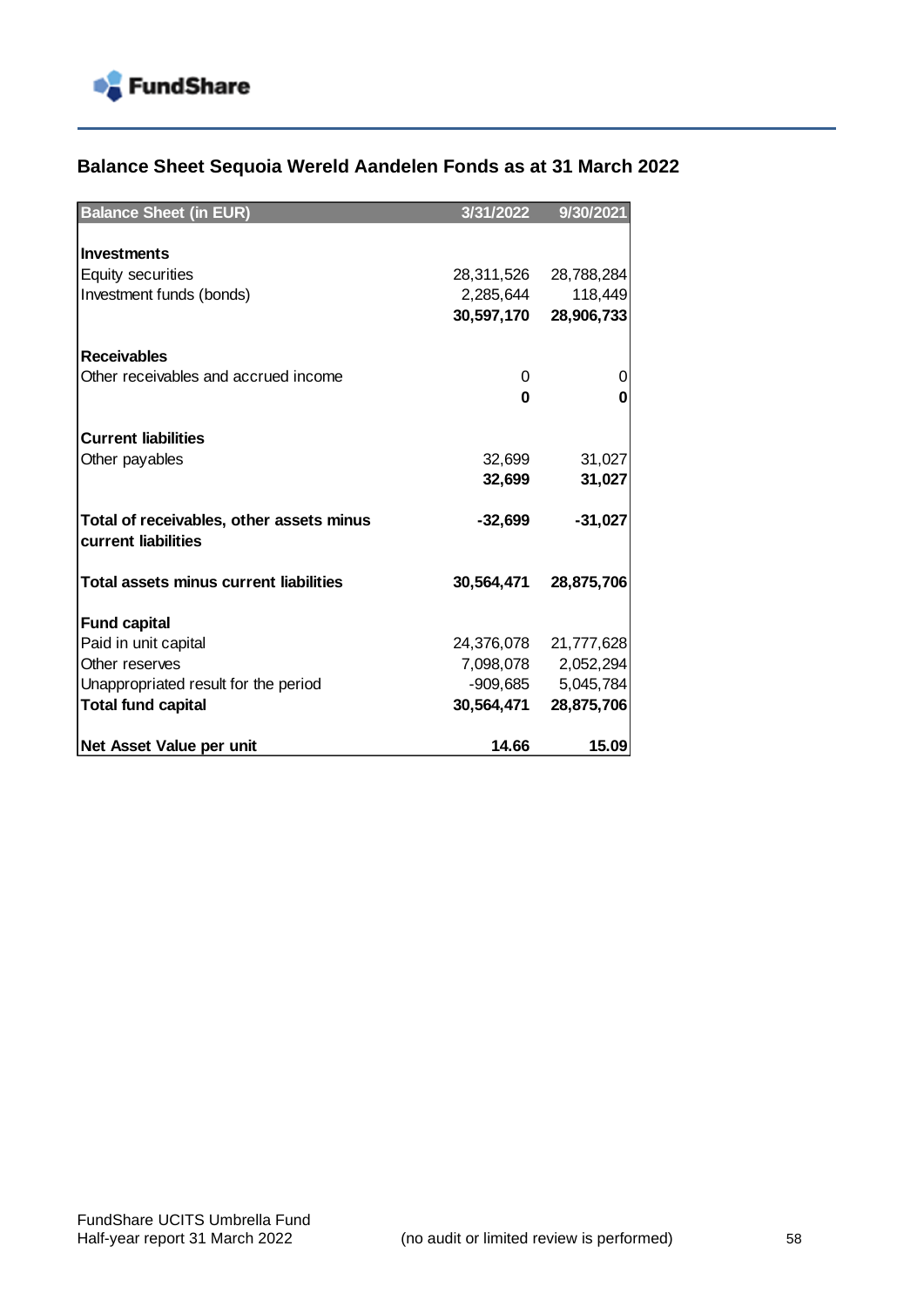

## **Income Statement Sequoia Wereld Aandelen Fonds over the period 1 October 2021 – 31 March 2022**

| <b>Income Statement (in EUR)</b>                  | 3/31/2022  | 3/31/2021 |
|---------------------------------------------------|------------|-----------|
|                                                   |            |           |
| Direct income from investments                    |            |           |
| <b>Dividends</b>                                  | 74,230     | 9,217     |
|                                                   | 74,230     | 9,217     |
|                                                   |            |           |
| Indirect income from investments and other assets |            |           |
| Realised results on equity securities             | 0          | 3,057,355 |
| Unrealised results on equity securities           | -796,378   | 97,349    |
| Realised results on investment funds              | 149,532    | $-338$    |
| Unrealised results on investment funds            | -426,658   | $-10$     |
| Currency results cash and cash equivalents        | 283,898    | 276       |
| <b>Total changes in value</b>                     | -789,606   | 3,154,632 |
| <b>Total investment result</b>                    | -715,376   | 3,163,849 |
| <b>Expenses</b>                                   |            |           |
| Management fees                                   | 174,677    | 130,003   |
| Operating expenses                                | 19,632     | 17,451    |
| <b>Total expenses</b>                             | 194,309    | 147,454   |
| <b>Result for the period</b>                      | $-909,685$ | 3,016,395 |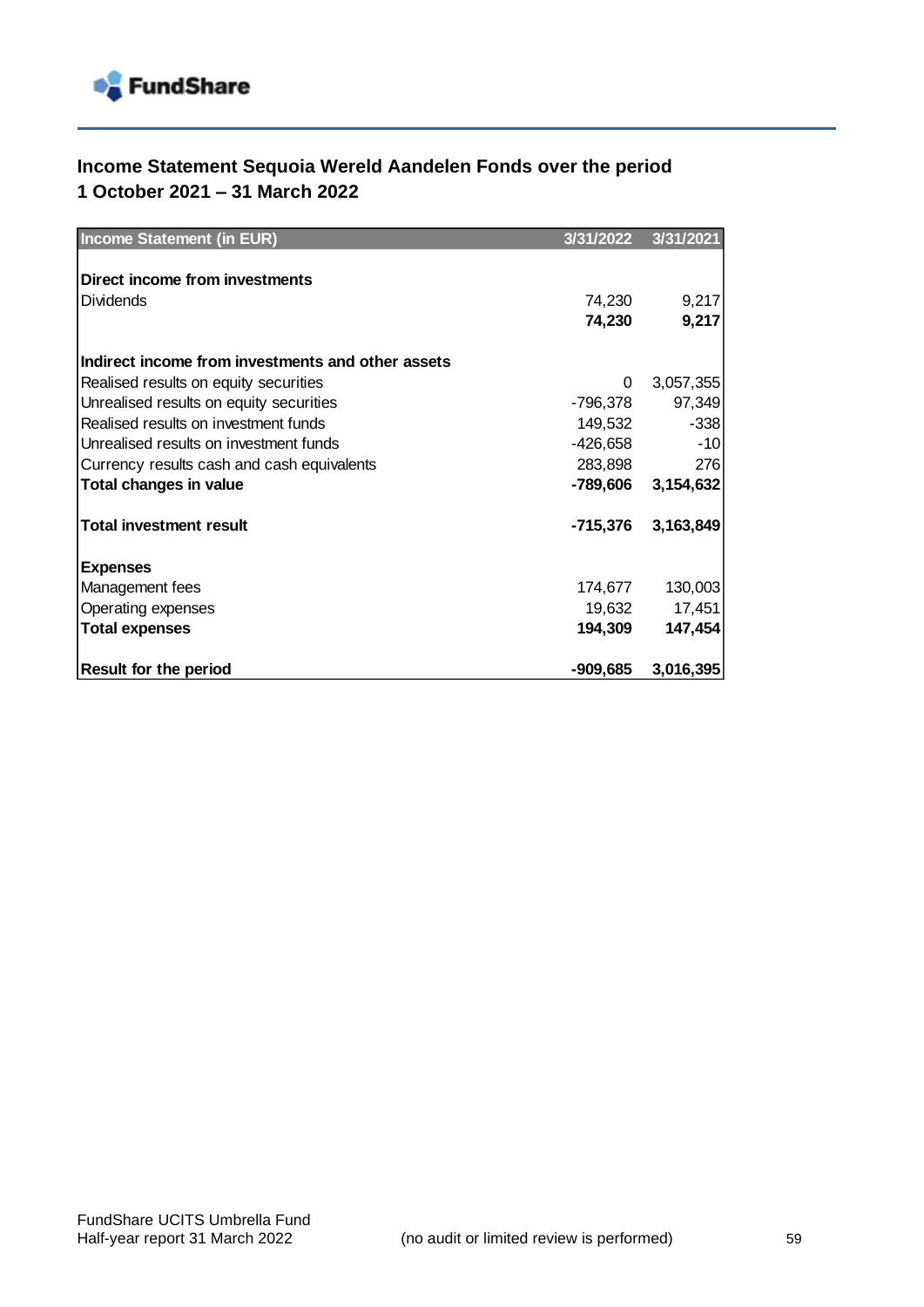

## **Movement schedule fund capital Sequoia Wereld Aandelen Fonds**

| Movement schedule fund capital (in EUR)            | 3/31/2022  | 9/30/2021                 |
|----------------------------------------------------|------------|---------------------------|
| Paid in unit capital                               |            |                           |
| <b>Balance at beginning of period</b>              |            | 21,777,628 18,114,124     |
| Issuance of units                                  |            | 4,459,040 6,640,014       |
| Redemption of units                                |            | $-1,860,590$ $-2,976,510$ |
| <b>Balance at end of period</b>                    |            | 24,376,078 21,777,628     |
| <b>Other reserves</b>                              |            |                           |
| <b>Balance at beginning of period</b>              |            | 2,052,294 1,410,647       |
| Addition of appropriated result previous period    | 5,045,784  | 641,647                   |
| Balance at end of period                           |            | 7,098,078 2,052,294       |
| <b>Result for the period</b>                       |            |                           |
| <b>Balance at beginning of period</b>              |            | 5,045,784 641,647         |
| Subtraction of appropriated result previous period | -5,045,784 | $-641,647$                |
| Result for the period                              |            | -909,685 5,045,784        |
| Balance at end of period                           |            | -909,685 5,045,784        |
| <b>Total fund capital</b>                          |            | 30,564,471 28,875,706     |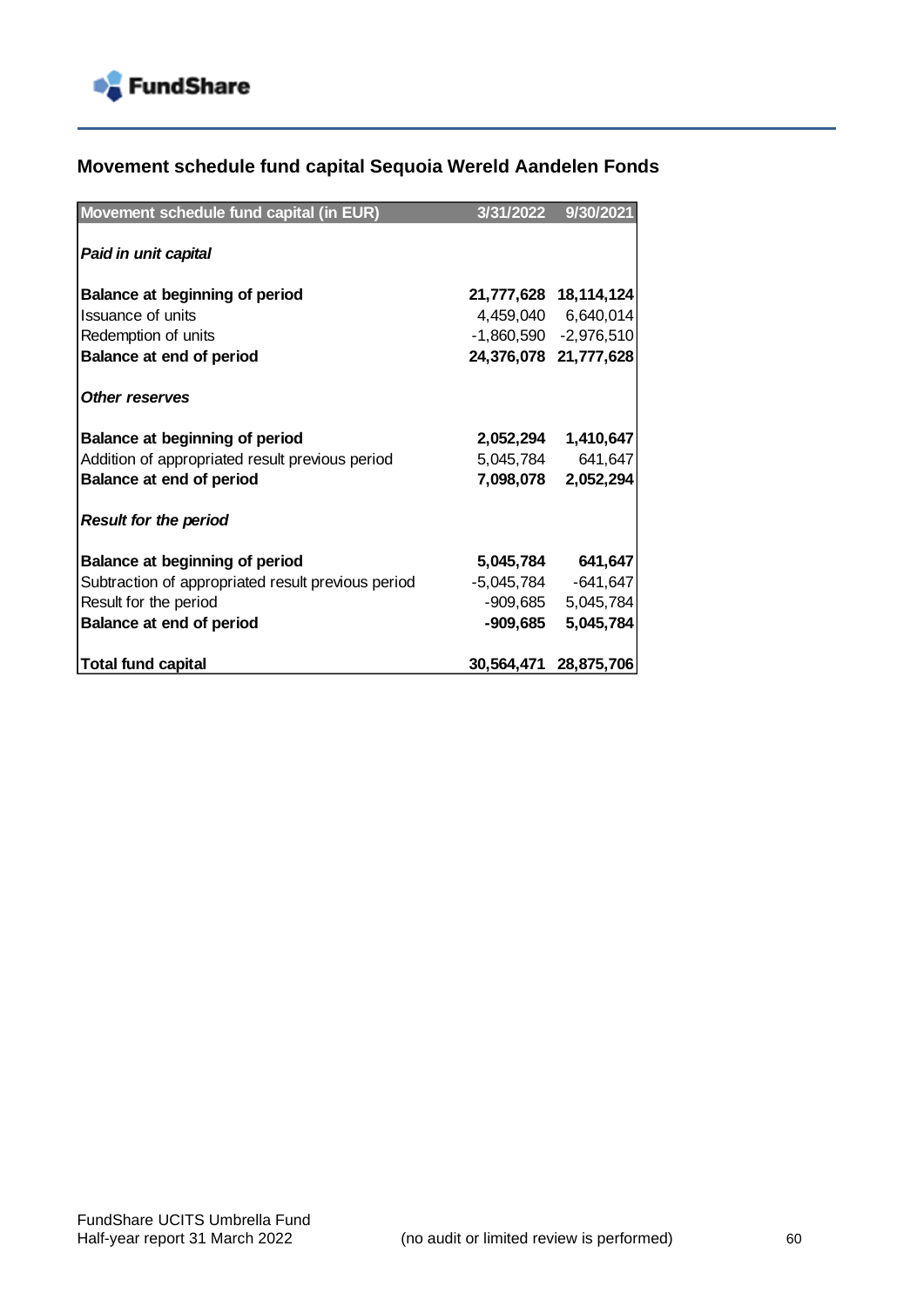

## **Balance Sheet Fundamental Value Fund as at 30 November 2021**

| <b>Balance Sheet (in EUR)</b>                                   | 11/30/2021 | 9/30/2021 |
|-----------------------------------------------------------------|------------|-----------|
|                                                                 |            |           |
| <b>Investments</b>                                              |            |           |
| <b>Equity securities</b>                                        | 0          | 317,164   |
| Investment funds (bonds)                                        | 0          | 16,780    |
|                                                                 | 0          | 333,944   |
| <b>Receivables</b>                                              |            |           |
| Other receivables and accrued income                            | $\Omega$   | 0         |
|                                                                 | 0          | 0         |
|                                                                 |            |           |
| <b>Current liabilities</b>                                      |            |           |
| Other payables                                                  | 0          | 389       |
|                                                                 | 0          | 389       |
| Total of receivables, other assets minus<br>current liabilities | 0          | $-389$    |
| <b>Total assets minus current liabilities</b>                   | 0          | 333,555   |
| <b>Fund capital</b>                                             |            |           |
| Paid in unit capital                                            | $-162,661$ | 175,427   |
| Other reserves                                                  | 158,128    | $-7,976$  |
| Unappropriated result for the period                            | 4,533      | 166,104   |
| <b>Total fund capital</b>                                       | 0          | 333,555   |
| Net Asset Value per unit                                        | 0.00       | 29.97     |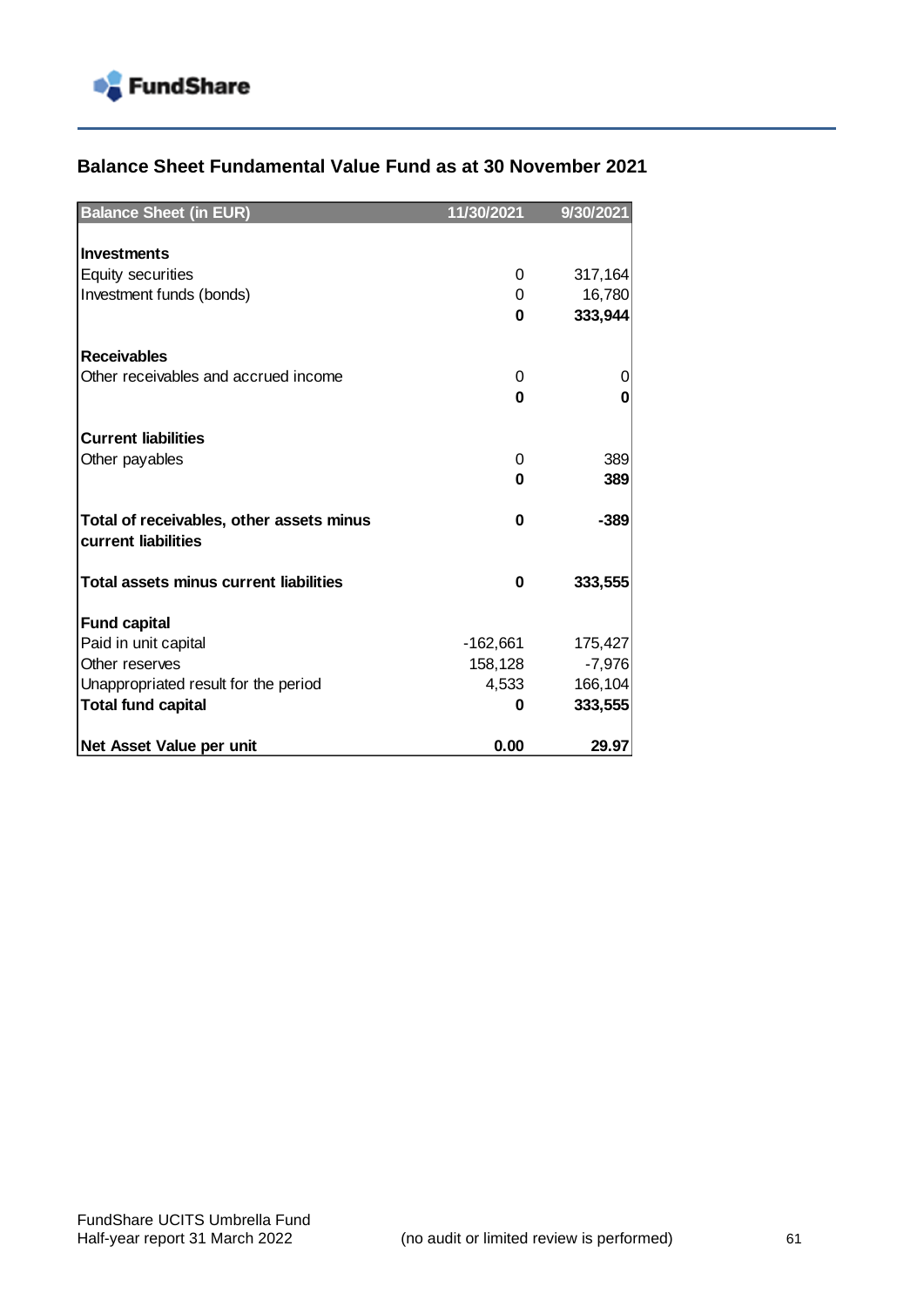

## **Income Statement Fundamental Value Fund over the period 1 October 2021 – 30 November 2021**

| <b>Income Statement (in EUR)</b>                  | 11/30/2021 | 3/31/2021 |
|---------------------------------------------------|------------|-----------|
|                                                   |            |           |
| Direct income from investments                    |            |           |
| <b>Dividends</b>                                  | 278        | 1,184     |
|                                                   | 278        | 1,184     |
|                                                   |            |           |
| Indirect income from investments and other assets |            |           |
| Realised results on equity securities             | 5,336      | 33,035    |
| Unrealised results on equity securities           | 0          | 106,801   |
| Realised results on investment funds              | $-41$      | -97       |
| Unrealised results on investment funds            | 0          | -54       |
| Total changes in value                            | 5,295      | 139,685   |
| <b>Total investment result</b>                    | 5,573      | 140,869   |
| <b>Expenses</b>                                   |            |           |
| Management fees                                   | 0          | 2,052     |
| Operating expenses                                | 1,040      | 2,409     |
| <b>Total expenses</b>                             | 1,040      | 4,461     |
|                                                   |            |           |
| <b>Result for the period</b>                      | 4,533      | 136,408   |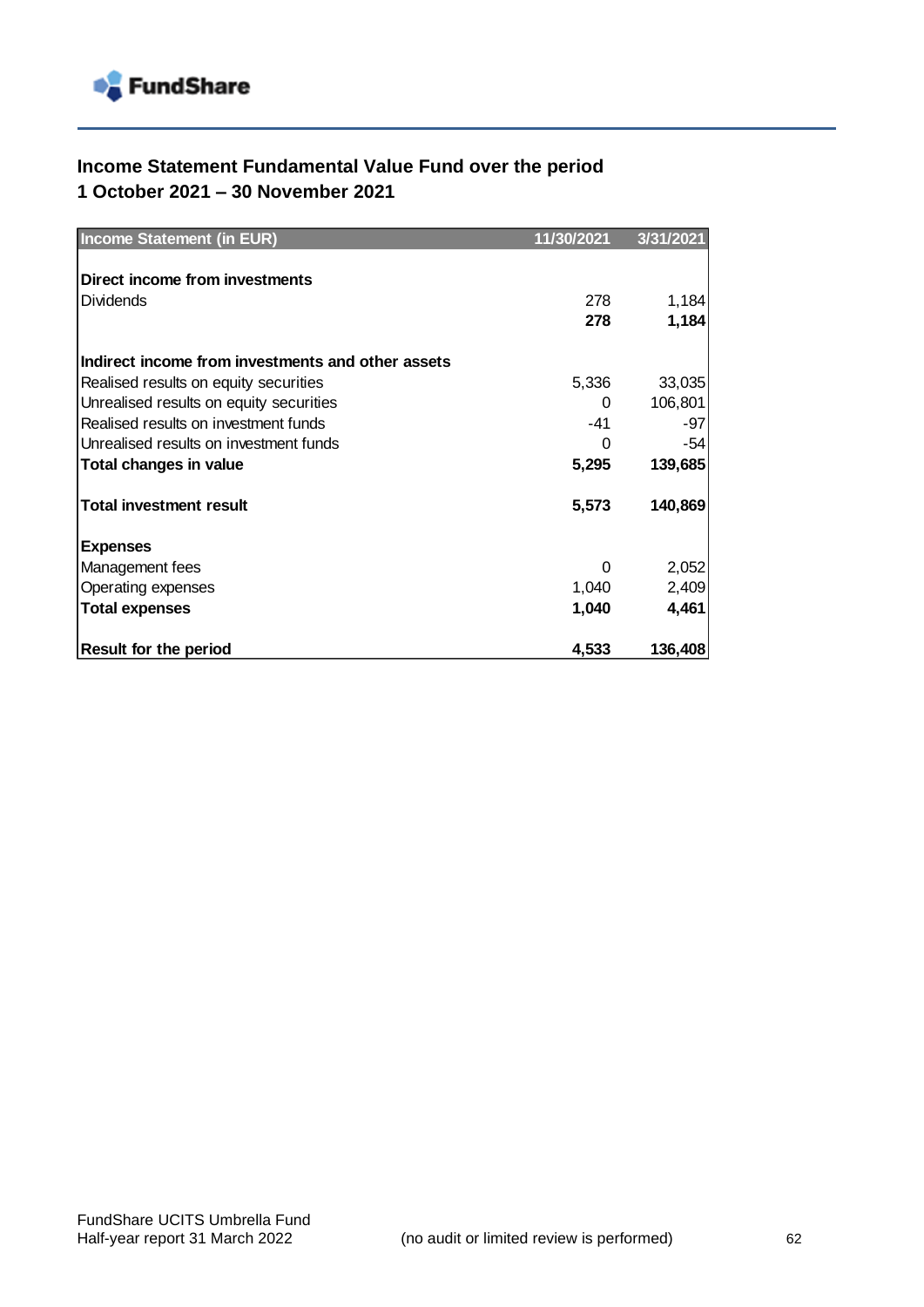

## **Movement schedule fund capital Fundamental Value Fund**

| Movement schedule fund capital (in EUR)            | 11/30/2021 | 9/30/2021  |
|----------------------------------------------------|------------|------------|
| Paid in unit capital                               |            |            |
| Balance at beginning of period                     | 175,427    | 465,840    |
| <b>Issuance of units</b>                           |            | 7,534      |
| Redemption of units                                | -338,088   | $-297,947$ |
| <b>Balance at end of period</b>                    | -162,661   | 175,427    |
| <b>Other reserves</b>                              |            |            |
| <b>Balance at beginning of period</b>              | -7,976     |            |
| Addition of appropriated result previous period    | 166,104    | $-7,976$   |
| Balance at end of period                           | 158,128    | $-7,976$   |
| <b>Result for the period</b>                       |            |            |
| <b>Balance at beginning of period</b>              | 166,104    | $-7,976$   |
| Subtraction of appropriated result previous period | -166,104   | 7,976      |
| Result for the period                              | 4,533      | 166,104    |
| Balance at end of period                           | 4,533      | 166,104    |
| <b>Total fund capital</b>                          | 0          | 333,555    |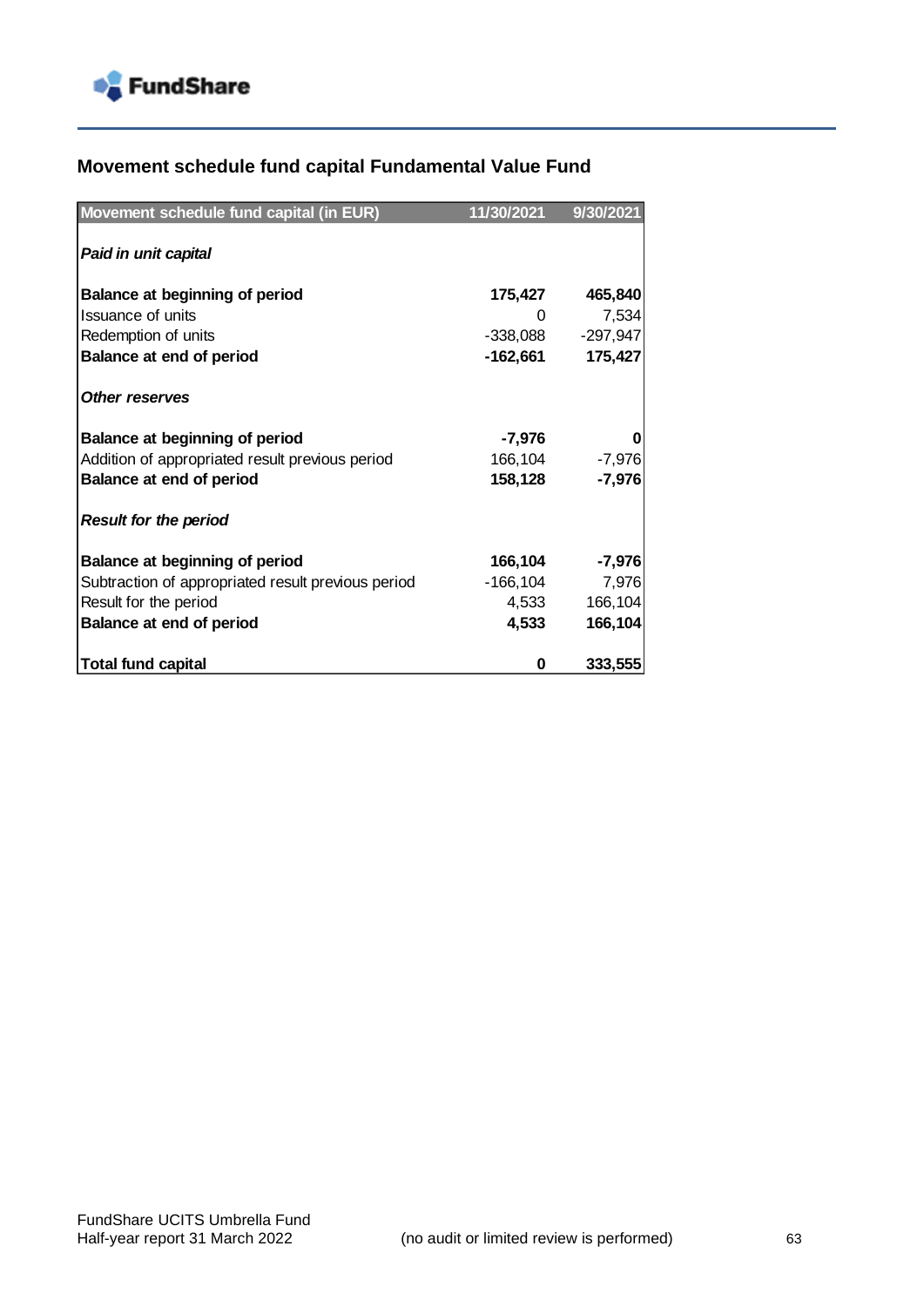

## **Balance Sheet Beleggers Belangen Dividend Fund as at 31 March 2022**

| <b>Balance Sheet (in EUR)</b>                                   | 3/31/2022 | 9/30/2021 |
|-----------------------------------------------------------------|-----------|-----------|
|                                                                 |           |           |
| <b>Investments</b>                                              |           |           |
| <b>Equity securities</b>                                        | 8,674,140 | 9,208,746 |
| Investment funds (bonds)                                        | 79,816    | 88,924    |
|                                                                 | 8,753,956 | 9,297,670 |
| <b>Receivables</b>                                              |           |           |
| Other receivables and accrued income                            | 6,210     | 10,932    |
|                                                                 | 6,210     | 10,932    |
|                                                                 |           |           |
| <b>Current liabilities</b>                                      |           |           |
| Other payables                                                  | 7,717     | 8,141     |
|                                                                 | 7,717     | 8,141     |
| Total of receivables, other assets minus<br>current liabilities | $-1,507$  | 2,791     |
|                                                                 |           |           |
| <b>Total assets minus current liabilities</b>                   | 8,752,449 | 9,300,461 |
| <b>Fund capital</b>                                             |           |           |
| Paid in unit capital                                            | 7,696,526 | 8,699,932 |
| Other reserves                                                  | 600,529   |           |
| Unappropriated result for the period                            | 455,394   | 600,529   |
| <b>Total fund capital</b>                                       | 8,752,449 | 9,300,461 |
| Net Asset Value per unit                                        | 12.23     | 11.54     |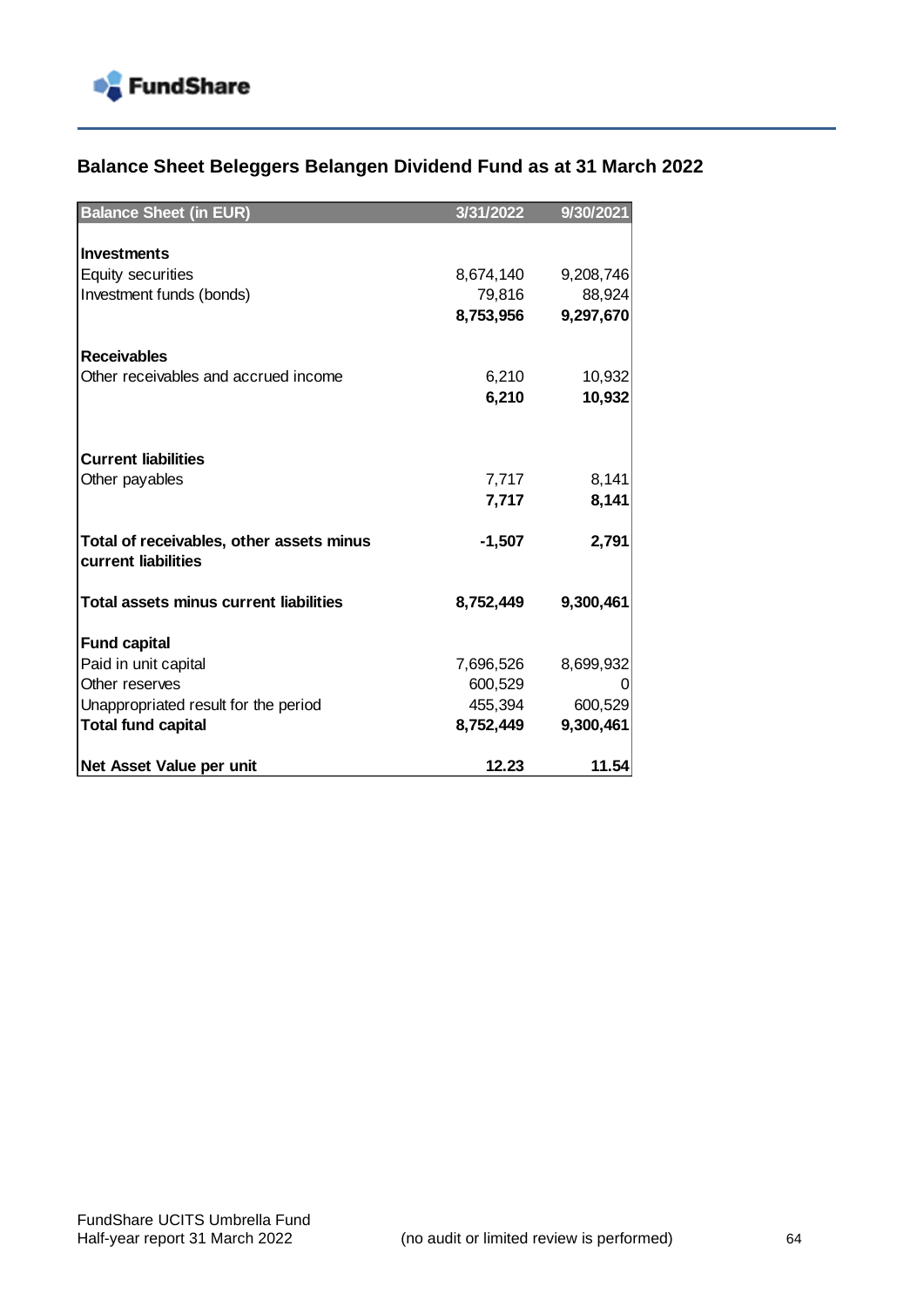

### **Income Statement Beleggers Belangen Dividend Fund over the period1 October 2021 – 31 March 2022**

| <b>Income Statement (in EUR)</b>                  | 3/31/2022 | 3/31/2021 |
|---------------------------------------------------|-----------|-----------|
|                                                   |           |           |
| Direct income from investments                    |           |           |
| <b>Dividends</b>                                  | 47,368    | 13,758    |
|                                                   | 47,368    | 13,758    |
|                                                   |           |           |
| Indirect income from investments and other assets |           |           |
| Realised results on equity securities             | 18,351    | 26,322    |
| Unrealised results on equity securities           | 147,124   | 338,816   |
| Realised results on investment funds              | -96       | -34       |
| Unrealised results on investment funds            | 4,916     | 0         |
| Currency results cash and cash equivalents        | 290,215   | $-3,268$  |
| <b>Total changes in value</b>                     | 460,510   | 361,836   |
| <b>Total investment result</b>                    | 507,878   | 375,594   |
| <b>Expenses</b>                                   |           |           |
| Management fees                                   | 39,463    | 11,967    |
| Operating expenses                                | 13,021    | 4,709     |
| <b>Total expenses</b>                             | 52,484    | 16,676    |
| <b>Result for the period</b>                      | 455,394   | 358,918   |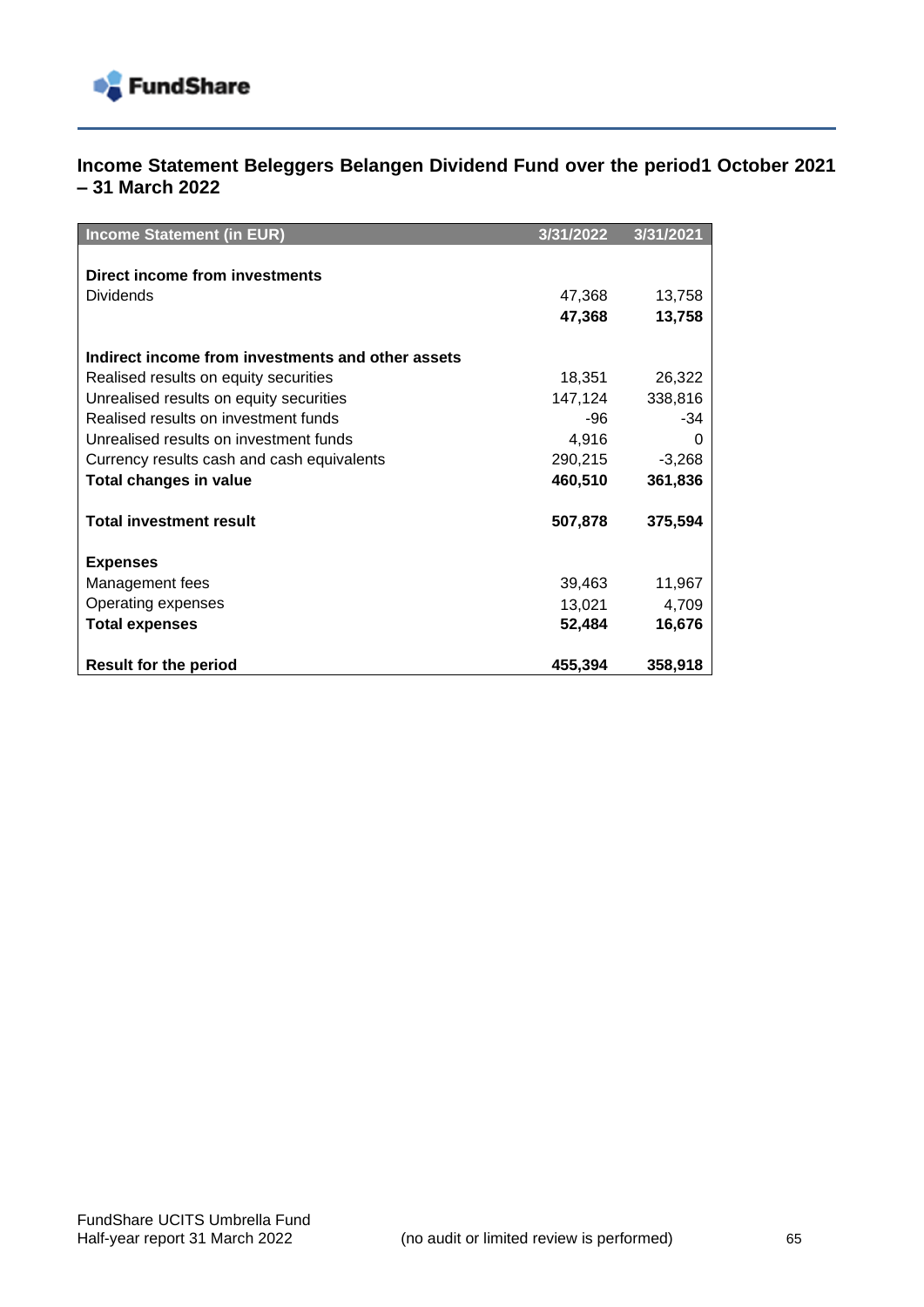

# **Movement schedule fund capital Beleggers Belangen Dividend Fund**

| Movement schedule fund capital (in EUR)            | 3/31/2022  | 9/30/2021  |
|----------------------------------------------------|------------|------------|
| Paid in unit capital                               |            |            |
| <b>Balance at beginning of period</b>              | 8,699,932  |            |
| Issuance of units                                  | 8,279,051  | 9,617,957  |
| Redemption of units                                | -9,282,457 | $-918,025$ |
| <b>Balance at end of period</b>                    | 7,696,526  | 8,699,932  |
|                                                    |            |            |
| <b>Other reserves</b>                              |            |            |
| Balance at beginning of period                     | U          |            |
| Addition of appropriated result previous period    | 600,529    |            |
| Balance at end of period                           | 600,529    | O          |
| <b>Result for the period</b>                       |            |            |
| <b>Balance at beginning of period</b>              | 600,529    |            |
| Subtraction of appropriated result previous period | $-600,529$ |            |
| Result for the period                              | 455,394    | 600,529    |
| <b>Balance at end of period</b>                    | 455,394    | 600,529    |
| <b>Total fund capital</b>                          | 8,752,449  | 9,300,461  |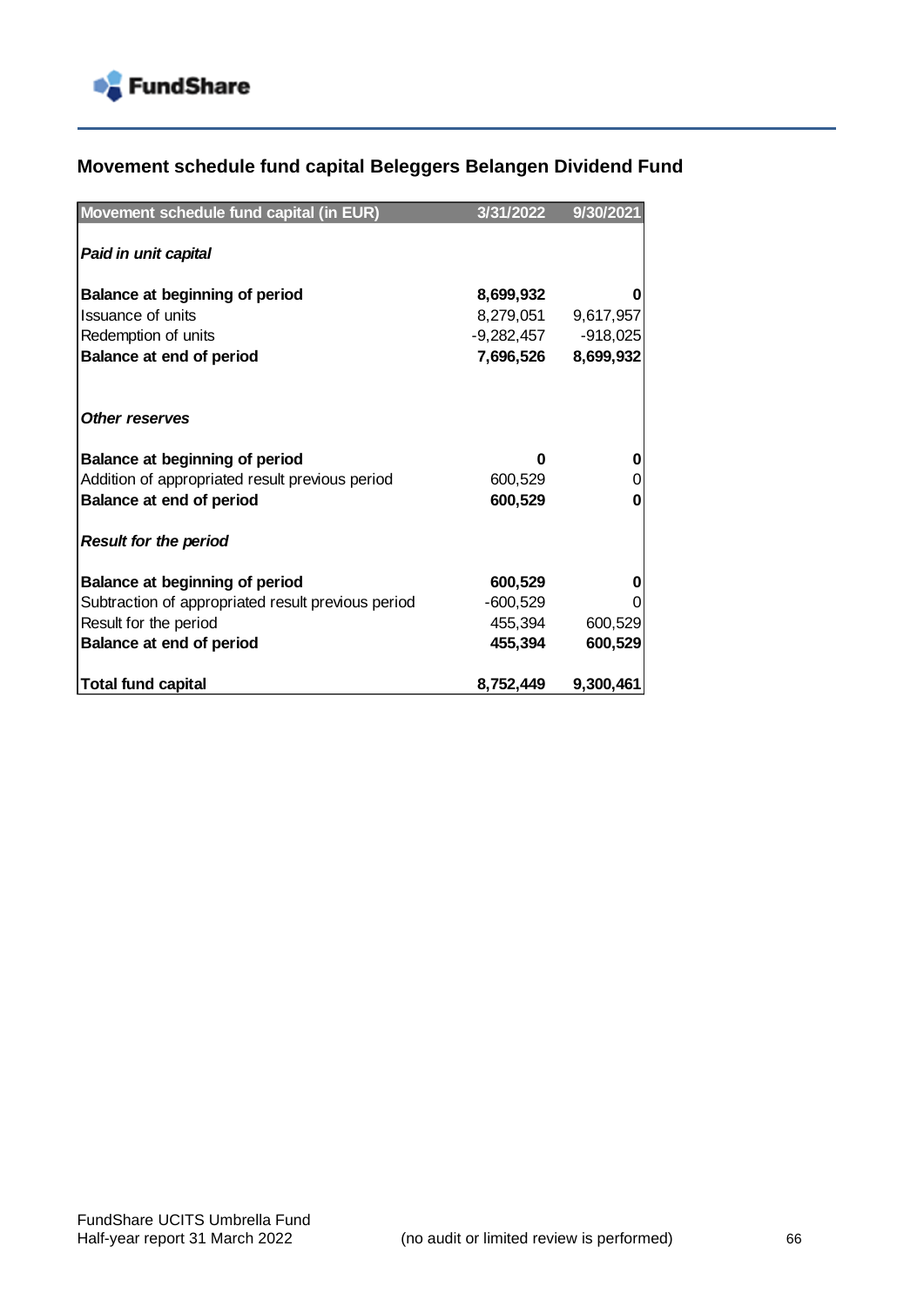

## **Appendix I - Composition of the investment portfolio per Sub-Fund per 31 March 2022**

| <b>EUR Cash Fund</b>                             | <b>HY 2022</b> | <b>SEK Cash Fund</b>                             | <b>HY 2022</b>   |
|--------------------------------------------------|----------------|--------------------------------------------------|------------------|
| <b>Composition investment portfolio(in EUR)</b>  |                | <b>Composition investment portfolio (in SEK)</b> |                  |
| Debt securities (bonds)                          | 0              | Debt securities (bonds)                          | $\boldsymbol{0}$ |
| Cash and cash equivalents                        | $\mathbf 0$    | Cash and cash equivalents                        | $\mathbf 0$      |
| Total                                            | 0              | <b>Total</b>                                     | $\pmb{0}$        |
| <b>USD Cash Fund</b>                             | <b>HY 2022</b> | <b>NOK Cash Fund</b>                             | <b>HY 2022</b>   |
| Composition investment portfolio (in USD)        |                | <b>Composition investment portfolio (in NOK)</b> |                  |
| Debt securities (bonds)                          | 0              | Debt securities (bonds)                          | $\boldsymbol{0}$ |
| Cash and cash equivalents                        | 0              | Cash and cash equivalents                        | $\mathbf 0$      |
| <b>Total</b>                                     | 0              | <b>Total</b>                                     | $\pmb{0}$        |
| <b>DKK Cash Fund</b>                             | <b>HY 2022</b> | <b>GBP Cash Fund</b>                             | <b>HY 2022</b>   |
| Composition investment portfolio (in DKK)        |                | Composition investment portfolio (in GBP)        |                  |
| Debt securities (bonds)                          | 0              | Debt securities (bonds)                          | $\pmb{0}$        |
| Cash and cash equivalents                        | 0              | Cash and cash equivalents                        | $\mathbf 0$      |
| <b>Total</b>                                     | 0              | <b>Total</b>                                     | $\mathbf 0$      |
| <b>CHF Cash Fund</b>                             | <b>HY 2022</b> | Stroeve Beheerd Beleggen Groei Fund              | <b>HY 2022</b>   |
| Composition investment portfolio (in CHF)        |                | Composition investment portfolio (in EUR)        |                  |
| Debt securities (bonds)                          | 0              | Equity securities                                | 7,950,076        |
| Cash and cash equivalents                        | 0              | Investment funds (bonds)                         | 205,963          |
|                                                  |                | Investment funds (equity)                        | 4,161,809        |
| <b>Total</b>                                     | $\mathbf 0$    | <b>Total</b>                                     | 12,317,848       |
| Stroeve Beheerd Beleggen Behoud Fund             | <b>HY 2022</b> | <b>Blauwtulp Global BondSelect Fund</b>          | <b>HY 2022</b>   |
| <b>Composition investment portfolio (in EUR)</b> |                | <b>Composition investment portfolio (in EUR)</b> |                  |
| Equity securities                                | 1,786,705      | Equity securities                                | $\mathbf 0$      |
| Debt securities (bonds)                          | 1,584,741      | Debt securities (bonds)                          | $\pmb{0}$        |
| Investment funds (bonds)                         | 257,220        | Investment funds (bonds)                         | $\mathbf 0$      |
| Investment funds (equity)                        | 626,372        | Investment funds (equity)                        | $\pmb{0}$        |
| <b>Total</b>                                     | 4,255,038      | Total                                            | $\mathbf 0$      |